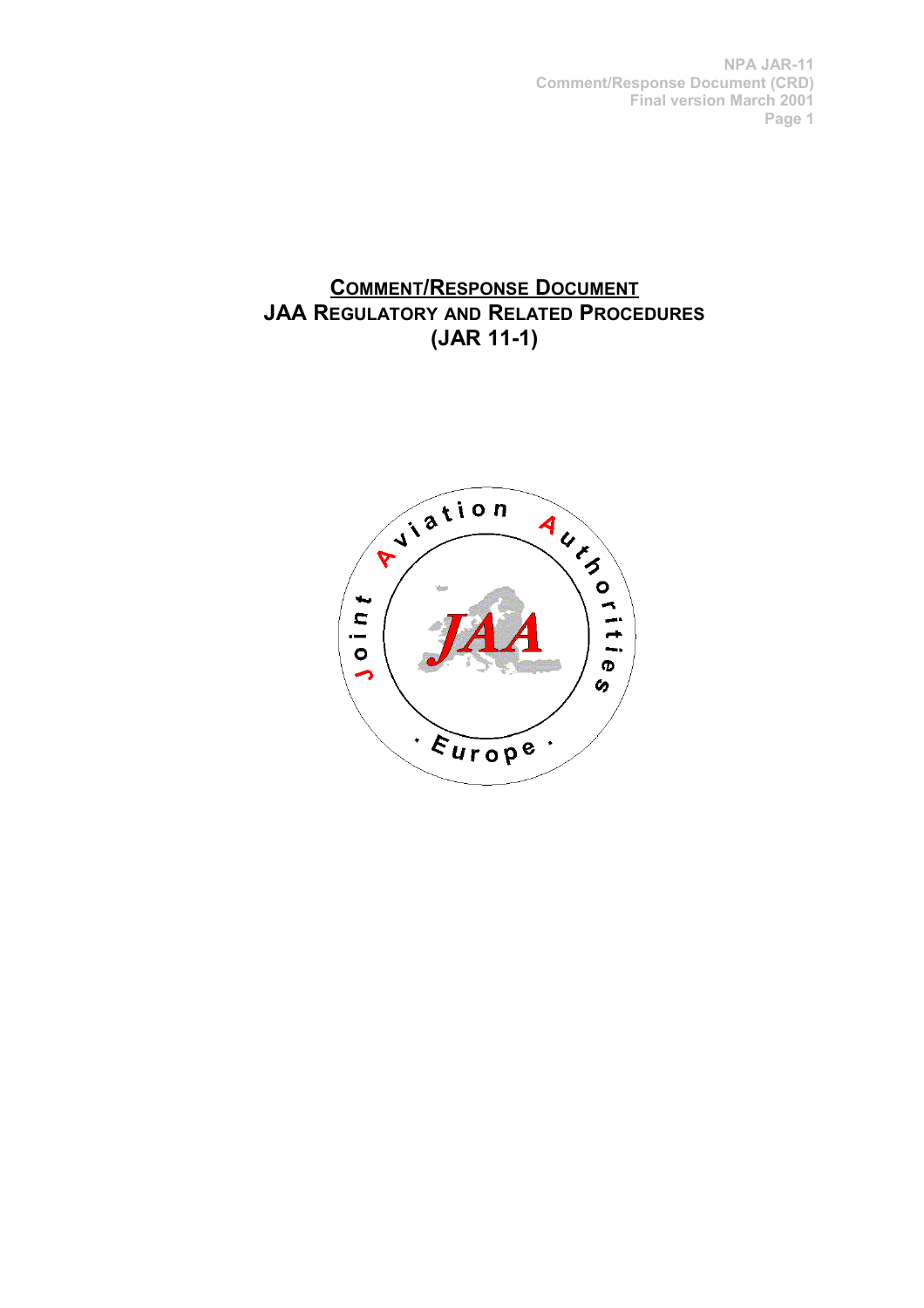**NPA JAR-11 Comment/Response Document (CRD) Final version March 2001 Page 2**

# **LIST OF COMMENTORS**

| <b>AEA</b> (Association of European Airlines)                   |  |
|-----------------------------------------------------------------|--|
| AIA (Aerospace Industries Association)                          |  |
| AIAC (Aerospace Industries Association of Canada)               |  |
| <b>Airbus Industrie</b>                                         |  |
| <b>Austrocontrol - CAA Austria</b>                              |  |
| <b>Britannia Airways</b>                                        |  |
| <b>CAA UK</b>                                                   |  |
| <b>CAA Finland</b>                                              |  |
| <b>DGAC-France (Direction General d'Aviation Civile)</b>        |  |
| <b>ECA</b> (European Cockpit Association)                       |  |
| <b>ETF</b> (European Transport Worker's Federation)             |  |
| <b>Europe Airsports</b>                                         |  |
| <b>FAA</b> (Federal Aviation Administration)                    |  |
| <b>GAMA</b> (General Aviation Manufacturers Association)        |  |
| <b>ITF</b> (International Transport Worker's Federation)        |  |
| <b>ENAC</b> Italy (Ente Nazionale per l'Aviazione Civile)       |  |
| <b>JAA</b> Licensing Division                                   |  |
| <b>JAA</b> Maintenance Division                                 |  |
| LBA (Luftfahrt-Bundesambt) (no comments)                        |  |
| Luftfartshuset - SLV Denmark                                    |  |
| Luftfartstilsynet - CAA Norway                                  |  |
| Luftfartsverket - LFV Sweden                                    |  |
| Mr. A. Young                                                    |  |
| Mr. F. Fagegaltier                                              |  |
| <b>NLA</b> - CAA Netherlands (Nederlandse Luchtvaart Autoriteit |  |
| British Aerospace (Society of British Aerospace Companies LTD)  |  |
| <b>Transport Canada</b>                                         |  |
| Turbomeca France (no comments)                                  |  |
|                                                                 |  |
|                                                                 |  |
|                                                                 |  |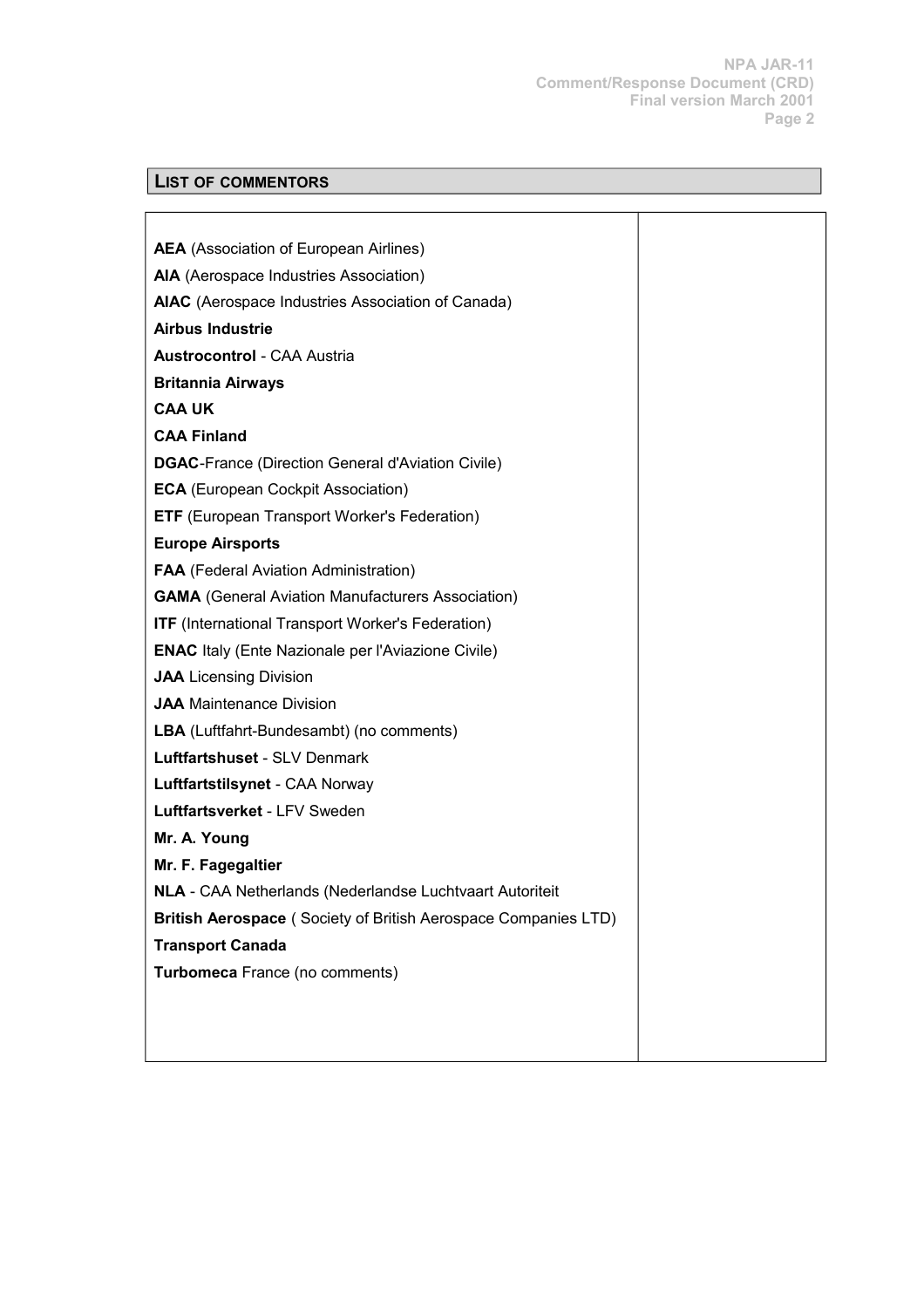# **GENERAL COMMENTS**

[F. Fagegaltier] has submitted a completely re-written JAR-11.

*Note: This rewrite has been taken into account and some modifications to JAR-11 result from this: for example the need to justify when a request to amendment to a JAR has been denied has been added in JAR 11.055(e)(2); paragraph JAR 11.055(f) contains all elements relative to set up of a Working Party.*

[CAA UK] Reference is frequently made to 'JAR'. When such references are made, clarification is required as to whether a specific code is meant, for example JAR-25, whether all JAR codes are meant in general, or whether a JAR paragraph is meant, for example JAR 11.035.

[JAA Maintenance Division] JAR-11 is not user friendly, it should be simplified JAA Maintenance Regulations are well respected and "user-friendly" today, this credibility should not be compromised.

[A. Young] The term" regulations Director" is used in a number of places. "Regulation Director" is correct.

[AIAC (Aerospace Industries Association of Canada] Add the text 'JAR' preceding the applicable references.

*Response: Comments agreed. Where needed, JAR 11 will be revised accordingly.*

[The Society of British Aerospace Companies LTD (SBAC)] Rules for capitalisation within this document need to be defined and adhered to. There are several examples of words being capitalised where the use of capitalisation is not required or beneficial. (dg: ACJ 11.060(b), para 6b2(3)). Apart from instances where capitalisation is grammatically required, a convention needs to be adopted (if it is not already in existence) to ensure that capitalisation is only used when it is performing a specified function. For example, a word or term that is defined in JAR-1, or JAR 11.05 should be capitalised, in order to highlight that the term means more that the simple wording may imply.

*Response: Comment not agreed. However, there were some typing-errors, which have been improved.*

# **Status of JAR-11**

[Luftfartstilsynet - CAA Norway] It should be considered to issue JAR-11 as a procedure in the Administrative and Guidance Material (AGM). JAAC decided at JAAC meeting 99/1 that JAR-11 should be a JAR and to a chapter in AGM even though it was declared by the Commission that JAR-11 would not be included in Regulation 3922/91.

At that time the creation of EASA was going according to the mandate given by the Council. Since then it seems that EC is changing its position from an EU organisation/authority for aviation safety to an EU agency.

In light of the latest development we feel at this time that it should be reconsidered whether JAR-11 should be a JAR or a chapter in AGM.

*Response: Comment is noted. The JAR-11 WG had concluded earlier that the most logical place for the amterial included in JAR-11 should be an attachment to the Cyprus Arrangements. However the JAR-11 WG decided to promote that such material has the status of a JAR because it is more visible than an AGM and because its amendmentprocedure is more transparent. It is quite likely that JAR-11 will constitute the basis for the EASA rulemkaing procedures but in the meantime the status of JAR should be kept.*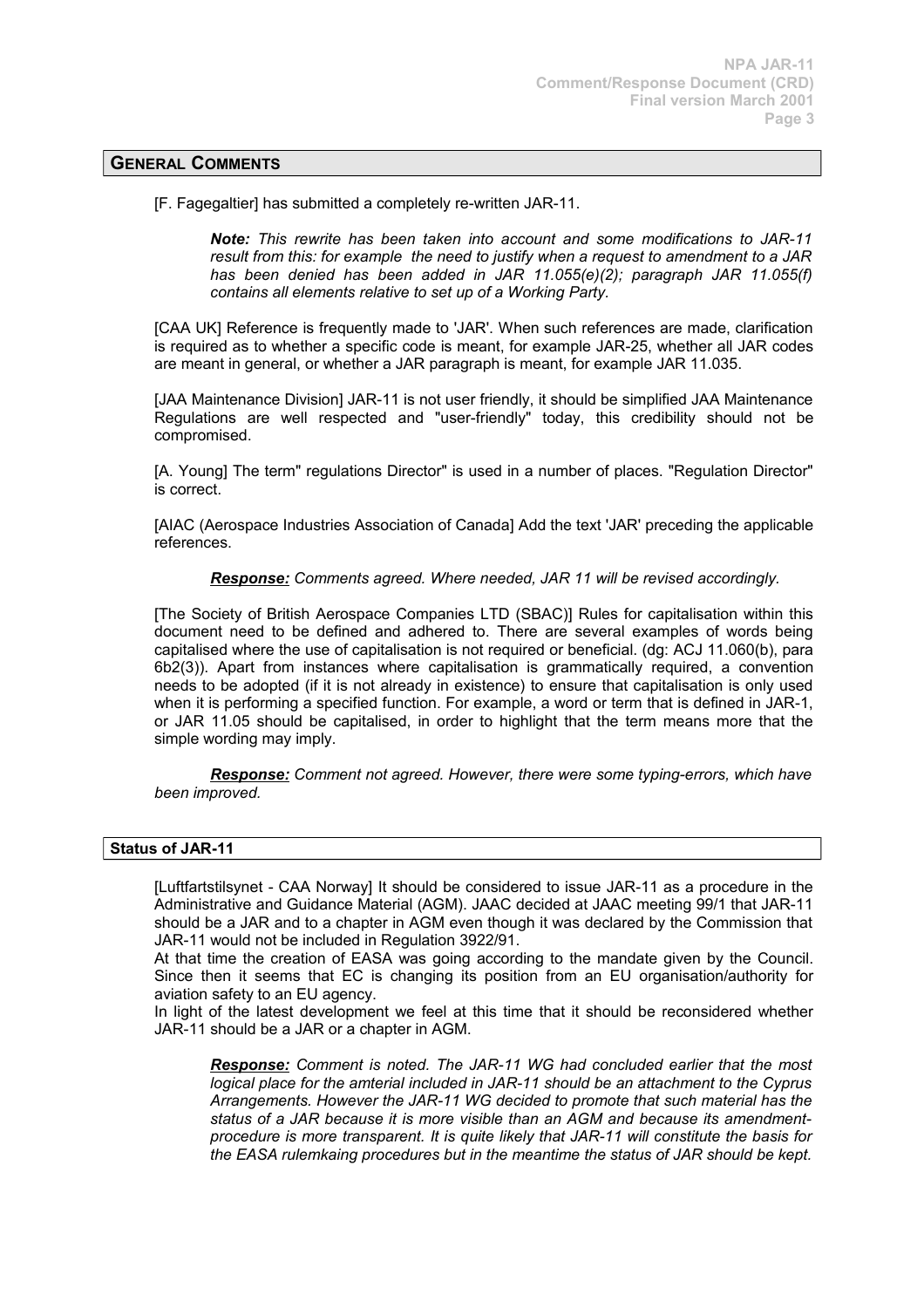### **New JAA structure and procedures (Agenda for Change, JAA bodies etc.)**

[JAA Maintenance Division] JAR-11 should be changed in accordance with the new JAAorganisational set up of the Sectorial Teams.

[DGAC France] The procedures are sometimes too detailed in the proposal (e.g. in paragraphs 11.066 and 11.150 where the regulation director and the certification division are mentioned.) JAR 11 should be more general and we propose to use the term "JAA" instead of being too specific. Therefore, no change to JAR 11 would be required if the JAA structure is changed in the future.

[European Cockpit Association - ECA] A definition of "the JAA Body" an "JAA bodies" is missing. Under its current drafting, NPA 11 cannot be adopted unless the Agenda for Change is adopted. Is that desirable? Will there be a new NPA once the Agenda for Change is approved so that everybody knows in each article the name of the body or bodies responsible for taking the decisions?

[Luftfartsverket CAA Sweden] However as JAR 11 is meant to be a master document, i.e. a model for future JARs, and a tool to help stabilising the existing JARs, we think that it is of great importance that the JAR-11 itself is consistent in structure, wording and terminology. So before its publication, JAR-11 should be proof-read, amended and improved in the following respects:

- $\triangleright$  due consideration must be taken to the outcome of the Agenda for Change
- $\triangleright$  the new amendment system of the JARs, i.e. the replacement of the Orange Papers and Changes system, must be described, and the subsequent texts be corrected.
- $\triangleright$  the use of appendices should be avoided in a JAR as they complicate the structure of the document and make it less user-friendly
- $\triangleright$  inconsistencies in terminology and spelling must be corrected and the text completed with missing words.

[AEA] Due to the JAA Agenda for Change several paragraphs (e.g. 11.055, 11.0965, 11.075) refer to unspecified JAA bodies. Hopefully the organisational changes of the JAA can be agreed before the final JAR-11 is adopted. If not, a new NPA to incorporate the new JAA structure has to be issued. Until this time the Cyprus Arrangement shall be interpreted.

[Luftfartstilsynet - CAA Norway] JAR-11 should be changed to be in accordance with the new JAA organisation.

[DGAC France] The proposal on working parties (in paragraph 11.055 for example) should be consistent with the agenda for change.

[British Aerospace] Account needs to be taken of the "Agenda for Change" While it is acknowledged that the NPA does not take account of the "Agenda for Change", it will need to be revised to take this into account. Specific paragraphs that will be affected are: JAR 11.055, JAR 11.175(b)(1), ACJ 11.035 (a) Attachment, ACJ 11.045 (b), ACJ 11.065 (c)(1).

[ETF] The bodies referred to in the JAR-11 text should be specified in accordance with the outcome of the Agenda for Change process. This applies to a large number of paragraphs in the draft. The current text lacks clarity and specificity.

*Response: All comments above noted. The NPA was drafted before the full ramifications of the JAA Agenda for Change were known. The text should become clearer when these changes are made. The NPA will be modified to take account of these changes before submission to the JAAC for adoption. The principle adopted for incorporating Agenda for Change has been to find wordings that do not go too much into details. The JAA Management System manual will provide these details.*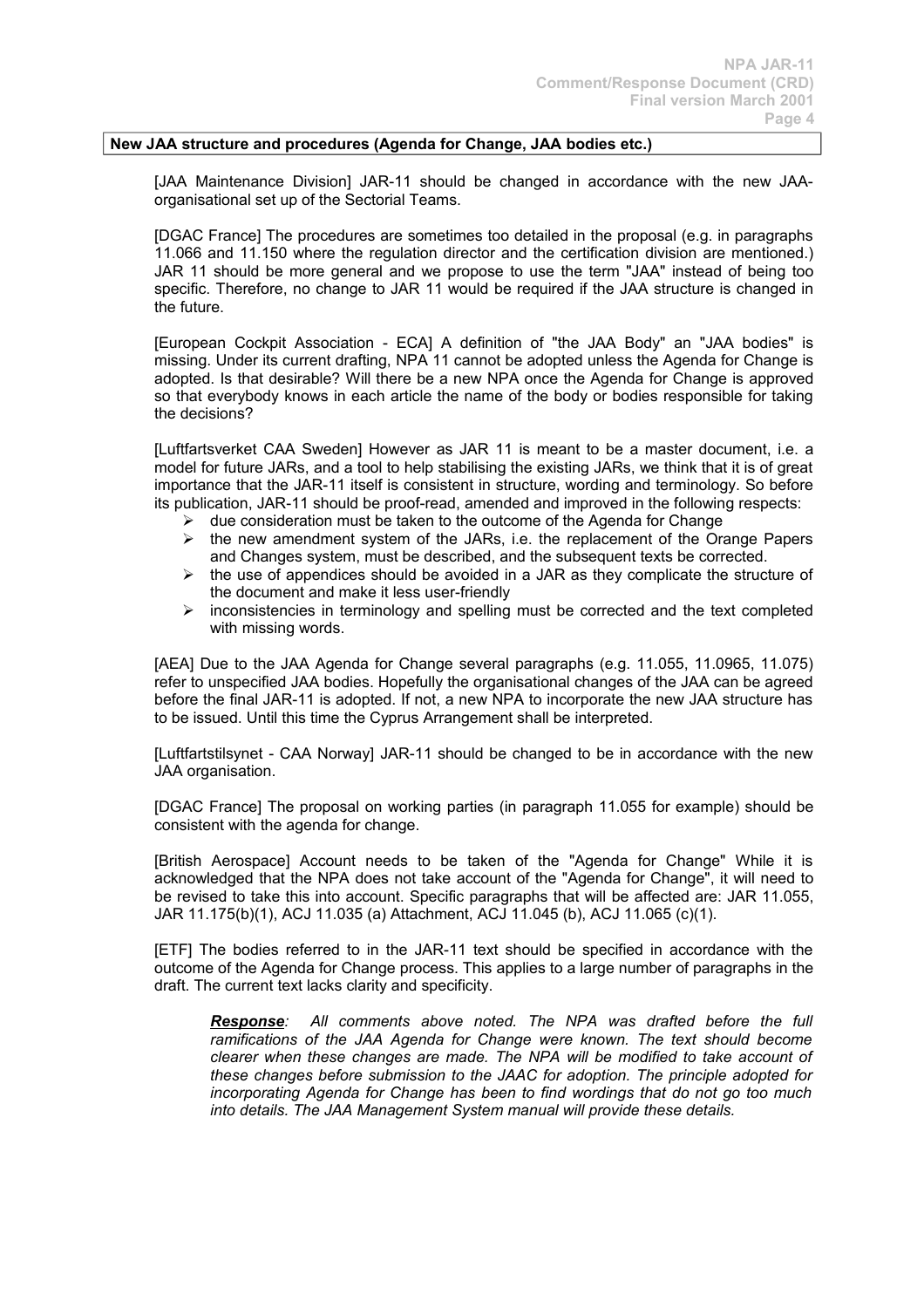#### **MUTUAL RECOGNITION/JIP**

[Transport Canada] JAR 11 needs to define the extent and status of documents or references granted recognition under the JAR system.

[ENAC Italy] position is still that JIPs are essential for the mutual recognition and that key elements of them should be made binding on all NAAs, in order to remove some legal uncertainties. The objective of defining key elements of JIPs should also be followed by the proposed policy group. Appropriate reference to the key elements should be done drafting Subpart C (JIPs) of JAR -11.

 *Response: See (revised) explanatory note para. 5. The JAR-11 WG takes the view that the subpart on JIPs remains reserved until it is clear from the EASA discussion which standardisation concept is opted for. This would provide the elements for the definition of the JIP concept.*

### **Compliance with ICAO**

[Luftfartshuset Denmark] We can inform you that we fully agree that differences with ICAO standards should be highlighted so that JAA Member States are aware and can take necessary steps to notify the differences when adopted, cf. ACJ 11.065(b), 2.6.

 *Response: Comment noted and agreed.*

[CAA UK] we believe that some procedure should be in place that requires a full justification for a new requirement, or amendment to a requirement, if it would place a member State in conflict with ICAO. This would thus require a positive action to check against ICAO SARPs to determine whether there would in fact be a conflict. Clarification on how this is to be done is sought.

*Response: Agreed. See 11.060(e)(5) for drafting. JAR 11.075(b)(3) for presentation note for JAAC for adoption. ACJ 11.065(b) 2.6 for justification*

### **A-NPA**

We agree with the provision of an A-NPA procedure, subject to the welcome requirement that its use be justified in the Explanatory Note accompanying each A-NPA, as you suggest, and subject to no restrictions on the scope of consultation.

*Response: Comment noted. Please see response to 11.066(e), ETF.*

# **REGULATORY IMPACT ASSESSMENT (RIA)** (Formerly named: Cost/Safety Benefit Assessment)

[AEA] Having carefully read NPA 11-1 "Draft JAR-11 JAA Regulatory and Related Procedures", we would like to confirm that AEA fully supports this NPA and the implementation of JAR-11 as soon as possible. However, the following points should be considered:

- *(Not addressed to the issue of Cost/Safety Benefit Analysis)*
- *(Not addressed to the issue of Cost/Safety Benefit Analysis)*
- The work of the cost/safety benefit working group should be expedited in order to be able to adapt the analysis procedures about the time of JAR-11.

*Response: The support of AEA for the implementation of a Regulatory Impact Assessment discipline in JAR-11 is noted. With regard to the issue of implementation, please see response to ETF on page 9 of this comment/response document under headings EXPLANATORY NOTE, Paragraph 4.3.*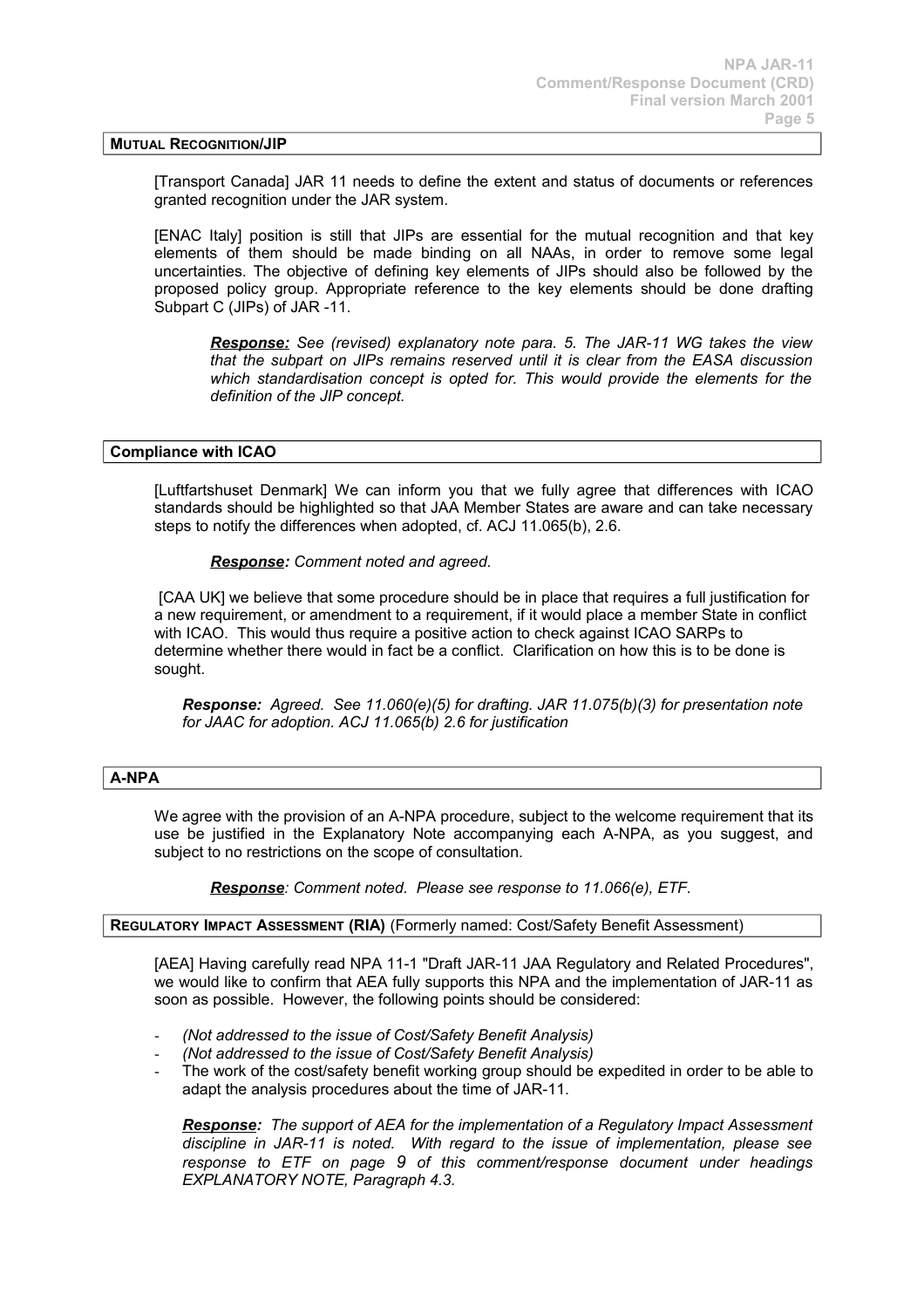[British Aerospace] Recognising the comments on a Cost/Safety Benefit Assessment in the Explanatory Note, it needs to be recognised that NPA 11-1 itself proposes changes whose costs and effects need quantifying. It is not reasonable for such a significant NPA to be exempt from such a requirement. While it may be difficult to identify any safety benefit by the introduction of JAR 11, the NPA must identify the additional cost burden on Industry. Such a statement would, additionally, help to expose all implications of adopting the NPA and would certainly influence judgements on its acceptability.

We propose that this is developed and circulated for comment before the NPA is adopted.

*Response: JAR-11 will introduce a comprehensive set of regulatory and related procedures for JAA work. As such, it will largely eliminate the need for ad hoc decision making and working, and will reduce costs for both the JAA and for Industry.*

*The JAR-11 Working Group feels strongly that it is neither sensible nor practical for JAA to continue for very much longer without a comprehensive set of regulatory and related procedures, and as such intends to try and expedite the adoption of JAR-11. The inclusion of Regulatory Impact Assessment procedures is more fully addressed in the response to the ETF on page 9 of this comment/response document under headings EXPLANATORY NOTE, Paragraph 4.3.*

[Mr F Fagegaltier] para 4. Cost / Safety benefit analysis It is understood that a working group is proposed to elaborate a method. However, in this JAR-11, there should be a paragraph addressing this subject (as done below). It could be later on modified by the working group but, at least, its place would have been reserved in JAR-11.

*Response: Your support for the retention of a reference to a Regulatory Impact Assessement is noted. With regard to the issue of methodology and implementation, please see response to ETF on page 9 of this comment/response document under headings EXPLANATORY NOTE, Paragraph 4.3.*

### **Relationship JAA-EU**

[CAA Finland] The problems encountered in the EU implementation procedure clearly show that the EU should be actively involved in the drafting of a JAR already at an early stage. The goals of harmonisation and mutual recognition are not achieved if a JAR cannot, in fact, be implemented after adoption (be it within the EU or in other JAA member states). Finding out how a JAR can be implemented after adoption should be an integral part of the drafting process itself.

[CAA Finland] We recognise that within the JAA framework we can only decide on internal JAA procedures. We wonder, however, whether it would be possible to improve the JAA/EU coordination in this field, be it only for a transitory period, while we are looking for a solution in the EASA discussions. Discussion on the EU involvement might give rise to some adjustments to the present Draft JAR-11.

[JAA Maintenance Division] The proposed "procedures" would appear to increase the bureaucratic process rather than decrease it. One of the main blockages in the system to date has been the delay between adoption by JAA and the EU process and this major problem has been addressed at all.

To make the JAR application completely dependent on the EU regulation-, adoption-process is time consuming. A medium way should be defined. Question should be raised if this is a JAR or more a JAA administrative procedure. Related to that: if this is a JAR, when will it be approved by EU to be adopted as regulated by itself?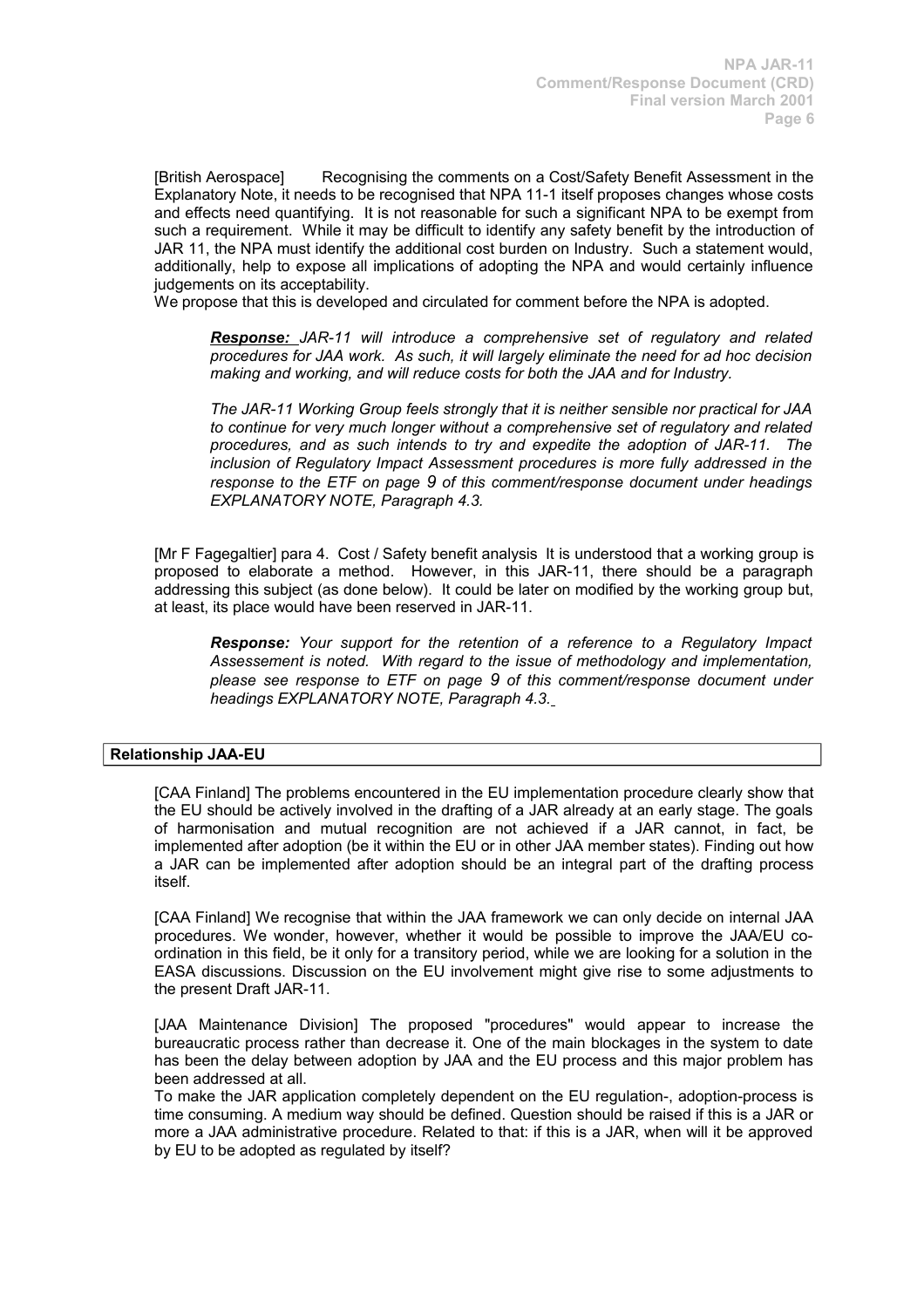The proposal seems to be in conflict, in that it says, JARs should only be adopted through Regulation 3922/91, while it is not intended that proposed JAR-11 will be adopted into the Regulation. How could JAR-11 therefore be made a requirement?

Because of workload and resource problem, a change of the Maintenance Requirements in accordance with a published JAR-11 should be done together with the change to EU-legislation. EU involvement in the approval/adoption process is not defined and therefore JAR-11 is incomplete. It therefore would appear more logical that JAR-11 should be adopted into Regulation 3922/91 and subsequently used as the method by which JARs achieve adoption into the EU regulation.

[AEA] EU should be encouraged to adapt the drafted amendment to regulation 3922/91 (inadequate safety, exemptions, equivalent safety cases).

*Response: The JAR 11 WG is fully aware of the concerns raised. There is no disagreement at all on the need to have close involvement of the Commission services at the earliest possible stage in the JAA regulatory activities. JAR 11.075 (3) assumes that timely co-ordination with the EU should provide insight on the extent to which adopted JARs are eligible for incorporation in the Community system. However, the legal relevance of the Community system, including Regulation 3922/91 cannot be denied. All EU Member States are as a matter of European law fully committed to the existing Community system. In that respect the comment to have JAR-11 incorporated in Regulation 3922/91 is not possible, since the Community has its own legal framework for the development of law. It is up to all involved in the EU legislative process to undertake all efforts necessary, to have the JARs incorporated in Regulation 3922/91.*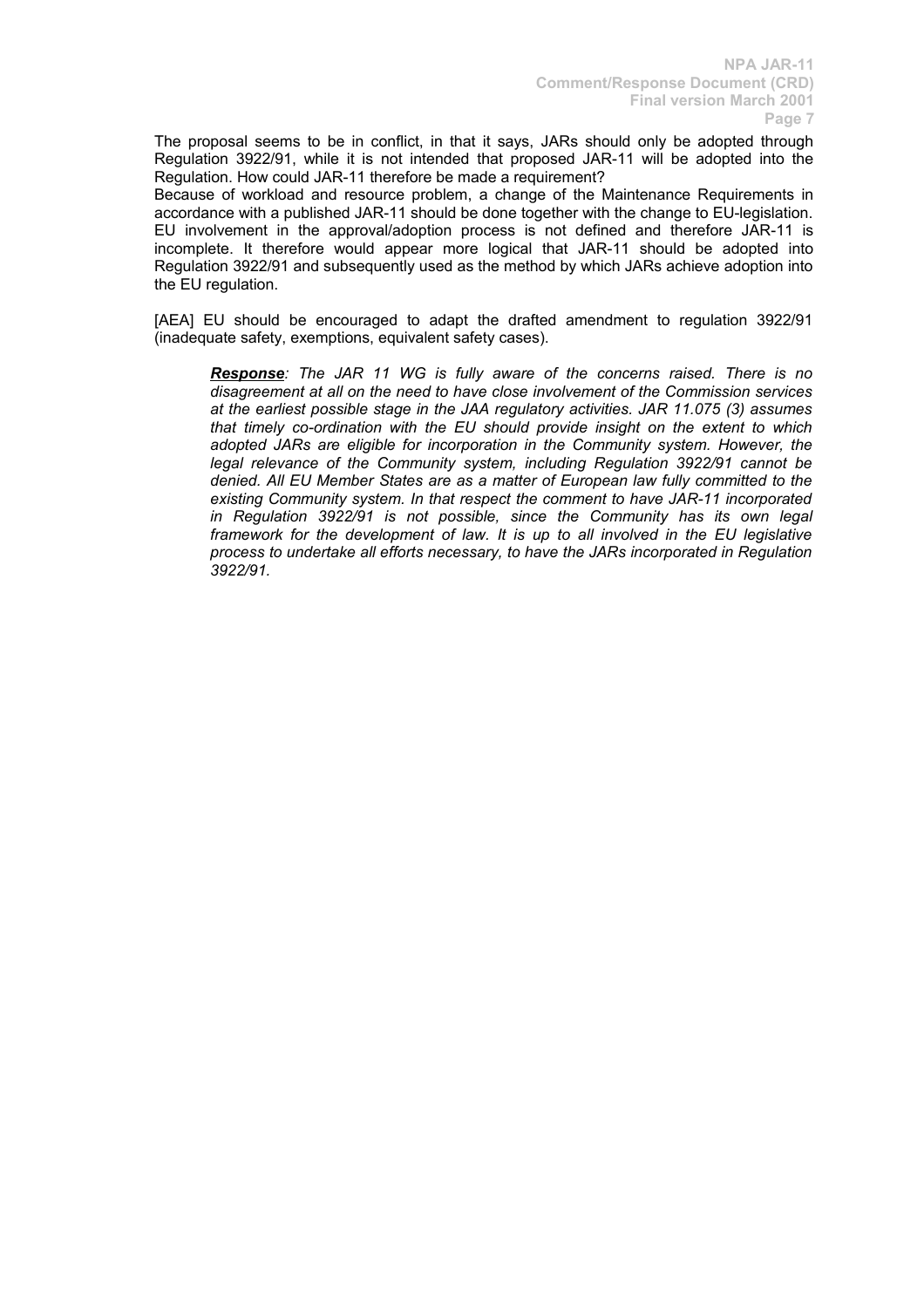# **COMMENTS - EXPLANATORY NOTE[1](#page-7-0)**

### **(Explanatory note, para 4.2)**

[ITF] Change "acceptable level of safety" into "equivalent level of safety". The term "acceptable" does not specify a measurable standard against which non-conformity with a defined rule may be permitted.

*Response: "equivalent level of safety" gives an other method of meeting the principle of the requirement the exemption is granted for. The competence to grant an exemption is not given to meet in an other way the requirement, but in special cases to deviate from the requirement without loosing sight of a level of acceptable safety.*

#### (Explanatory note, para 4.2.(e)

[NLA - CAA Netherlands] Add a description for "Equivalent Safety". Since para 4.2.(3) of the Main issues for Subpart B states that the JAA considers a distinct difference between exemptions (lower but acceptable level of safety) and equivalent safety findings, some explanation of both terms will help clarify this issue. Especially where in JAR 145.95 "Equivalent Safety Case", an exemption from a requirement is possible subject to compliance with any supplementary conditions to ensure equivalent safety. Here the two terms seem to be of the same level, JAR 145.95 text should be amended to a clear exemption para. Equivalent safety findings as stated here should be input for the a posteriori mechanism of ACJ material as described in 7.3(b) of the main issues on Subpart E (non-requirements) and JAR 11.175(c).

*Response: Comment agreed. It is not felt that further explanation is needed to Explanatory Note 4.2(e). However, this should be aptly reflected in the text of other JARs, notably JAR 145.95, and such decisions taken by an individual NAA in this context should indeed be submitted to the procedure detailed in Explanatory Note para 7.3(b) with regard to JAR 11.175 and its relevant ACJ.*

### **(Explanatory note para 4.3)**

[A. Young] Having worked on the RAP, ICPTF, JAR-11 WG and the JAR-26 StG, the undersigned is well versed in the issue of cost/safety benefit. Permission to be considered for such a WG, on behalf of IACA/EURACA, will be sought from Martinair and IACA/EURACA.

**Response:** Your support for the implementation of a Regulatory Impact Assessment discipline in JAR-11 is noted. Your wish to be a member of the proposed Sub-Group is welcomed. Please see also the response to ETF on page *9* of this comment/response document under headings EXPLANATORY NOTE, Paragraph 4.3.

[Luftfahrtsverket Sweden] As we in Sweden are required to produce CBAs for *both* proposed new rules *and* proposed ACJs, as well as to consult upon them, we welcome the establishment of the proposed Sub-group and are prepared to nominate a member.

*Response:* The support of the Luftfahrtsverket Sweden towards the implementation of a Regulatory Impact Assessment discipline in JAR-11 is highly valued by the JAR-11 Working Group. Your wish to nominate someone to be a member of the proposed Sub-Group is noted.

<span id="page-7-0"></span><sup>1</sup> *For ease of reference the original text of the explanatory note is attached.*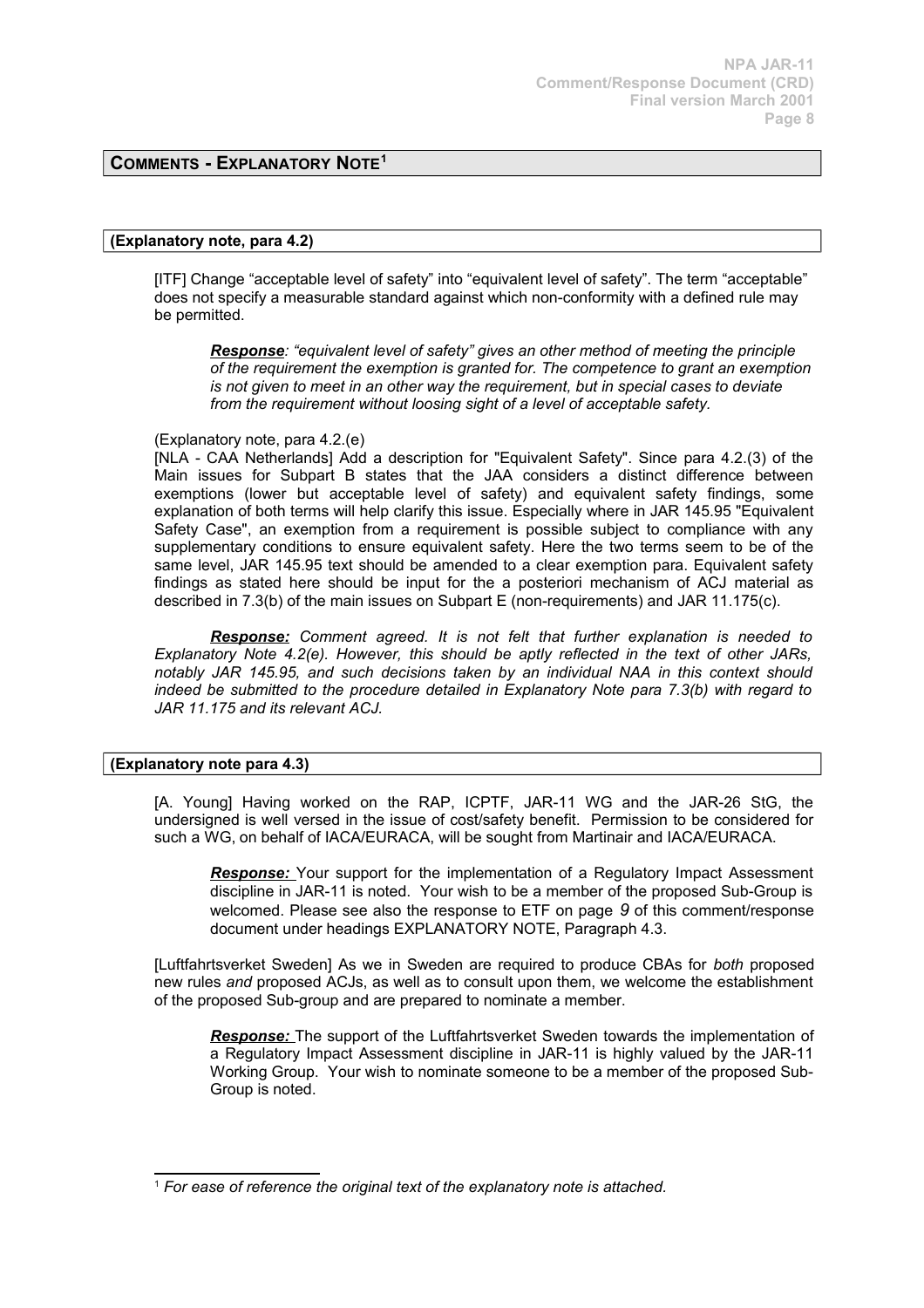[ETF] We have long-standing objections concerning the introduction of cost/safety benefit analysis into the JAA system. These may be summarised as follows:-

- a) Such systems risk reducing safety regulation to a series of economic calculations;
- b) Many elements of regulation (e.g. human factors, organisational structure, aspects of operations, personnel competence/skills/performance) are not readily measurable in economic terms;
- c) The JAA does not have the competence to carry out such evaluations (it is not an organisation of economists);
- d) The JAA does not have the resources to do so;
- e) Such failings are likely to leave the JAA vulnerable to cost calculations by the regulated parties which the JAA would find difficult to independently evaluate;
- f) Criteria for "benefit" are not defined, and would be likely to prove controversial. For example, such a system would require the valuing of a human life.

g) Social, environmental and political considerations are also appropriate, and sometimes more significant elements in the assessment of rulemaking.

Nevertheless, we note that the JAA intend to establish a working group to "consider the feasibility" under which the JAA "might" introduce such a system. This suggests that the commitment to such a system which is contained in the draft JAR 11 is premature. We therefore propose on Form 200, the deletion of all current reference to cost/benefit analysis.

As I have indicated previously, the ETF wishes to participate in any such working group.

*Response: As a preliminary exercise, Central JAA performed a review of 5 Cost/Safety Benefit techniques submitted in response to a request for those methods currently in use by the NAAs. Initial considerations showed the UK Regulatory Impact Assessment (RIA) method as best matching the JAA's review criteria.*

*The JAR-11 Working Group, having noted the results of this exercise and the comments from various stakeholders, have decided that previous considerations and commitments, documented in the EXPLANATORY NOTES, Paragraphs 4.3 and 9.2, have to be respected. It was also decided that the term 'Cost/Safety Benefit Assessment' should be replaced with the term 'Regulatory Impact Assessment', thereby giving a clearer indication that all regulatory elements should and will be considered.*

*Consequently, Central JAA shall establish a Sub-Group, using the expressed willingness to participate in such a group by a number of commentors, the task of which will be to develop a RIA methodology, bearing in mind the Terms of Reference previously developed and comments submitted on this topic. The JAR-11 Working Group have indicated that the introduction of a RIA methodology in the JAA system, through a future NPA to JAR-11, should occur around December 2002.*

*The JAR-11 Working Group believes that the discipline of some form of Regulatory Impact Assessment should be introduced into the requirements writing process. The text of the JAR-11 document will be adapted to reflect the decisions of the Working Group.*

*Your wish to nominate a member for the proposed Sub-Group is welcomed by the JAR-11 Working Group.*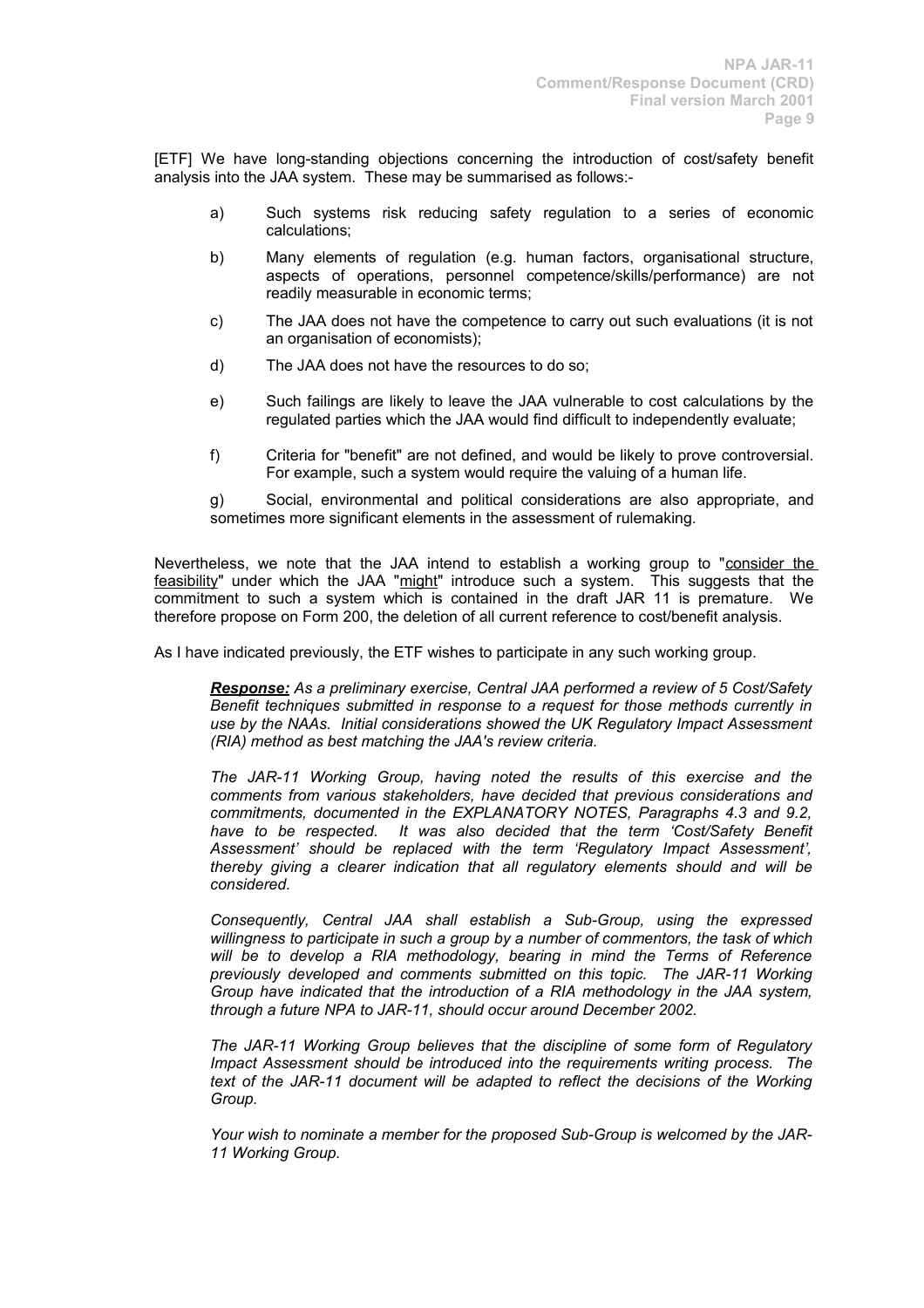### **(Explanatory note para 4.4)**

[A. Young] The Commission's working document on EASA (COM (2000) 144 final) does suggest that JAR-11 may require modification to fit its decision making processes. Harmonisation with the Commission's approval method is very important. Undue delays in being able to use published material cannot be tolerated and may, in the extreme, compromise important JAA consultation steps such as the RAP review and the full NPA process. In addition, a scenario can be envisaged whereby, non-EU members States of the JAA/EASA become "flags of convenience" through their ability to use JAA/EASA material more quickly and efficiently than EU member States. Such a situation cannot be allowed to exist.

*Response: Comment noted The JAR-11 WG assumes that JAR-11 will be used as a basis for EASA rulemaking procedure and as such may be adapted. The JAR-11 WG understands that the issue of associating non-EU Member States is an important issue and that all efforts are being made to resolve satisfactorily this point.*

# **(Explanatory note para 5.1.4 - Policy Group)**

[Europe Airsports] We support the creation of such a Policy Group and Europe Airsports would be interested to participating in this Group. It is the policy of Europe Airsports to have the European sports and recreational aviation sector regulated by National Regulations, mutually recognised in order to facilitate free movement of flight equipment and crew. Therefore we would favour *equivalent* rather than *common* technical requirements to support mutual recognition. We would like to discuss the JAA and EU methods in this frame.

[Luftfartsverket Sweden] We support the idea of establishing a policy group to help clarifying elements that are essential for safety and mutual recognition.

[Austrocontrol - Austria] As the JAA mutual recognition concept and the EU Mutual Recognition Concept are different we support to establish a so-called policy group composed of members of the different divisions, taking into account that possibly a standardisation system might be included within the framework of a future Single Authority. This policy group might be composed of NAA authority members, Regulation (legal advisors), Certification, Maintenance Operation, Licensing, JAA HQ and EC. JIPs are authority procedures therefore industry participation in the drafting is not envisaged.

*Response: The concept of a policy group will not be pursued. Agenda for Change envisage a streamline of the certification/validation procedure and a review of the standardisation procedures in the light of the need for mutual recognition. It is assumed that EASA will define its own standardisation process.*

### **(Explanatory note para 7.5)**

[A. Young] Hidden requirements in Section 2 cannot be permitted for the following reason: Once a decision on the definitions of Section 2 material ahs been made, a review of all existing Section 2 material will need to be made to see where requirements exist in this Section. Any such texts found will have to be NPA-Ed or withdrawn. Considering that most Jars are already in existence, not taking the above mentioned step will dilute the value of JAR-11.

[CAA UK] In the case of JAR 27&29, Section 2 only contains ACJ material that is different to the material in FAR AC27 and AC 29, i.e. advisory material that is not harmonised with FAR. The desired end point, in the interests of harmonisation, is therefore that eventually there need be no material in Section 2, since the JAR ACJ material will be full harmonised with the FAR AC. if this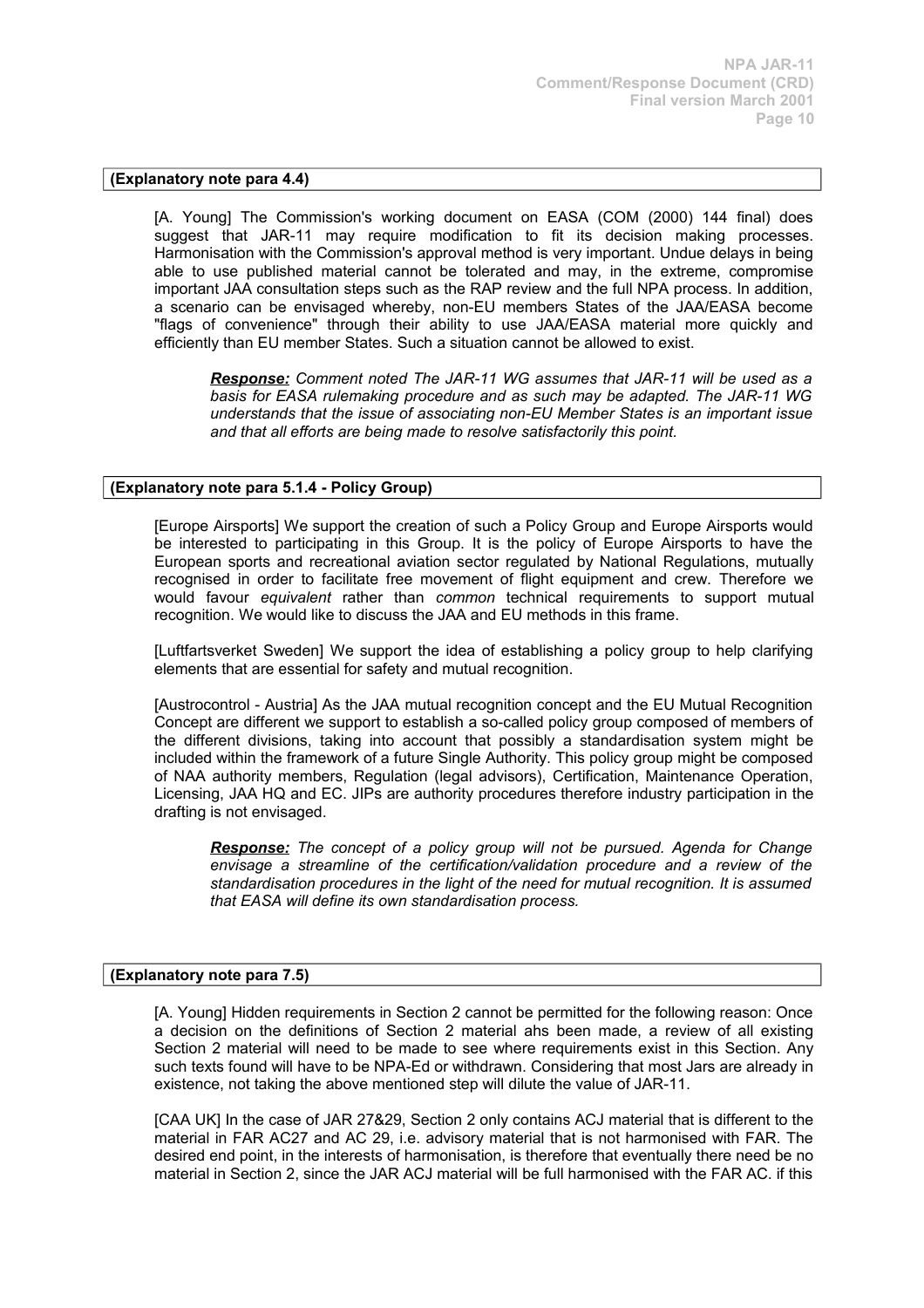is what is intended then Option 1 does not make this clear and the explanatory paragraph should be amended accordingly.

*Response: The review of Section 2 material is required by Agenda for Change and the JAR-11 WG also agrees to a concept of ACJs that would simply cross-refer to another document (for instance an FAA Advisory Circular) provided that this document is well identified and its issue clearly stated. (e.g." Issue 1 DD/MM/YY).*

# **(Explanatory note para 9.1)**

[A. Young] Many organisations are faced with space limitations for their archives. The JAA is not unique. The Dutch Rijksarchief has developed a selection and retention model for government organisations, PIVOT. It would be suitable to apply their model to the JAA's requirements. The undersigned can arrange contact with appropriate experts in this manner.

*Response: The JAR-11 WG appreciates the suggestion. It will be considered in due course.*

### **(Explanatory note para 9.2**

[Airbus Industrie] Even though the requirement for Cost/Safety Benefit Assessment implies an increase of the workload for NPA production, development of methodologies and training, this increase will be more than balanced by public interest considerations. It is very important for the Interested Parties to have a clear view of the balance between the cost and the safety benefit of a new rule.

Also, while the workload may be increased for each individual NPA, we expect that the number of NPAs produced in the coming years will decrease for the following reasons:

- Completion of Harmonisation;
- JAA Agenda for Change (JAR stabilisation, better control of Working Parties);
- Rulemaking initiatives to be justified by data (JSSI implementation plan).

So, globally, the JAA should be able to keep the NPA production workload under control, even with the Cost/Safety Benefit Assessment constraint.

*Response: The support of Airbus Industrie for the implementation of a Regulatory Impact Assessment discipline is noted. Also, see response to ETF on page 9 of this comment/response document under headings EXPLANATORY NOTE, Paragraph 4.3.*

### **(Explanatory note: Para 9.3)**

[Airbus industry] Clarification of the non-requirement status of Section 2 is most welcome. This will have to be made very clear to all National Authorities, and relevant training should be organised for all NAA staff likely to implement JARs.

*Response: The JAR-11 WG agrees to the need for training. The Central JAA will develop proposals for training in the near future.*

#### **(Explanatory note para 10 Future Work programme)**

[Luftfartsverket Sweden] In the NPA, views are sought on the proposal to explore new methods for drafting requirements and reviewing comments in order to improve transparency and costeffectiveness. We suppose that this proposal is a remainder of the proposal in the Eggers report to task the RAP to review the JAA regulation process, and we support the idea of going through with this exercise. The outcome should also be to find ways to improve the co-ordination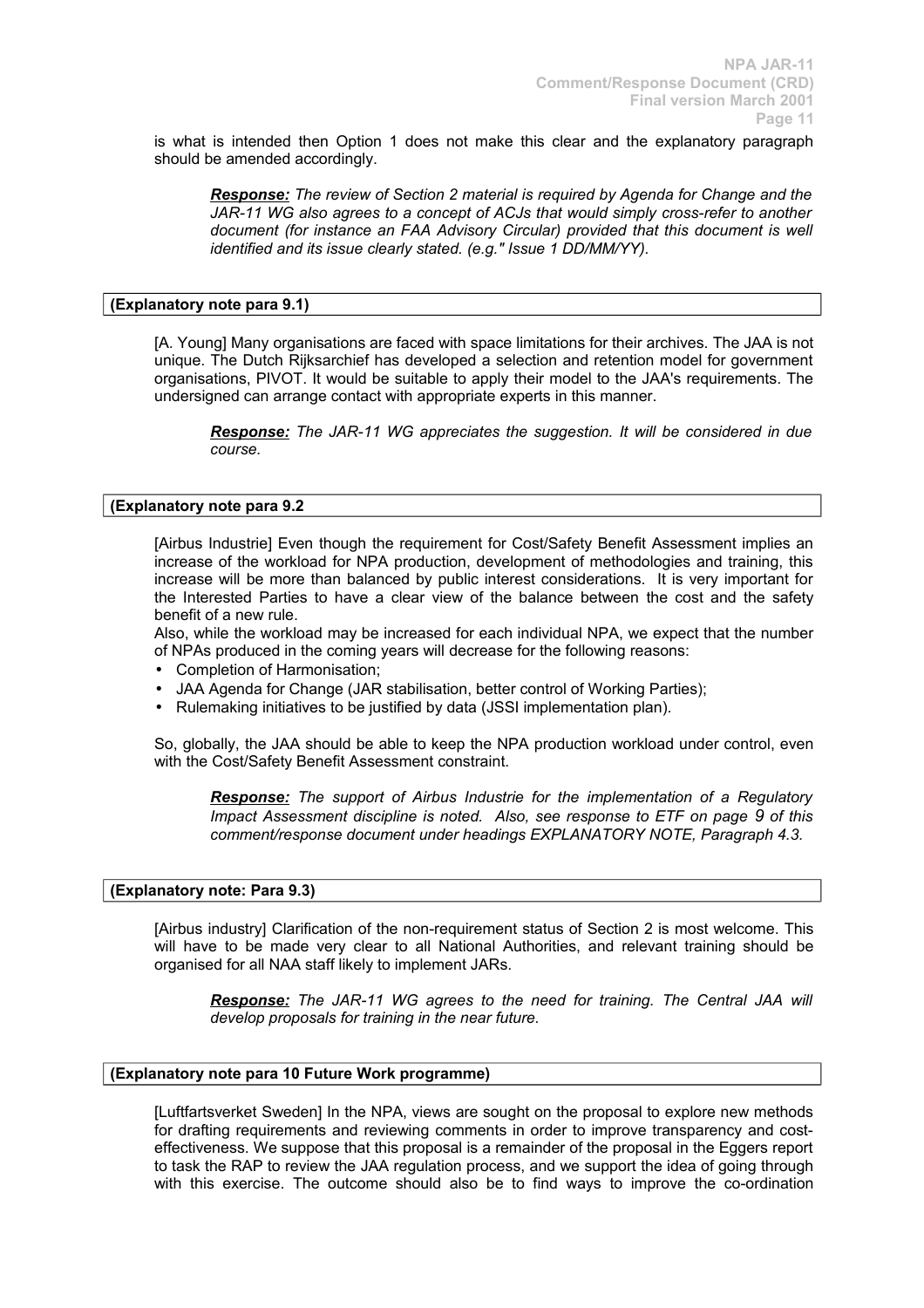between the JAA and EU adoption processes to minimise the risk of having different JAA and EU versions of the same JAR.

*Response: Comment not agreed.The Agenda for Change has required a streamline of existing working groups with two guiding principles, firstly to improve management and secondly to set up an ad-hoc group with clear terms of reference.A proposal should be agreed by the JAAC at its March 2001-meeting. It is therefore not proposed to proceed with the recommendations reflected in the Eggens report.*

### **(Explanatory note/Annex 1)**

[Airbus Industry] It is mentioned in appendix 1 that the ad hoc group for review of section 2 material will address the balance between requirements and ACJs for JAR-21, JAR-OPS 1/2/3, JAR-145, JAR-66, JAR-17, JAR- FCL 1/2/3. The proposed composition includes only one representative for Industry (Interested Parties?). due to the wide scope JARs to be reviewed, this is unacceptable. As a minimum, there should be a representative of the Interested Parties for each of the involved sectors (Certification, Operations, Maintenance and Licensing).

*Response: See page 50 of the comment/response document under heading review of section 2 material.*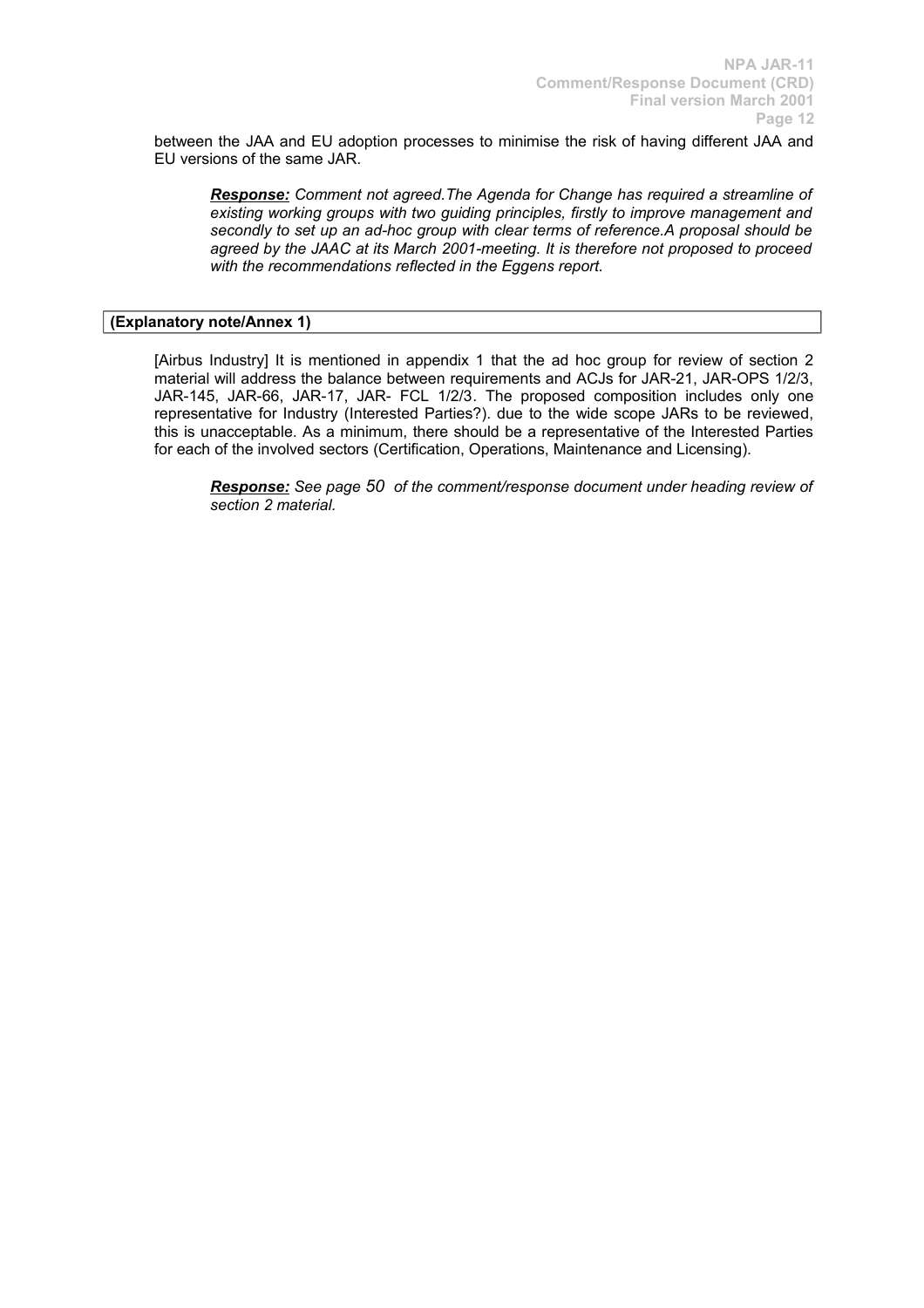# **SECTION 0NE**

[Britannia Airways] This should be set out in columns.

*Response: Comment noted and agreed. Layout will be adjusted accordingly*

### **(JAR 11.001)**

[Luftfartsverket Sweden] Para (a) should be expanded to cover all regulatory acts within the JAA system. JAR 11 should cover all aspects of the regulatory work within the JAA system. At present JAR 11 covers JARs. Section One and Section Two including special conditions. However, there are several other regulatory material, such as Airworthiness Directives (AD's) and Operational Directives (OD's), which we believe should be covered by JAR 11 in order to achieve consistency and completeness.

*Response: This item has been discussed in extenso in the JAR 11 WG. It was felt that ADs and ODs were not acts that were adopted by the JAA using the JAA regulatory system but national acts that is established in accordance with applicable domestic procedures. The JAA may recommend however to Member States to issue a specific directive. As such, that recommendation is not a directive. For that reason there is no need to have JAR 11 cover these acts.*

#### **JAR 11.005**

[Transport Canada] Further clarification is needed to define what an "observer" is, versus a member or a participant.

*Response: As per the JAA Committee decision with regard to the composition of Sectorial Teams, contained in document EB 00/2 doc.4 rev.3, this distinction will no longer exist. All participants will henceforth be referred to as "Representatives". The JAR-11 document will be amended accordingly.*

[General Aviation Manufacturers Association -GAMA] Add an organisational chart depicting the relationship between all the elements of the regulatory process.Will add clarity.

*Response: The JAR-11 WG will take this suggestion under consideration, with the eventual possibility of producing such a chart in the Explanatory Note.*

[ITF] We would prefer the use of non-gender specific terminology throughout the JAR system, e.g. Chairperson rather that Chairman.

*Response: Comment agreed. The JAR-11 document will be amended accordingly, yet the term 'Chair' is preferred to 'Chairperson'.*

[British Aerospace] Propose new text:"NPA: Notice of Proposed Amendment. A formal document used to propose new JARs and amendments to existing JARs.

*Response: Comment agreed. Please see revised JAR 11.005.*

[British Aerospace] Some terminology is missing from this section. Specifically, the terms "Requirement", "Effective Date" and "Acceptable Level of Safety" need to be defined. According to ACJ 11.045, "Definitions are found in JAR-1, and whenever possible use should be made of them. If a terms specific to a particular JAR or Subpart is rquired, then it may be included in that JAR".

*Response: Comment not agreed. The term "requirement" is generic throughout all JARs and suc a definition is not needed.As regards "Effective Date", taking into consideration the explanation given in ACJ 11.045(b), it is not felt that the term warrants a definition. Also, see*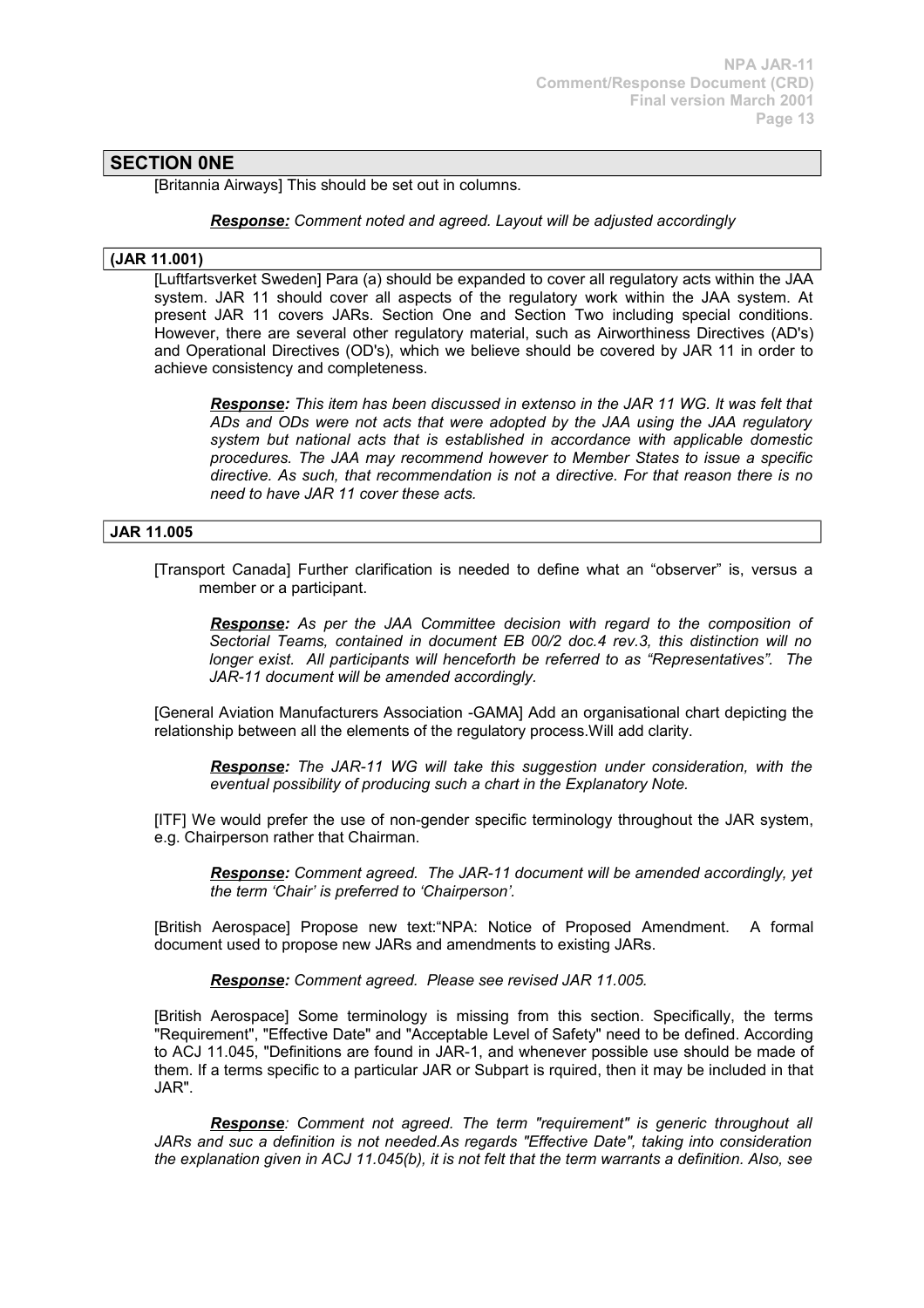*response to DGAC France under ACJ 11.045 (b). With regards to "Acceptable Level of Safety", see response to NLA - CAA Netherlands under Explanatory note, para 4.2(e).*

[DGAC France] Propose new text:"ACJ (*Advisory Circular Joint*): means a joint text providing guidance to help implement Joint Aviation Requirements. An ACJ may provide explanations, interpretations or acceptable means of compliance."This would permit first to state the non regulatory status of an ACJ and then to describe its content.

*Response:Comment agreed. Please see revised JAR 11.005.*

[Comment: DGAC France] Propose new text:

"JAR (*Joint Aviation Requirements*): means the code containing Requirements and the associated advisory circular joint."

From the definition of ACJ and the explanation given in paragraph 7 of the explanatory note, it appears that all elements contained in section 2, whether they are interpretations, explanations or acceptable means of compliance, are considered as Advisory Circular Joint. One of the problem existing today is the use of different terms for the material of section 2. It would therefore be less confusing to use only the term ACJ which is the one defined.

*Response: Comment agreed. Please see revised JAR 11.005*.

[DGAC France] The following definitions should be changed as follows to read:

- *Change*: a new complete edition of a JAR which incorporates the Orange Papers and NPAs which have been published or adopted since the last complete edition.
- *Orange Paper*:a formal published document which incorporates an amendment to a JAR after approval of the corresponding NPA.
- *NPA*: Notice of Proposed Amendment. A formal document used to propose a new JAR or amendments to a JAR.
- *A-NPA*: Advance Notice of Proposed Amendment. A document used to seek early advice from interested parties on a possible future NPA.
- *National Variant*: A national requirement or regulation imposed by a country in addition to or instead of a JAR requirement.

The definition of NPA would need to be changed for being consistent with Subpart B. The definition of A-NPA would need to be changed for clarity. The term 'national variant' should be added (See comment on 11.085 below)

*Response:Comments noted. With regard to the definitions of Change and Orange Paper, please see the response to Airbus Industrie below. As regards the additional suggestions pertaining to NPA and A-NPA, please see revised JAR 11.005. As regards the addition of a definition of National Variant, it is not felt that is required. The description in JAR 11.085(a) as part of this requirement does not harm the JAR 11 concept and serves the purpose of complementing the understanding of JAR 11.085. It is, however, agreed that the word "means" in paragraph (a) shall be replaced with "is".*

[Airbus Industrie] Delete the definitions of *Change* and *Orange Paper*. Add a definition of *Amendment*. We understand that with the new JAA publications system, *Orange Papers* will no longer be issued, nor *Changes*. Only *Amendments* will be issued.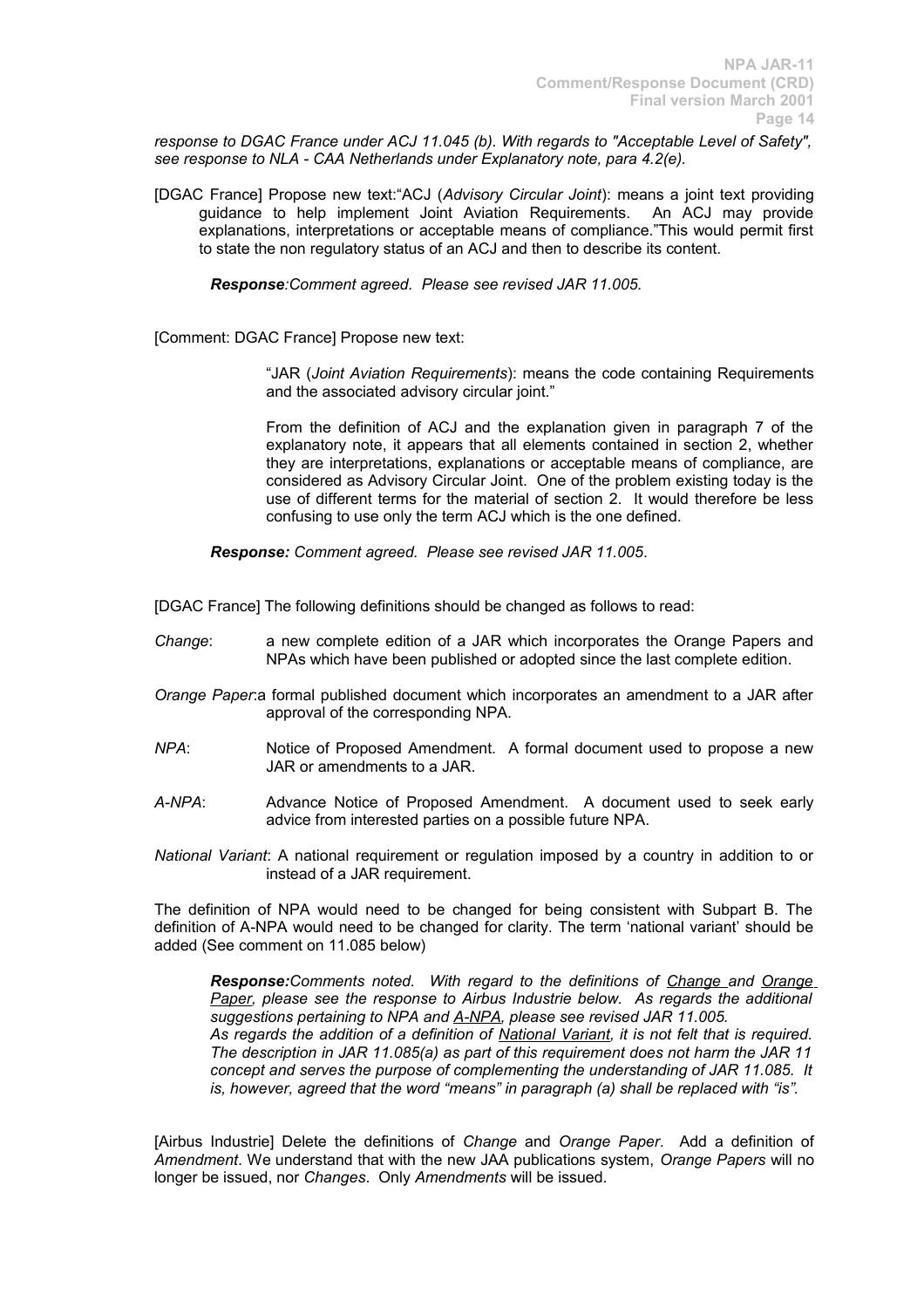Change the definition of *Interested Parties* as follows: "Interested Parties: Organisations recognised by the JAA as significant enough to represent organisations/persons who are subject to regulation in accordance with JARs.

In the consultation on the JAA "Agenda for Change", Airbus Industrie has requested to be accepted as an Interested Party by itself, in addition to the representative international organisation AECMA, due to its own weight in the European aviation industry. The definition of *Interested Parties* should reflect this possibility to admit not only international organisations, but also some companies.

*Response:Comments agreed concerning the deletion of the terms Orange Paper and Change and the need for the inclusion of the term Amendment in JAR 11.005. Please see revised JAR 11.005. Furthermore, the JAR-11 document will be revised to reflect the new procedure.*

*With regard to the special circumstances surrounding the acceptance of Airbus Industrie as an Interested Party by itself, it is not felt that this situation needs to be reflected in the definition of Interested Parties. The prevalent criteria for Interested Parties must be based on representativity in their sector of the European aviation industry. Please see revised JAR 11.005 and a new ACJ 11.005.*

[JAA Maintenance Division] "Change" to be deleted."Orange Paper" to be deleted.These terms are not longer to be used (in accordance to Regulations Div.) also mentioned in other paragraphs.

*Response: Comments agreed. Please see above reply to Airbus Industrie and see revised JAR 11.005.*

[General Aviation Manufacturers Association - GAMA] Delete all reference to "Orange Paper". The entire practice of Orange Papers should be discontinued. It is very contradictory to "publish amendments to a JAR, before amendments are introduced by means of a change." This practice has lead to a great deal of confusion because Orange Papers are amended before they are even published as an NPA. Operators, authorities and manufacturers are often unsure as to whether they must comply with an Orange Paper. As Orange Papers are not mandatory, why should they be "published" outside the Working Party and JAA headquarters.

*Response: Comment agreed. Please see above Response to Airbus Industrie and see revised JAR 11.005.*

[Luftfartsverket, Sweden]<br>A-NPA Means A

*A-NPA* Means Advanced Notice of Proposed Amendment, a document used to gather views regarding the contents of a future NPA.

A-NPA is the only term in the paragraph that has not been defined.

*Response: Comment agreed. Please see revised JAR 11.005.*

[CAA UK] Terminology. A definition of P-NPA should be added here together with an explanation of how it differs from an A-NPA. (See ACJ 11.065 (c)(2) para. 2).

*Response: Comment noted. The JAR-11 WG agrees that the notion of P-NPA might lead to some confusion if used next to NPA and/or A-NPA, this as a result of the latter two being attached to a process whilst P-NPA constitutes a 'labelling' of a document during the drafting stage. The term P-NPA will be replaced with the term 'draft NPA' and the JAR-11 document amended accordingly.*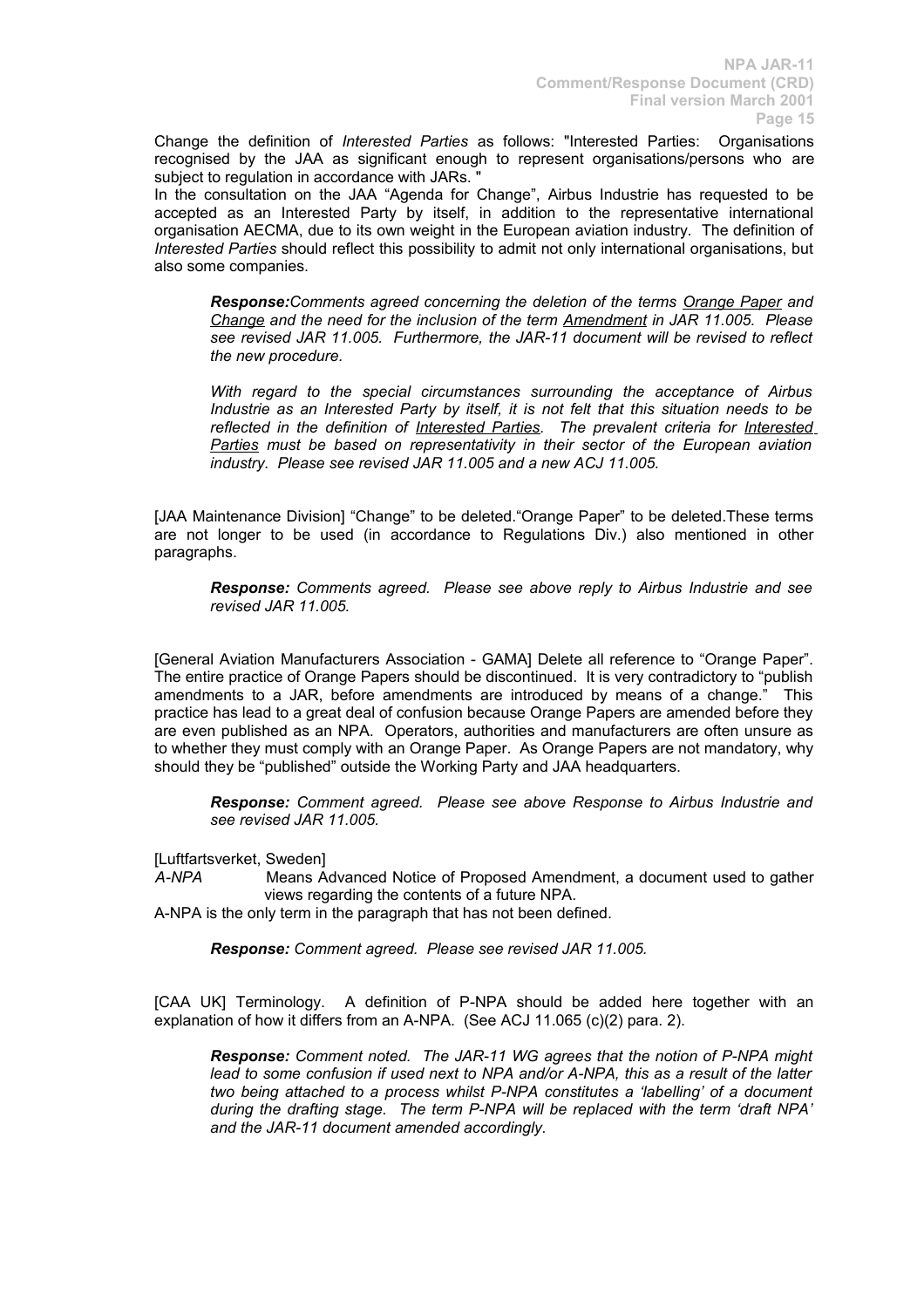[Luftfartsverket, Sweden] To clarify the different status of the sections of a JAR, and to explain ACJ<sub>s</sub>

*- JAR* (Joint Aviation Requirements): Means the code containing Requirements (Section One) and non-requirements (Section Two).

*- ACJ* (Advisory Circular Joint): Means non-requirements that are provided in Section Two of a JAR, such as acceptable means of compliance and interpretative/explanatory material.

*Response: Comments on need for clarification in terminology agreed. Please see revised JAR 11.005.*

[Luftfartsverket, Sweden] "Working Party" should be expanded to cover all different kinds of working parties that are found within the JAA system, such as Study Group (SG), Steering Group (StG) and Working Group (WG).

*Response: In view of the fact that the kind of Working Party which is formed depends on the work that has to be carried out, it would create confusion at this stage if the JAR-11 document were to enter into detail as to the various possibilities.* 

[A. Young] An edited version of the text that appears on page 2-0-1 of each JAR provides a better definition.The use of "non-requirements" in the definition of ACJ is strange. It does not really have any meaning.

*Response: Comment agreed. Please see revised JAR 11.005.* 

[GAMA]

- Old: "JAR (Joint Aviation Requirements): Means the code containing Requirements and Acceptable Means of Compliance and Interpretative and Explanatory Material (ACJs)."

- New: JAR (Joint Aviation Requirements): Means the code containing requirements and acceptable means of compliance."

ACJs, defined as "non-requirements" in the following paragraph, cannot be defined as part of the JARs, which by definition are "requirements".

Capitalizing the words "Acceptable Means of Compliance" implies they are separate and distinct documents.

*Response: Comments noted. Please see revised JAR 11.005.*

[Aerospace Industries Association of Canada -AIAC] The referenced text does not adequately explain:

- The eligibility Criteria of any organisation to become an Interested Party No eligibility criteria is given.
- The Role, Responsibility and Privilege of any such organisation These are not clearly described.
- The List of currently eligible organisations The list is not attached to the A-NPA so the reader cannot even guess at the eligibility.
- The difference (if any) in the Roles, Responsibilities and Privileges of different organisations The differences between 'Interested Parties', 'European Interested Parties', 'International Organisations' and 'Foreign Organisations' is not explained with respect to the Working Parties and their eligibility as Representatives or Observers, Ref: ACJ 11.055(e)(3), 11.055(g) (1)(2) & 11.060(b) para 3 & 4.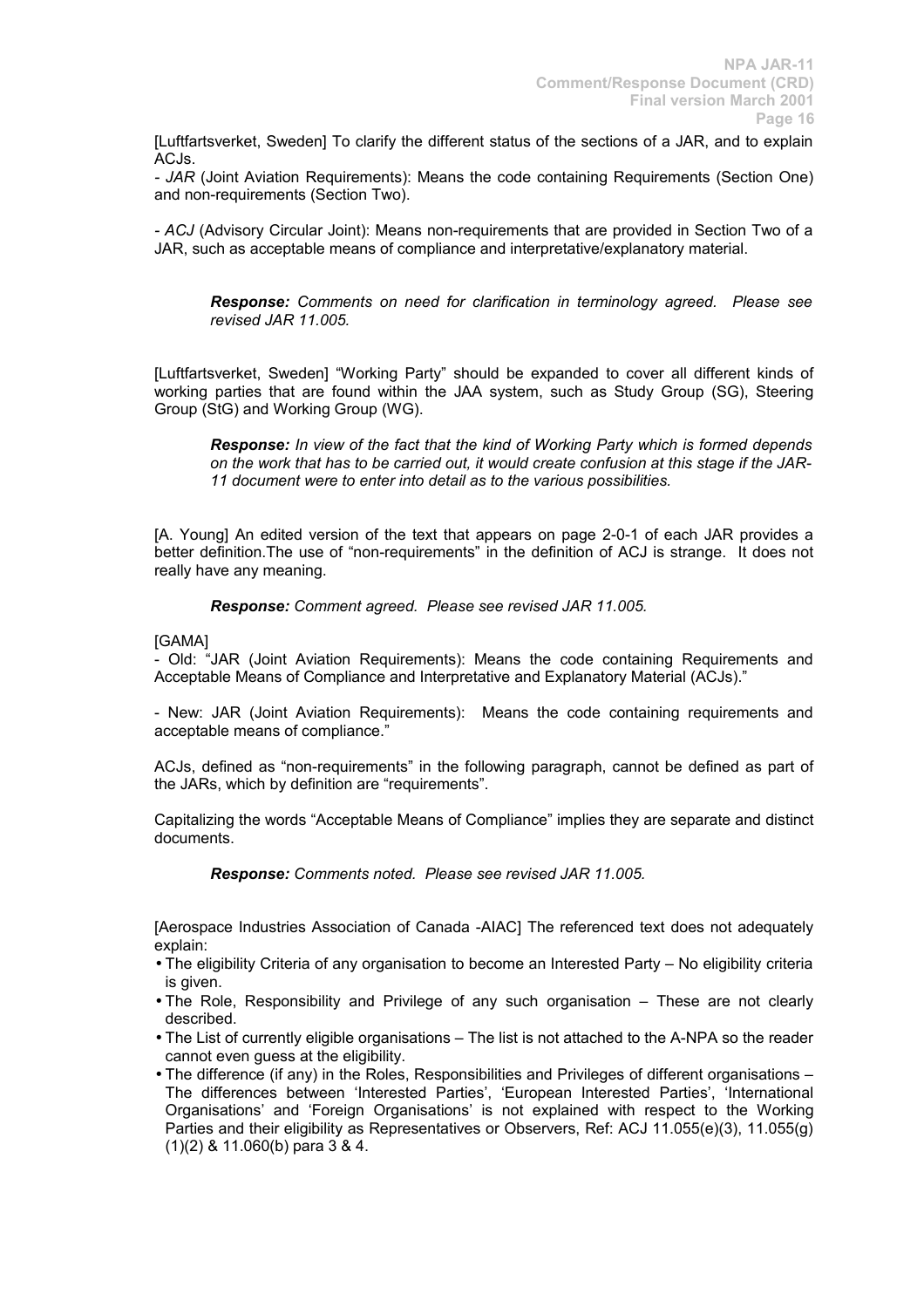Proposed new text: "Interested Parties: An organisation whose members are subject to regulation in accordance with JARs and whose input to the rulemaking process has been determined by the Chief Executive to be beneficial to the JAA."

Delete all references to:

- Representative Interested Parties
- European Interested Parties
- International Organisations
- Foreign Organisations And replace with:
- **Interested Parties**

Reason: Confusion arises concerning the use of the term interested parties throughout the JAR and ACJ. There are cases where the term stands alone and there are cases where it is modified to 'European Interested Parties'.There are also competing terms such as 'International Organisations' and 'Selected Foreign Organisations' which use similar text to the definition itself. In addition, the term 'Representative Interested Parties', is used when discussing the Joint Steering Assembly or the JAA consultative body.The author's use of these various terms is not clear to the reader. There needs to be clarity in the use of the term 'Interested Party' and there needs to be consistency in its application.

[GAMA] Change paragraph JAR 11.005 Terminology.

- Old: "Interested Parties: Representative International Organisations whose members are subject to regulation in accordance with JARs."
- New: "Interested Parties: JAA Authorities and representative international organisations whose members are subject to regulation in accordance with JARs, and others as determined by the Regulation Director."

Add ACJ 11.005

- "Individuals or single companies will not normally be allowed 'Interested Party' status unless they have clearly demonstrated their interests are not otherwise represented on the Working Party, or their expertise is clearly essential to the drafting process."

Under the proposed paragraph, JAA Authorities (which do not have "members"), would not be considered an Interested Party. (But they are allowed to participate on Working Parties.)The proposed paragraph excludes Authorities that may not be signatory to the Agreements, and other large organisations that may represent many other organisations or companies (not individuals) from the same country.The proposed change allows a degree of judgement in determining Working Parties membership, thereby ensuring they are effective.

[FAA] "Interested parties" is defined to mean "Representative International Organisations whose members are subject to regulation in accordance with JARs." Is the word "organisation" used to intentionally exclude individuals? This seems to conflict with JAR 11.055(a), which says that a person, as well as an organisation, may propose the development of a new JAR or an amendment to a JAR.

*Response: (to last three comments) The comments made by AIAC, GAMA and the FAA above are noted.The current definition reflects the sought for 'representativity' factor relative to interested parties within the JAA system and its international [European] sphere of influence. It is clear that in view of the close co-operation efforts and work carried out with non-European authorities and organisations, the definition is not intended to exclude them. It is, therefore, proposed to maintain the definition as it stands and to add an ACJ so as to provide the necessary clarification. Please see revised JAR 11.005 and a new ACJ 11.005.*

*With specific regard to the comments from AIAC regarding "Eligibility Criteria" and "Roles, Responsibilities and Privileges", the continued development and implementationof the Agenda for Change has foreseen the establishment of such descriptions.Document EB 00/2 doc.4 rev. 3 regarding the composition of Sectorial*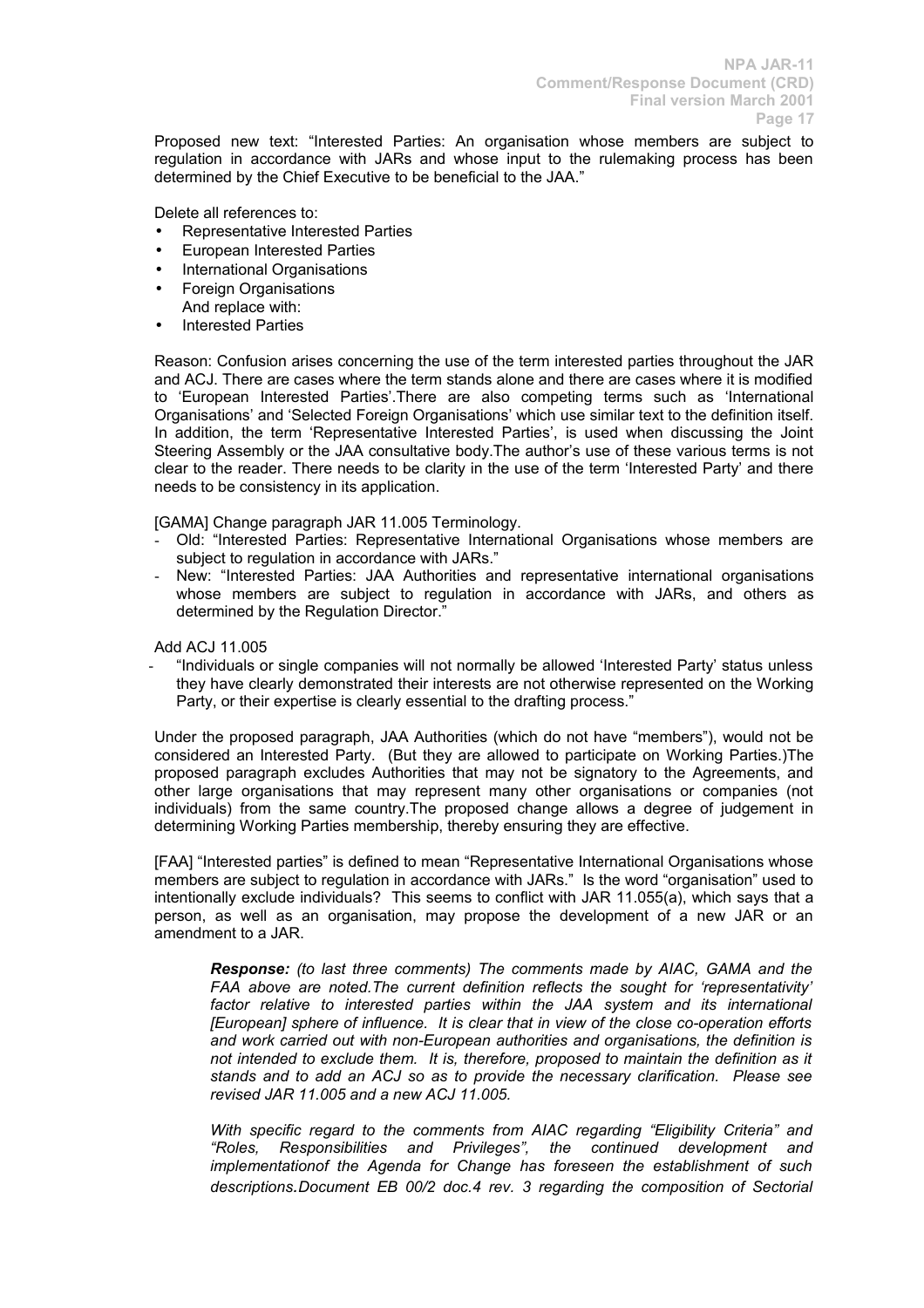*Teams does contain indications of "Eligibility Criteria" for interested parties. The same document also sets forth that all participants to a JAA forum will be referred to as 'Representatives' only.*

*As regards the list of currently eligible organisations, please refer to ACJ 11.150(b), which states that such a list is available at Central JAA.*

*With specific regard to the comment made by the FAA, please note that the example used is contextually incorrect. The initiation of a new JAR or the amendment to an existing JAR can be proposed by "Any person or organisation…", whether they have 'Interested Party' status or not.*

[FAA] "JAR (Joint Aviation Requirements) is defined to mean " the code containing Requirements and Acceptable Means of Compliance and Interpretative and Explanatory Material (ACJs)." While this may be the widely accepted meaning of JAR among member states, we note that JAR appears to be significantly broader than the common understanding of "requirement" in the United States. We would ordinarily view the regulation itself (the "FAR") as the "requirement". An interpretation would then be an interpretation of the requirement, not the requirement itself, even though the interpretation may be binding. Also, the description of JAR requirements as including ACJs seems to conflict with the next definition which describes ACJs "non-requirement" that include "interpretations, explanations and/or means of compliance."

In addition, you may want to consider incorporating the language currently proposed in the ACJ within the JAR as a requirement. This would reduce the chance of inconsistency between related documents.

*Response: Comment noted. Please see revised JAR 11.005.*

[Luftfartsverket, Sweden] "*Adoption*" Two different terms should be defined; i.e. adoption within the JAA system and adoption by the NAAs and/or EU, according to the guidelines laid down in 3.2 of the Explanatory Note.

*Response: Comment not agreed. The definition of Adoption is, as a matter of clarification, included in JAR 11.005 so as to give a clear indication as to the meaning of the term when used within the context of JAR-11. This concept and the difference between the two kinds of "adoption" can be found in Explanatory Note 1.2.2.*

[Luftfartsverket, Sweden] JAR 11.005 Definitions: The terms in the paragraph are, with the exception of A-NPA, *defined* and the heading should therefore be changed accordingly. After having moved generic definitions to JAR-1, the heading could be changed to read "Definitions specific to JAR-11."

*Response:Comment is correct. The use, however, of Terminology, as per the writing convention, is to indicate that the JAR contains definitions specific to that JAR. In order to give further clarification, the JAR-11 WG suggests the inclusion of the phrase "For the purposes of this document:" in JAR 11.005. Please see revised JAR 11.005.*

[ECA] Draft Proposal of Amendment: informal document used to consult parties prior to the issuance of a formal document.

Amended Version (…) Advisory Circular (…) Proposal of Amendment (…) Working Group (...)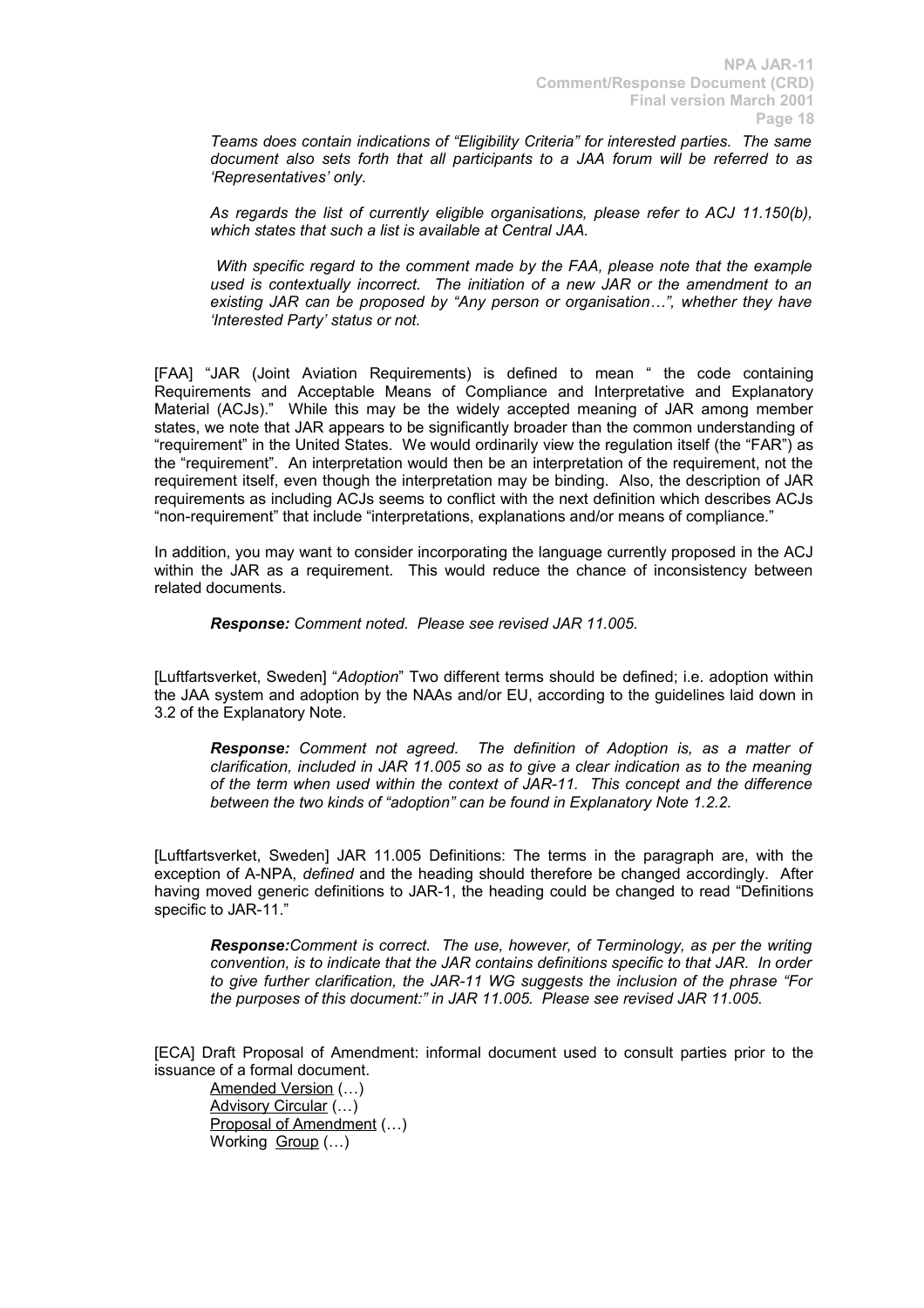Justification: The terms used sound artificial. An effort should be made to make JAA terminology more accessible. The use of acronyms is becoming excessive in the JAA. Simplification and clarity is always desirable in a legislative procedure.

*Response: Proposed changes not agreed. However, the comment with regard to simplification and clarity is noted. The JAR-11 WG will recommend that the writing convention take into consideration the existence of numerous acronyms and further use thereof should be avoided where possible.*

# **JAR 11.010**

[ECA, LFV Sweden, British Aerospace, Mr. F. Fagelgaltier] have proposed changes to the text, for reasons of clarifications, redundancy and the correct use of wordings.

*Response: Comments noted and partly agreed. It is proposed to introduce the textproposal of LFV Sweden: "In respect of the JAA regulatory and related procedures, such documentation shall be maintained by Central JAA in order to enable the JAA to show the justification for its decisions and that the proper procedures have been followed."*

# **JAR 11.015**

[A. Young] See Comment to explanatory note 9.1)

# *Response: See response above under Explanatory note para 9.1*

[Airbus, Mr. F. Fagelgaltier] propose an additional paragraph (d) to include the retaining of 'Special Conditions'. Reason therefore is that records of special conditions must be kept, because these special conditions may be refused for several aircraft projects, may become interim policies and may end in amendments of JARs.

[Mr. F. Fagelgaltier] proposes a complete revised text, to include that records of FAR's and other documentation referred to in JAR's should be kept.

*Response: Comment partly agreed. JAR 11 intends to address only those documents which are related to pure regulatory work. 'Special Conditions' as such do not fall under this criterium. However if a consultation process is initiated for Special Conditions under JAR-11, the comments and dispositions and the related documents will be retained. This however is covered by JAR 11.015. Also a list of special conditions is kept and published in the Administrative and Guidance Material (AGM) Section 3, part 4. With regard to documents from other organisations (for example ICAO, EU, FAA), the JAR 11 WG takes the view that those documents are assumed to be well retained, updated and published by those organisations.*

### **JAR 11.020**

[A.Young, Airbus, DGAC-France, ECA, FAA, LFV Sweden, Mr. Fagelgaltier] propose amendments and/or deletions, in order to reflect that documents are accessible to everybody, whether or not on the basis of a request or against the payment of a fee. LFV Sweden proposes to delete reference to "where involved".

*Response: Intention of the comments understood. However proposals not agreed. It is proposed to add in the ACJ 11.020 the following: "Jar 11.020 does not limit the principle of transparency. In accordance with the purpose and spirit of the Cyprus Arrangements, the JAA provides acess to the Authorities and the Interested Parties. Primarily, it is the tasks of the Authorities and the Interested Parties to facilitate its citizens, and members respectively with regard to information requested. In addition, it would be impracticable for the JAA, without additional resources, to manage the access to documents for all interested individuals. The reference to "where involved" will be deleted.*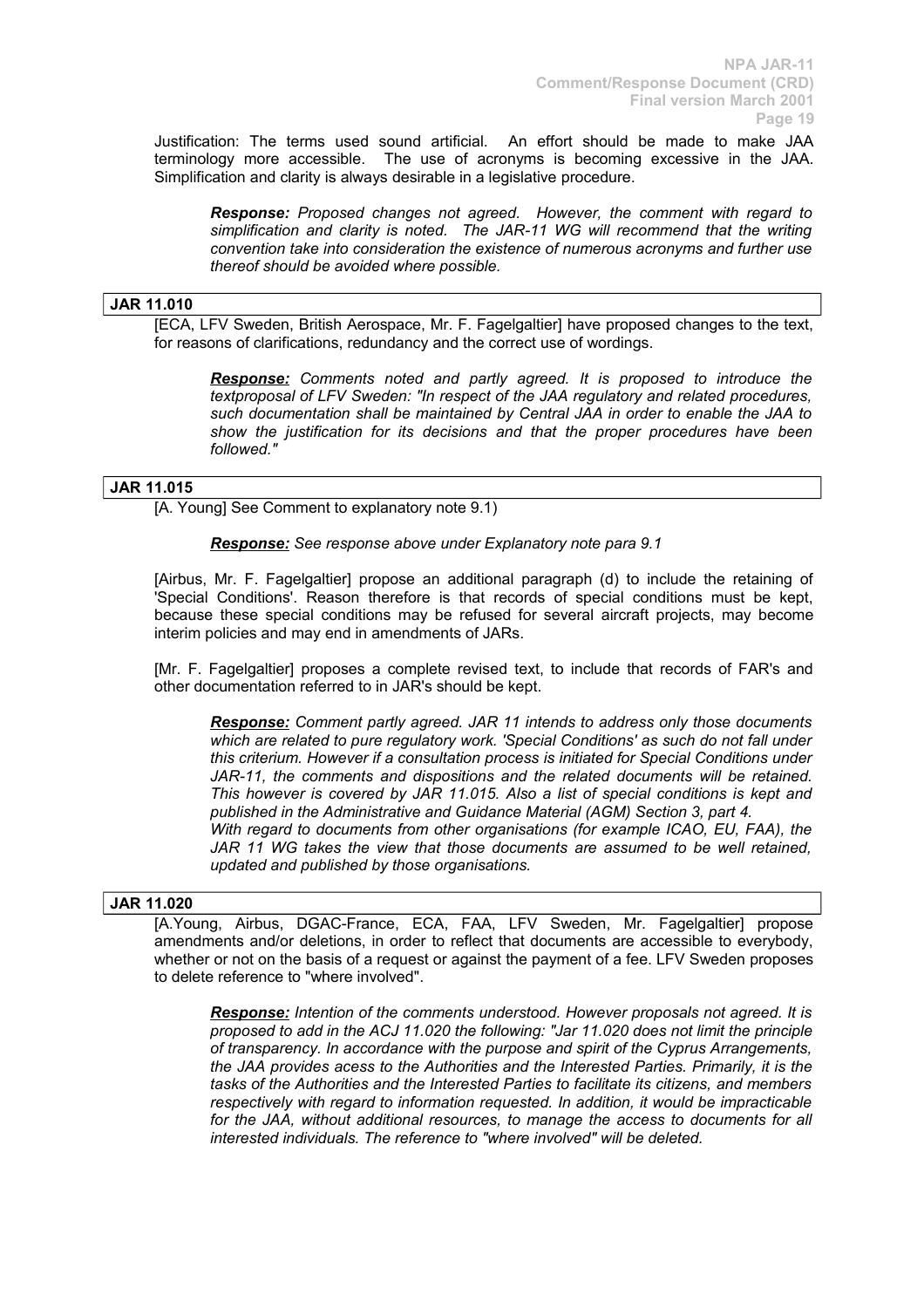# **(JAR 11.030)**

[JAA Maintenance Division] Appears to be in conflict with ACJ 11.050 in the use ACJ and AMC/IEM terminology.

[Luftfartsverket Sweden] Propose text: Delete (5) and add a new subparagraph (b): "(b) A JAR may include a Section Two containing Advisory Circulars Joint (ACJ). The reason therefore is that the information about section two should be separated from the information about what a JAR must consist of.

[FAA] You may want to clarify the term "effective" with regard to pages. Do you mean the table of contents should include a reference to the page where each section is located?

[DGAC France] Propose text:

(a) Each JAR must consist of:

- (1) a table of contents including a list of effective pages;
- (2) a preamble
- (3) a Section One containing requirements;

(4) if appropriate, a Section Two containing Advisory Circular Joint (ACJ).

See also comment on the need for a "foreword" under comments on JAR 11.035.

(JAR 11.030(a)(5))

[DGAC France] Propose different text:

(5) If appropriate, a section containing Advisory Circular Joint.

*Response: Comments noted and agreed. The reference to 'JAR' in the opening sentence of JAR 11.030 will be replaced by 'JAR code'. The reference in paragraph (a)(1) to 'the list of effective pages' will be deleted, as it should not be part of a requirement. The list of effective pages will be issued with the publication of the JAR code. 'Effective' in this respect means those pages that are the latest adopted versions at the time of its publication. Paragraph (a)(5) will be revised as proposed by DGAC France. In addition paragraph number (a) will be deleted. The remaining subparagraph numbers (2) to (5) included will be deleted and renumbered (a) to (d).* 

### **JAR 11.035**

[DGAC France] It is proposed to delete the "foreword" and the corresponding 11.035. The existence of a "foreword" could have been useful in the past. But, now, it seems to reproduce JAR-11. The only useful part of the "foreword" as currently proposed in 11.035 would be the reference to the basic code: this can be done in the preamble where it would be more logically placed because the preamble explains the changes made to the JAR code.

*Response: Comment noted and agreed. Propose to delete 11.035.*

JAR 11.035 (b)

[British Aerospace] In the context of future adoption of JARs into EC Regulation 3922/91 (European Law), is it appropriate (or even possible) to include sections/statements which have "no regulatory status". Surely if statements appear in the JAR, and the JAR is Law, the statements have legal standing. There is a possibility that both the Foreword and any ACJ material, when adopted into European Law, may become mandatory in nature, particularly for countries whose legal system is proscriptive in nature, rather than purposive.

*Response: Comment noted. See above comment on JAR 11.035. Council Regulation (EC) 3922/21 only refers to technical requirements and administrative procedures. The interpretation until now has been that only section 1 of the JAR code, i.e. the requirements are part of the said Regulation. Consequently, section 2 and other parts like Foreword and preamble are not part of this Regulation.*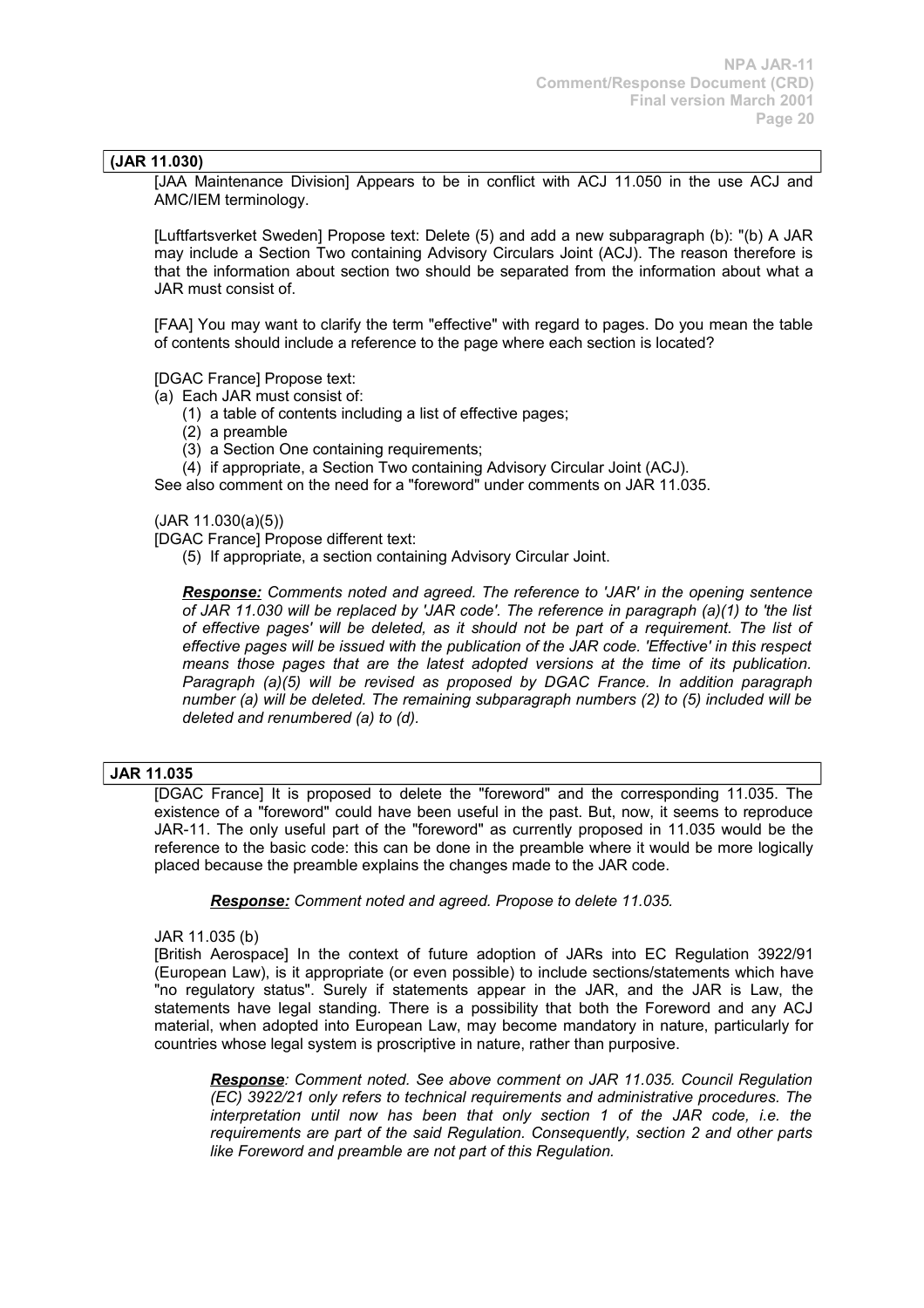# **JAR 11.040**

[DGAC France] Propose different text:

- (a) The purpose of the Preamble is to give general information relative to the development of the JAR, the basic code that was used, if any, and a summary of the amendments made to the JAR. The Preamble contains, if applicable, the following information:
	- (1) Background to JAA and JAA procedures for amending JARs,
	- (2) Description of the Basic Code, if any, and description of the basic content of the JAR,
	- (3) References to related documents,
	- (4) JAR Change number and date of issue, if applicable,
	- (5) List of amendments incorporated in the Change and their issue dates, if applicable,
	- (6) Information on status of amendments to the Basic Code in relation to the Change, if applicable, and
	- (7) Details of changes made, if applicable.
- (b) The Preamble has no regulatory status.

The preamble could start by making a reference to JAR-11 for explanations on methods used for approving the changes instead of reproducing the content of JAR-11, with the risk of being different.

Some parts of ACJ 11.035 (a) and ACJ 11.140(a) should be incorporated into 11.040, to make it more useful as a "requirement" for the work of the JAA system. Flexibility is on details, not on principles. The "references to related documents" might be used for finding the cross-reference to GAI 20 document for example.

*Response: Comment noted and valid. The intention of the comment is now reflected in ACJ 11.040.*

### **JAR 11.045(c)**

[Airbus Industrie] Comment: obligation to insert in every JAR the possibility to grant an exemption, consequential textproposals.

*Response: Every Working Party has the knowledge and therefore the responsibility to determine whether or not an exemption on the related subject is appropriate. Proposal should be rejected.*

[British Aerospace] Comment: An applicability for this statement should be added, or alternatively exemptions should be dealt with in a more generic manner. Now every JAR has to be amended to include a provision for exemptions.

*Response: the Working Party concerned has the knowledge to determine whether or not an exemption on the related subject is appropriate. This is not a matter to be dealt with in general. Proposal should be rejected.*

[British Aerospace This paragraph, along with the appendix and ACJ 11.045(c) does not take sufficient consideration of JAR's associated with the certification of products. It is essential that the ability to grant exemptions on a project-by-project basis is retained. As now, these cannot be anticipated when drafting every rule. Rather they should be discussed and agreed with the certification team when determining the certification basis of a product.

*Response: This paragraph gives the possibility to insert in the different JAR's a base for granting exemptions. If an exemption will be granted on a project-by-project basis or in general depends on the matter the exemption is given from.*

[Transport Canada] Comment: JAR-11 needs to be explicit on the universal principle(s) to be observed by each Authority when granting exemptions, which are 1) it does not affect safety and 2) it is in public interest.

*Response: see response CAA under Appendix 1 on this matter.*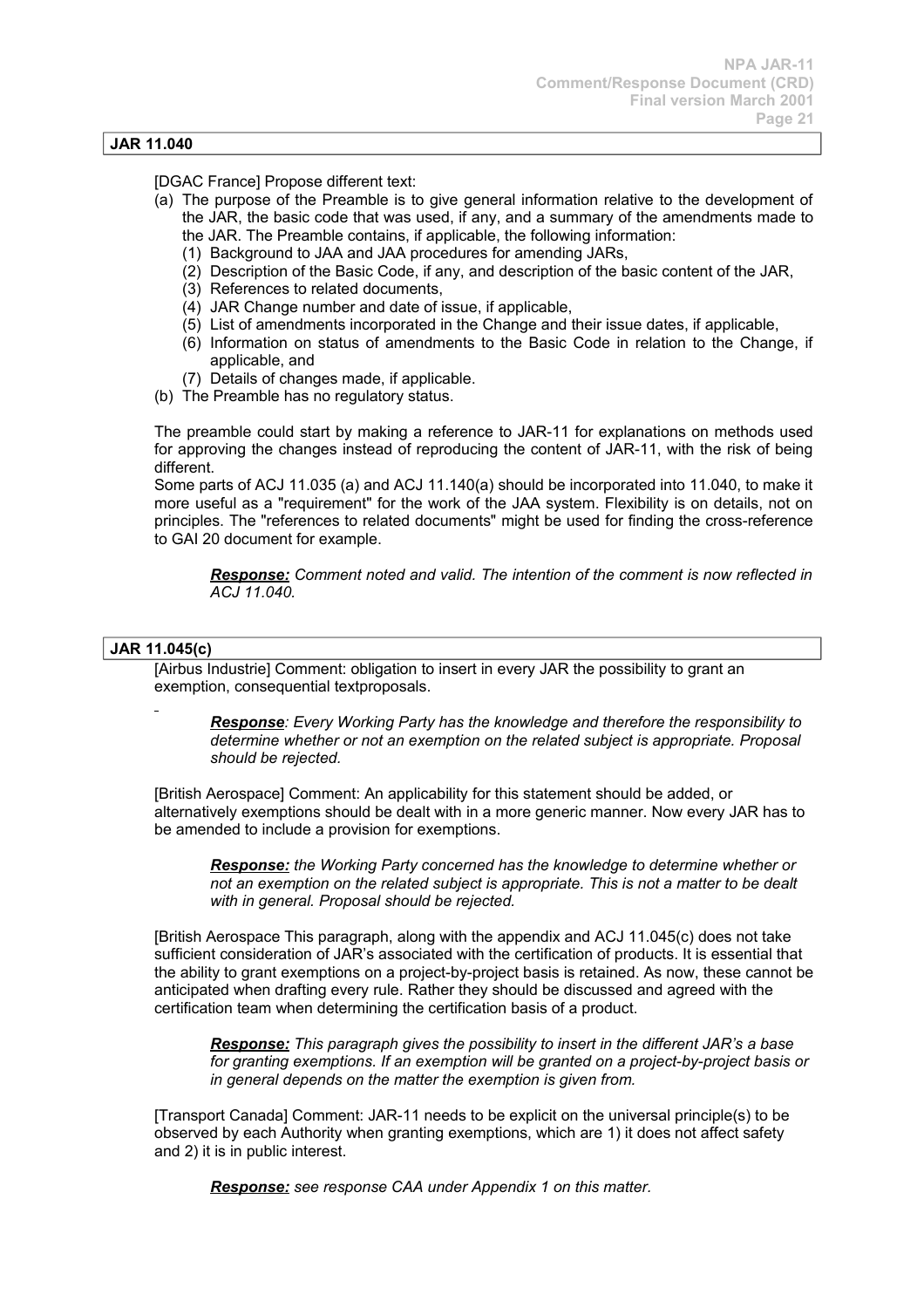[Luftfartsverket Sweden] Put § 45(c) and appendix 1 together into one paragraph.

*Response: Comment not agreed. For readibility and better understanding appendix 1 should remain separate section.*

[NLA - CAA Netherlands] Comment: textproposal: ….from any provision of *a* JAR, Section One *of that JAR* must include…..

*Response: proposal should be accepted.*

### **Appendix 1**

[AEA] Comment: renumber appendix 1, part headed "insert in ACJ for the JAR" in appendix **2** and part headed "insert in JIP for the JAR" in appendix **3**; reason : current numbering is confusing.

[British Aerospace] Comment: delete the headings and revise the paragraph numbering.

*Response: Comments noted. The numbering in Appendix 1 has been improved.*

[British Aerospace] The impression is given, that all exemptions are of limited duration (§ "Insert in ACJ for the JAR" (a)).

*Response: the long term exemption is an exemption granted for more than six months, without any limitation*.

[CAA UK] If the inclusion of the requirement referring to the public interest is an attempt to require a safety justification, the text is not specific enough, the scope is far too large (§ "Insert in  $JAR''(b)(2)$ . Suggestion is to replace the sentence with a text requiring the applicant to make arguments to support the granting of an exemption, specifically that the overall effect of the exemption will be acceptable safe.

*Response: An exemption should be granted on base of criteria, which are directly related to the requirement the exemption has been granted from. The criterion "public interest" is indeed too generally formulated Proposal should therefore be accepted in this way, that the sentence referring to the public interest should be deleted only. The second sentence of this paragraph (describe any action.....) covers already the proposed text.* 

[CAA UK] In the paragraph "Insert in JAR" (c)(2) it has to be made clear to whom the availability should be made.

*Response: the proposal should be accepted.*

*[FAA]* In some instances an exemption may be issued, but the exemption can prohibit other similar exemptions from being issued (§ "Insert in JIP" (a)(11)).

*Response: It is possible, that a NAA grants an exemption and that afterwards the Sectorial Team comes to the conclusion, that the exemption should not have been granted, while on the other hand it is not appropriate to revoke the granted exemption. In that case it can be necessary to advise, that no similar exemptions will be granted.*

[ITF] Comment: "public interest" requires definition (§ "Insert in JAR" (b)(2)).

*Response: see response CAA on this matter.*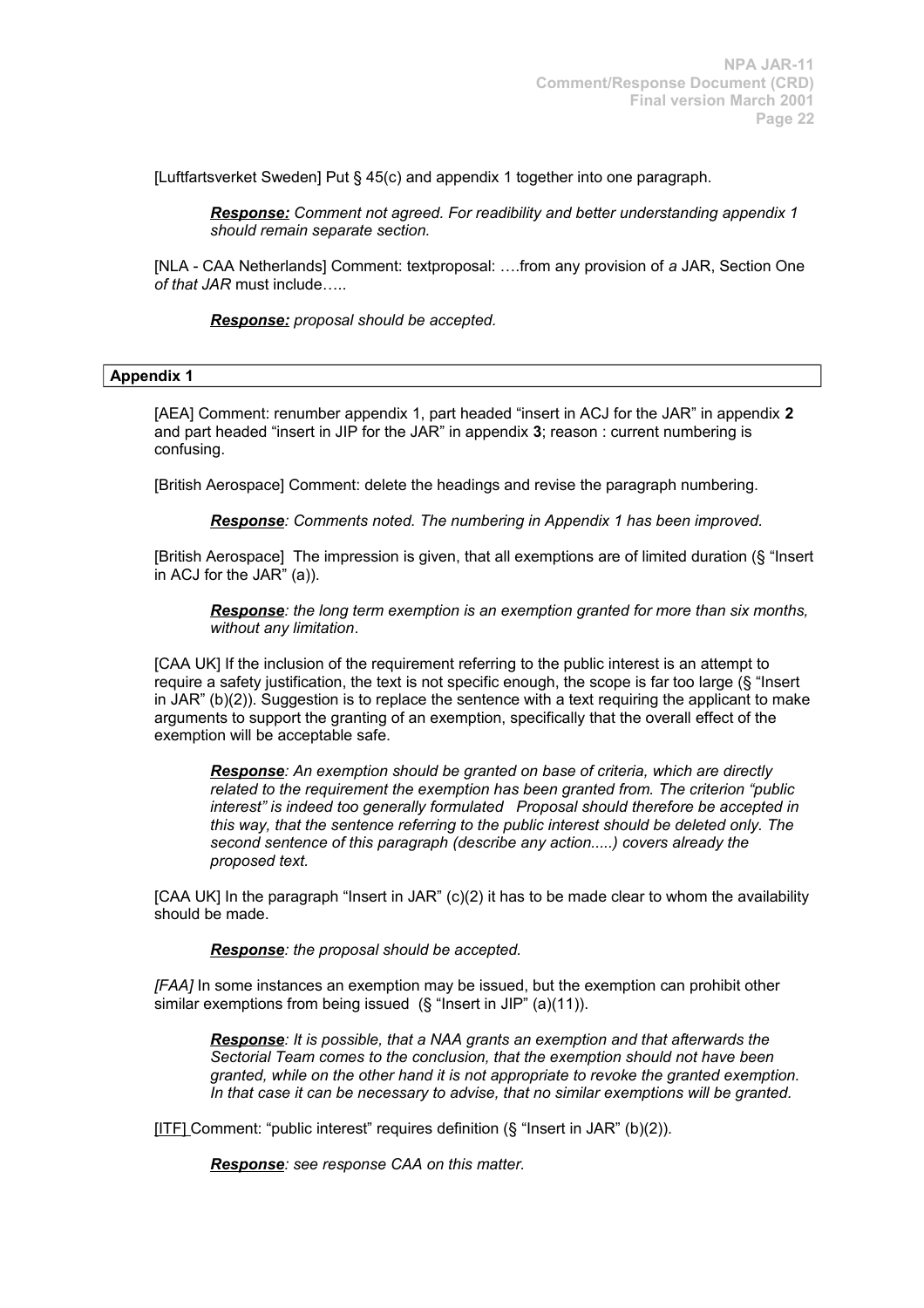[ITE] The confidentiality provisions should be modified in particular to specify that the applicant **shall** be named (§ "Insert in ACJ for the JAR" (e)).

*Response: For transparency reasons it is not necessary to know who is the applicant. As long as the applicant however is the same person as the one who is exempted, ACJ 11.045,2,d gives the necessary provision. No need to accept the proposal*.

[Luftfartsverket Sweden] See § 045(c), Luftfartsverket Sweden. Explain the meaning of "not in conflict with public interest" (§ "Insert in JAR" (b)(2))

*Response: see response CAA on this matter.*

[Luftfartsverket Sweden] Make in § "Insert in ACJ for the JAR" (d) clear, that the first option is to compensate fully for a condition being exempted.

### *Response: textproposal:*

 *(d) The Authority should consider full compensation for the exempted condition by imposing substitute conditions or if not possible mitigating or otherwise compensating the exempted condition e.g. ........*

# **JAR 11.050 (See also comments below on JAR 11.170)**

# **JAR 11.055 - 11.066**

# **General comments**

[British Aerospace] Account needs to be taken of the "Agenda for Change". While it is acknowledged that the NPA does not take account of the "Agenda for Change", it will need to be revised to take this into account. Specific paragraphs that will be affected are: JAR 11.055, JAR 11.175(b)(1), ACJ 11.035 (a) Attachment, ACJ 11.045 (b), ACJ 11.065 (c)(1).

*Response: Comment noted. The NPA was drafted before the full ramifications of the JAA Agenda for Change were known. The NPA will be modified to take account of these changes before submission to the JAAC for adoption.*

[ETF] We agree with the provision of an A-NPA procedure, subject to the welcome requirement that its use be justified in the Explanatory Note accompanying each A-NPA, as you suggest, and subject to no restrictions on the scope of consultation.

*Response: Comment noted. Please see response to 11.066(e), ETF.*

### **PARAGRAPHS 11.055, 11.060, 11.065, 11.066 etc.**

[ETF] The bodies referred to in the JAR-11 text should be specified in accordance with the outcome of the Agenda for Change process. This applies to a large number of paragraphs in the draft. The current text lacks clarity and specificity.

*Response: Comment noted. Please see response to GENERAL, British Aerospace. The text should become clearer when these changes are made.*

# **JAR 11.055 and JAR 11.060**

[Several commentors] indicated that the description of the JAA internal process was unclear and that such process should be in line with Agenda for Change.

*Response: This is agreed. A review of Agenda for Change documentation has identified that the decision to initiate a new JAR is made by the JAAB and this is now reflected in paragraph 11.055(d)(1) and (e)(1). Reference has also been made to the JAA Work Programme both in 11.055(d)(1) and 11.055 (d)(2) to refer to the JAA internal process.*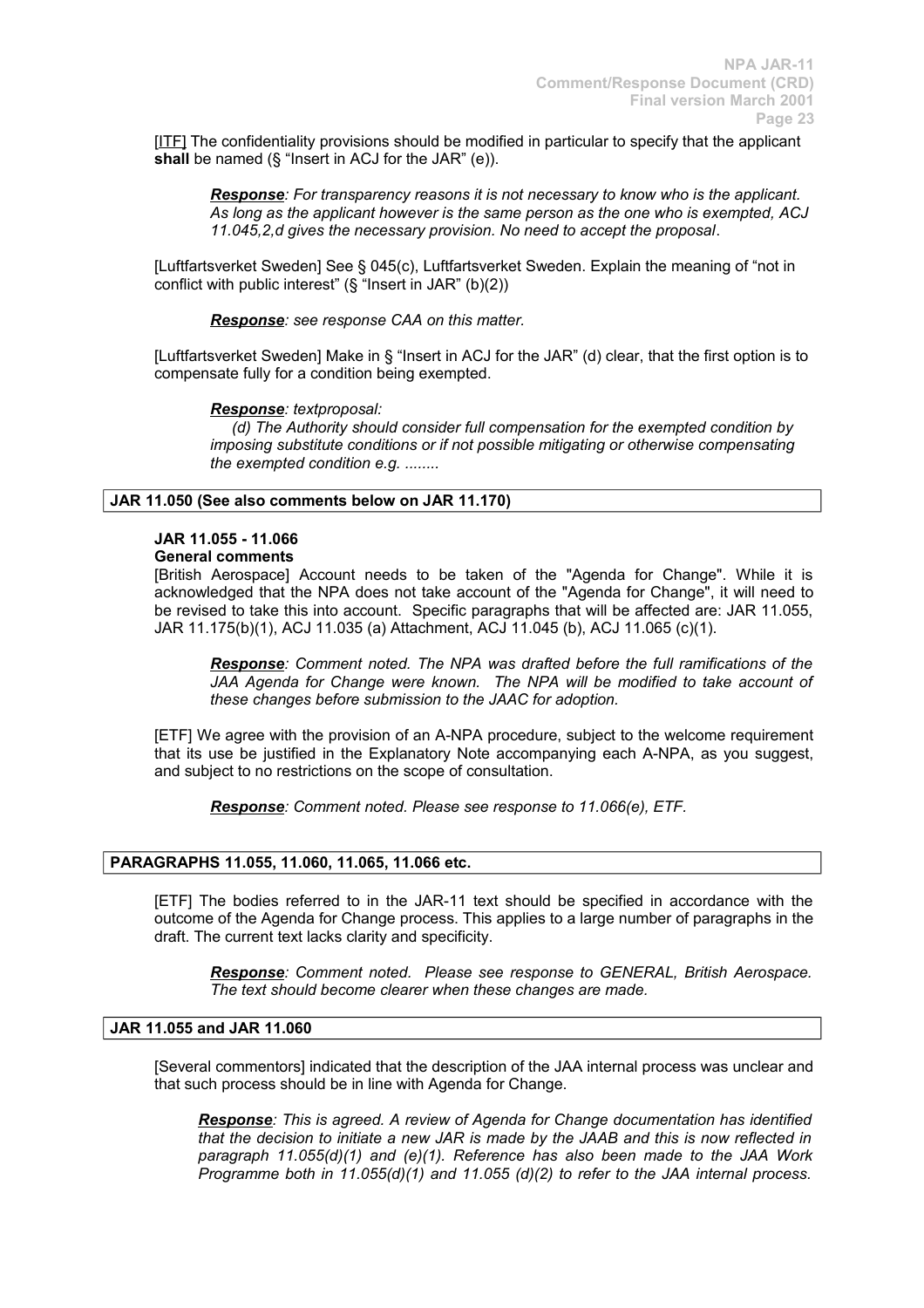*This reference will be explained in an ACJ 11.055(d). The JAA Work Programme is a tool introduced by Agenda for Change to manage JAA regulatory activities.*

*JAR 11.055(d)(2) still leaves the decision to initiate an amendment to a JAR to Central JAA in consultation with relevant Sectorial Teams (Sectorial Teams replace existing Main Committees and Panels as decided by Agenda for Change). Reference is also made to the JAA Work Programme because it is assumed that this Work Programme will only describe broad areas where a JAR should be amended, leaving to Central JAA the practical management of initiating the amendment.*

*The description of necessary Central JAA co-ordination, of rulemaking responsibilities, of relationships between Central JAA and Sectorial Teams will be contained in the JAA Management System Manual.*

### *Note:*

*Associated ACJs to JAR 11.055 have been modified when appropriate to reflect Agenda for Change*.

[Several commentators] from non-JAA countries objected to the observer status that is offered to them when participating into Working Parties.

*Response: This issue has also been discussed when developing the guiding principles for Sectorial Teams. It is agreed that there should be only one status within Working Parties for two reasons:*

- *Several JARs also apply to non-JAA organisations*
- *Consensus is being used as a decision making tool.*

*Therefore reference to observers has been withdrawn from JAR 11.055 and associated ACJs. All participants are now called representatives.*

[Several commentators] requested that Interested Parties be consulted systematically before the decision to initiate a new JAR is made.

*Response: This is agreed because it is anticipated that the Interested Parties Advisory Panel (IPAP) that will be set up to replace the Joint Steering Assembly and the 3 Joint Boards (Manufacturers, Operators and Crew) will be consulted in the JAA Work Programme. JAR 11-.055(d)(1) has introduced the principle of such consultation.*

[One commentor] suggested to group in the same paragraph all the elements relative to the set up of Working Parties.

*Response: Agreed. All elements are now in a new 11.055 of "set up of Working Parties".*

[One commentor] requested that the process to request for a new JAR or an amendment to a JAR be better explained.

*Response: It is felt that present wording of JAR 11.055(a); (b) and (c) is adequate*.

[One commentator] requested that the joint rulemaking policy agreed with FAA should be better reflected in the paragraph and associated ACJs.

### *Response: This is agreed and is reflected as follows:*

 *The ACJ 11.055(c) contains now a more elaborated wording relative to the potential for differences with FAA but also with ICAO that could be introduced by a proposal.*

*It is therefore expected that when proposing the Work Programme for adoption to the JAA Board (JAAB) the Chief Executive will have a clear picture of the potential for differences.*

*The JAAB agrees to the Work Programme and will also have a clear picture of the potential for differences.*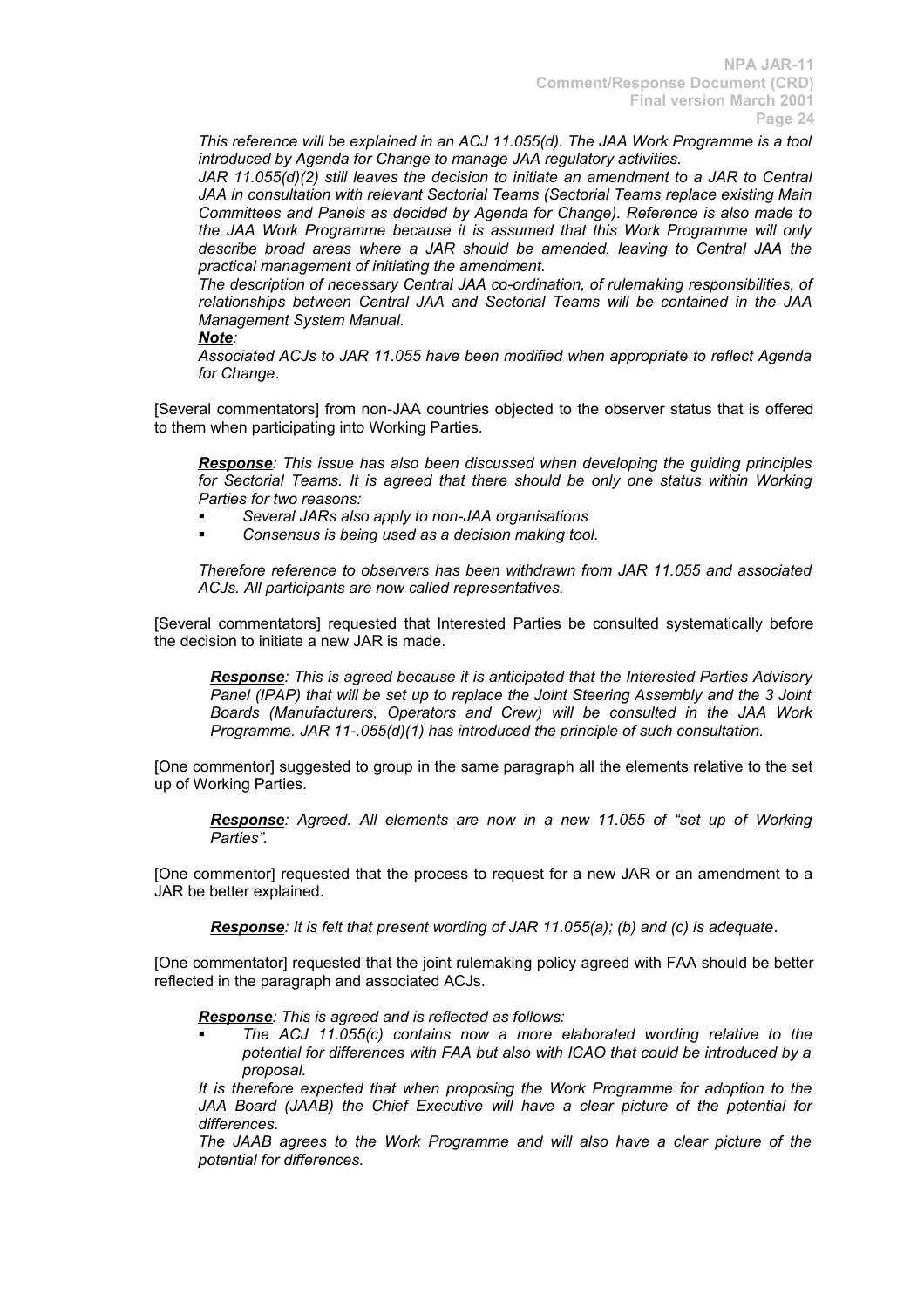[One commentor] indicated that the decision making process for the JAA Board when deciding to initiate a new JAR should be mentioned in JAR 11.055(c).

**Response:** Disagreed. Rules of procedures for the JAAB should be defined by the *JAAB and not JAR-11.*

[One commentor] requested that JAR 11.055 contains a requirement that Working Parties composition should be balanced.

**Response:** Agreed in principle. Working Parties should be balanced so that their output is of good quality. However, this principle is only introduced in ACJ 11.055(e) because voting is not envisaged and because any organisation can comment at the NPA stage.

[One commentor] suggested that the principle to limit NPAs to a JAR during its implementation period and the associated criteria should be introduced in JAR 11.055.

*Response: This principle is fully supported. Agenda for Change has developed a concept of JAR stabilisation. However it is believed that principle and criteria should be better introduced into Rules of Procedures for Sectorial Teams*.

# **JAR 11.060**

[Several commentators] pointed out the importance of consistency with ICAO Standards and recommended practices(SARPS). Some commentators stressed that ICAO SARPS should be complied with. One commentator proposed that when a difference is accepted by the JAA System, a standard state letter should be prepared by the working party.

*Response: These comments are in principle agreed. Paragraph 11.060(e)1 now reads "Systematic consideration of ICAO standards and recommended practises". Such wording was preferred to one requiring compliance because this would have prevented states to agree differences and differences are accepted in the ICAO Convention. The consequence of a difference is that other states may not recognise a certificate or approval in such case.*

*The suggestion of a stated state letter to be prepared by the working party is also not agreed. However, it is agreed to add in paragraph 11.075 (b)(3) that* 

*the presentation note to the JAAC clearly highlight that the draft final rule introduces differences with ICAO SARPS and clearly spells out these differences.. This information would thus be clearly visible to all Authorities*

*and the JAAC could decide if it is appropriate that a standard letter be drafted by the Working Party or if the matter be left to each Authority.*

[Two commentors] were concerned that translation delays be taken into account in the consideration of an implementation programme because Working Parties have no control of such delays.

*Response: This element is maintained because Working Parties are only asked to take it into account, not to control it. Information on translation delays can be obtained from bodies such as the EU Translation Centre.*

[One commentor] suggested not to include legal issues into drafting principles.

*Response: Disagreed. Even if members of Working Parties do not have legal expertise, they can obtain legal advise.*

[One commentor] suggested to add in the drafting principles one relative to consistency of wording.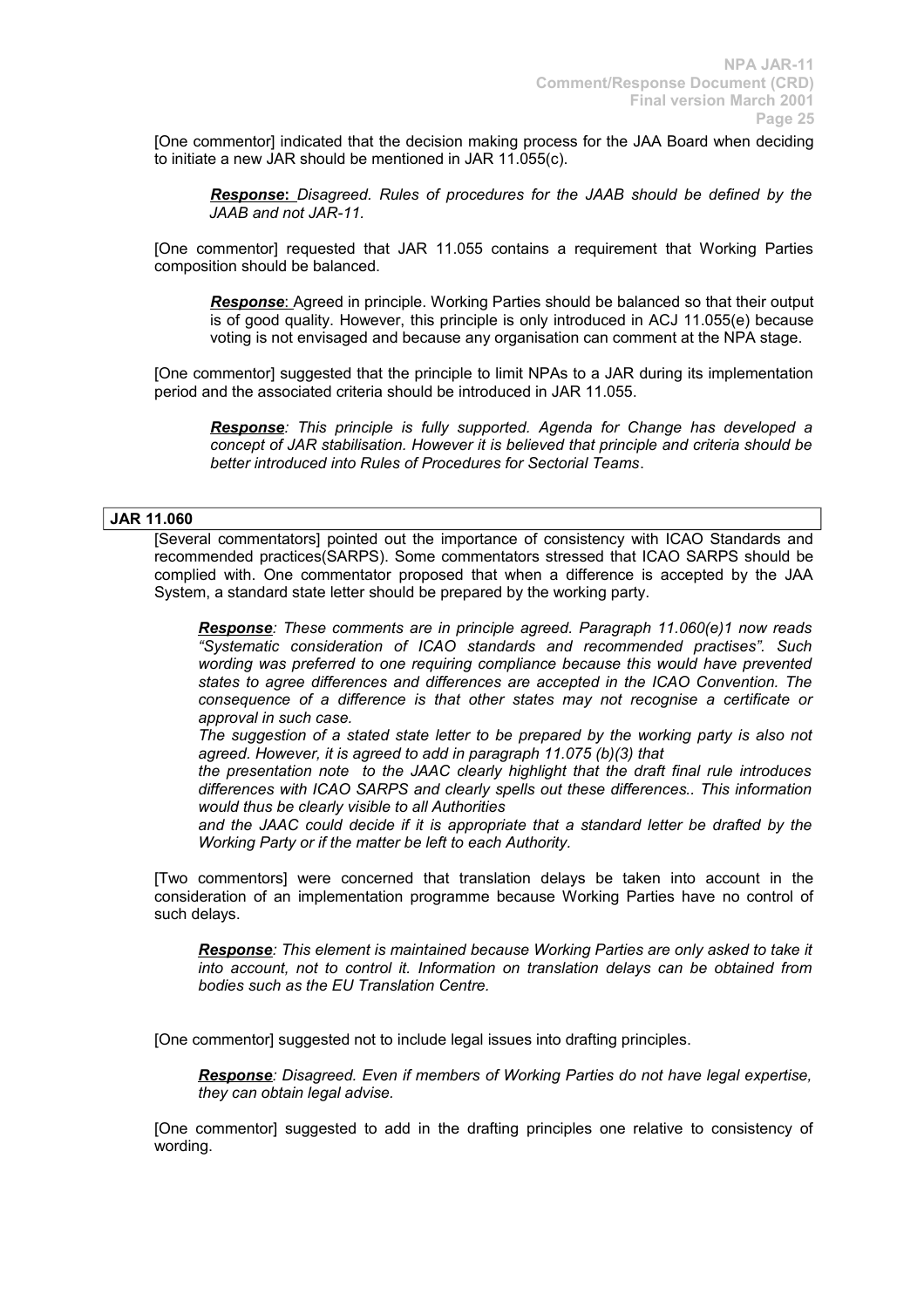*Response***:** Agreed. The revised wording covers consistency of the whole JAA Regulation System. An ACJ 11.060(e)(6) will be added to explain that consistency includes common approaches to comparable problems and common terminology.

[One commentor] suggested that paragraph 11.060 actually tasks the Working Party to develop the NPA and proposed to define a standard NPA format.

*Response: Not agreed. Developing an NPA is explicitly mentioned in ACJ 11.055(e) relative to Terms of Reference. Main elements of an NPA are stated in JAR 11.065(b).*

[One commentor] suggested to use only the wording "Working Party" in JAR 11.060. [FAA] The terms "Working Party" and "Working Group" appear in paragraphs (a) and (c). Are these terms used interchangeably or do they represent different bodies? If they are different, we recommend a definition each.

*Response: Comments noted.The text will be corrected to reflect the uniform use of the term "Working Party" throughout the JAR-11 document.* 

[One commentor] proposed to define in JAR 11.060 the neutral role of the Chairman as they believe this is a critical issue for the functioning of a group.

*Response: Not agreed. It is already mentioned in ACJ 11.060.*

### **JAR 11.065**

[Mr F Fagegaltier] It is also suggested to create another new paragraph 11.vv, to address the 'NPA process' used in currently proposed 11.065 but not defined, as follows. It is abnormal that on some NPA's almost all the comments received from world-wide circulation are in fact JAA comments or that some NPA's are issued without consultation of all the interested JAA groups.

The JAA work must be co-ordinated as far as possible before issuance outside JAA: this is not good for JAA image.

The proposal is a mix of currently proposed JAR 11.065(a), (b) and (c) and ACJ. Some wording in (d) should be further improved. Note that the currently proposed wording in 11.065(c)(1) or (2) is not even better: 'the JAA body referred to in paragraph  $11.055(d)(1)'$  of  $11.065$  is in 11.055 'the JAA body as envisaged in the Cyprus Arrangements'!! Who thinks this helps?

JAR 11.vv Processing of NPA's

(a) The assigned Working Party prepares the NPA in accordance with JAR 11.060 and submits it to the JAA body to which it reports with a formal letter from the Chairman of the Working Party.

(b) The proposal may be sent back to the Working Party for further work if considered necessary. If it is agreed, the NPA is transferred to JAA Headquarters for processing.

(c) JAA Headquarters will ensure that all the interested Working Parties and JAA Bodies have been appropriately consulted in the drafting process and that the interface issues have been revolved. If necessary, JAA Headquarters will send back the NPA to the Working Party for further co-ordination.

(d) The NPA will be presented by JAA Headquarters to the Regulation Advisory Panel to ensure that the proposal is clear, complete with justification and that sufficient background material is provided to be easily understood. Normally this review by the RAP will last three months. Longer or shorter duration may be considered as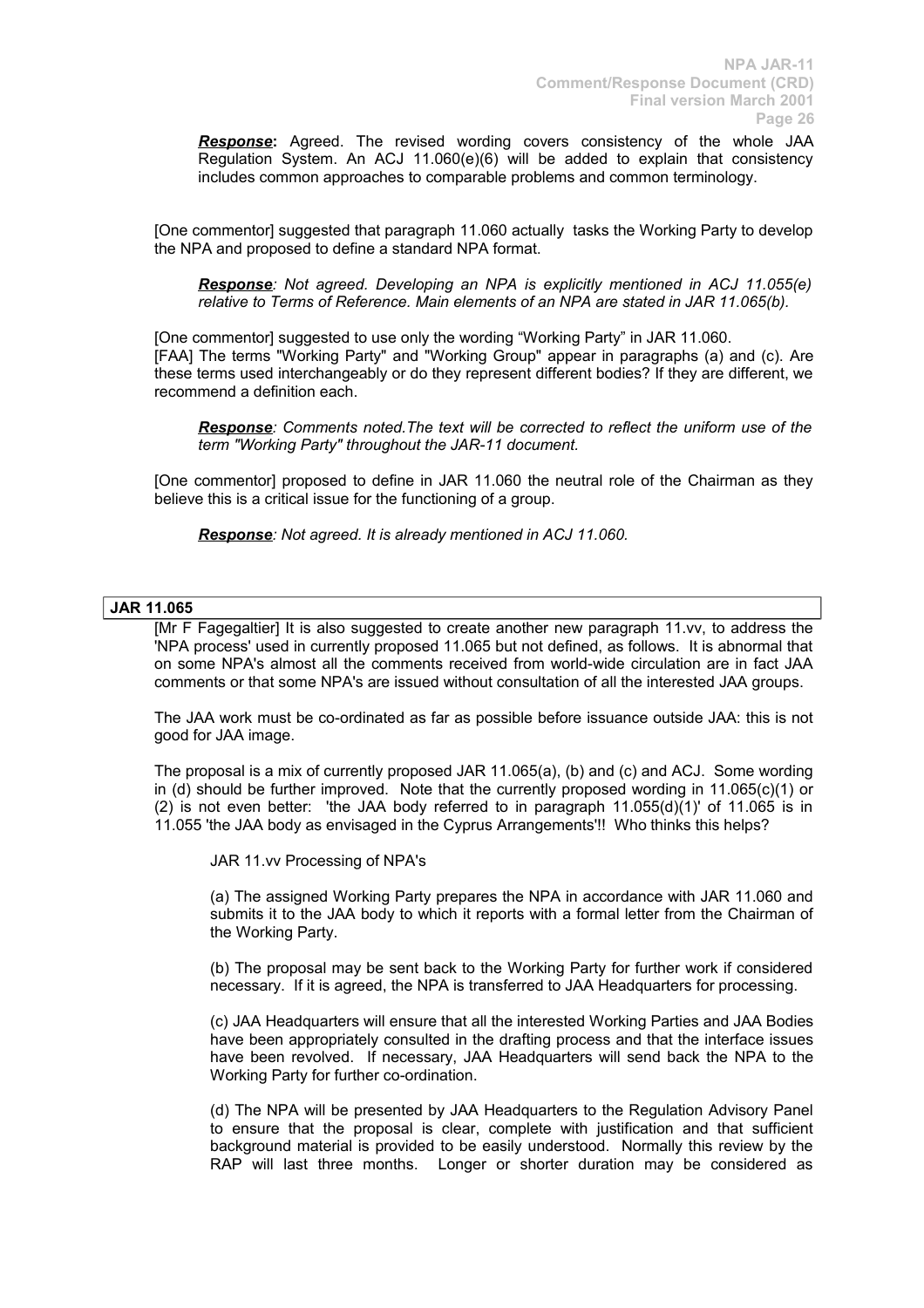appropriate. If necessary, the NPA will be sent back to the Working Party for further improvement.

(e) After appropriate co-ordination of Working Parties and after consultation of the RAP, JAA Headquarters will present the NPA to the relevant Main Committee(s) for deciding if the NPA is mature enough for consultation, except for NPA proposing new JARs for which the final decision is made by the JAA Committee with advice from JAA Headquarters Main Committee(s).

(f) Once it has been determined that JAA consensus has been achieved on the NPA or that dissenting opinions have been identified, JAA Headquarters will issue it for consultation as described in JAR 11.065.

(g) All this processing of NPA's must be completed within three months after the NPA is received by JAA Headquarters.

*Response: Comment noted. The commentors remarks as to the clarity of referring to "... the body referred to in paragraph 11.055(d)(1) in accordance with the Cyprus Arrangement ... etc", are noted. These cumbersome references were introduced in an attempt to address the changes being introduced by the 'Agenda for Change'. These references will be satisfactorily resolved before JAR-11 is submitted to the JAA Committee for adoption. It is felt that such detailed information is more suited to ACJ than requirements. In particular it seems unnecessary to state 11.vv (a) and (b).*

*11.vv(c) seems to imply consultation prior to the issuing of an NPA for its formal consultation process which the JAR-11 Working Group does not agree with.*

*11.vv (d) will be covered once the correct agenda for change titles are substituted for the existing rather awkward expressions.*

*11.vv (e) is covered by ACJ 11.065(c)(2) 2.4 and ACJ 11.065(c)(1) 2.4.*

*11.vv (f) is covered by ACJ 11.065(c)(2) 2.4 and ACJ 11.065(c)(1) 3.2.*

*11.vv (g) is covered by ACJ 11.065(c)(2) 2.2 and ACJ 11.065(c)(1) 2.2.*

[CAA UK] Clarification is requested regarding the time scales for consultation of JARs and ACJs. Circulation of JARs (JAR 11.065) states 3 months, but for the development of ACJs (JAR 11.175) circulation is for only 2 months. Is this difference intended as the result would be ACJ material being circulated at different times to the actual rule?

*Response: Comment noted. The JAR-11 Working Group has decided that if an NPA contains only an amendment to an ACJ, that a simpler and quicker procedure is needed for those ACJ material and the two months consultation time-scale will help to make it faster and easier to introduce such new advisory material. However if an NPA contains both amendments to section 1-provisions and to one or more ACJ provisions, the duration of the consultation of the whole NPA will be 3 months.*

[ETF] Reference should be made here, and elsewhere as appropriate, to the quality assurance role and contribution to the process of the Regulation Sectorial Team. Such a modification would more accurately reflect the rulemaking working methods of the JAA, which is the aim of JAR-11.

*Response: Comment agreed. The NPA was drafted before the full details of the Agenda for Change were known. The correct references will be introduced before JAR-11 is submitted to the JAAC for adoption.*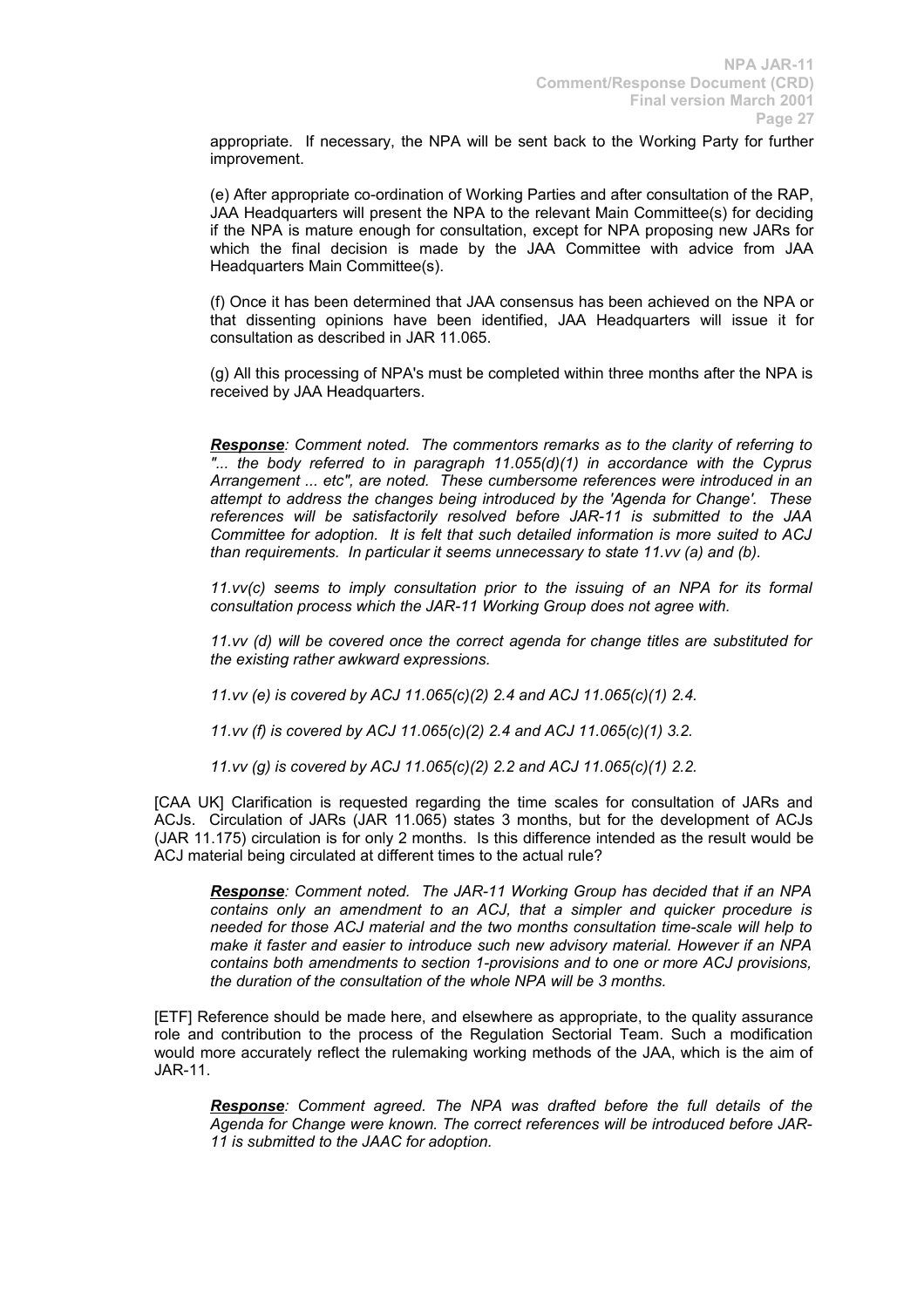[Mr F Fagegaltier] There is no need to differentiate between 'new JAR' and 'amendment to a JAR': we only know 'NPA's'. To be consistent with the above comments and proposals, it is suggested to modify 11.065 to read as follows (based on the currently proposed (d), (e) and (f)):

### "JAR 11.065 Consultation on NPA's

- (a) The NPA is circulated by the JAA Headquarters to:
	- (1) the JAA National Authorities
	- $(2)$  the Organisation represented in the  $(JAAC)$
	- (3) Selected Foreign Organisations and Authorities,
	- (4) The European Commission,
	- (5) The subscribers to NPA's. Any person or organisation may become a subscriber and be entitled to comment upon registration in JAA Headquarters and payment of a fee.

(b) The duration of the comment period is normally 3 months. It may be extended if deemed necessary by the (JAAC). The JAA Headquarters may also agree to extend the duration of consultation when receiving justified requests.

(c) Comments must be sent to the JAA Headquarters using the standard form shown in Appendix.

(d) JAA Headquarters do not respond individually to each commenter. Acknowledgement of receipt of a comment is indirectly made by the means of the comment/response document required under JAR 11.070 (b)."

*Response: Comment noted. Because different bodies are involved in deciding whether the new JAR or amendment to a JAR is mature, the Working Group prefers to retain separate paragraphs. Suggested 11.065(a) and (b) are covered by existing text. It is not essential to use a proforma, so (c) is covered by existing 11.065(f). Suggested (d) is covered by 11.080(b).*

# **PARAGRAPH 11.065(b)**

[Luftfahrtsverket Sweden] The instructions seem to assume that there is a working party reporting directly to JAA Headquarters and not the Sectorial Teams or today main committees.

*Response: Comment agreed. The text was drafted before the Agenda for Change was produced. The text will be amended to read, "... by the Working Party Chair to the relevant Sectorial Director or the JAA Chief Executive, at Central JAA ...".*

#### **PARAGRAPH 11.065(b)(1) Paragraph 11.065(b) and also ACJ 11.065(b), ACJ 11.070(c)**

[ETF] Reference to the cost/safety benefit analysis should be deleted from the JAR and ACJ. The JAA currently neither has the competence (professional expertise) nor resources to meet the obligations proposed. No methodology has been agreed. The definition of "cost" and "benefit" are both likely to prove highly controversial. The draft text suggests that each proposal (NPA) would be subject to the assessment even though it is widely acknowledged that there are significant elements of the JARs which cannot be measured in economic or cost terms. It would be inappropriate to mandate such an assessment or to define a global scope of applicability until the means are available for JAA compliance.

A Working Group is to be established to address these questions. The development (or otherwise) of appropriate text should await the outcome of the Group's work. The proposal is therefore premature and should be deleted.

*Response: Please see response to ETF on page 9 of this comment/response document under headings EXPLANATORY NOTE, Para 4.3.*

[F Fagegaltier] Propose new text: There is no proposed 'requirements' for the cost/safety analysis. A proposal based on current proposed ACJ 11.065(b) is made as follows: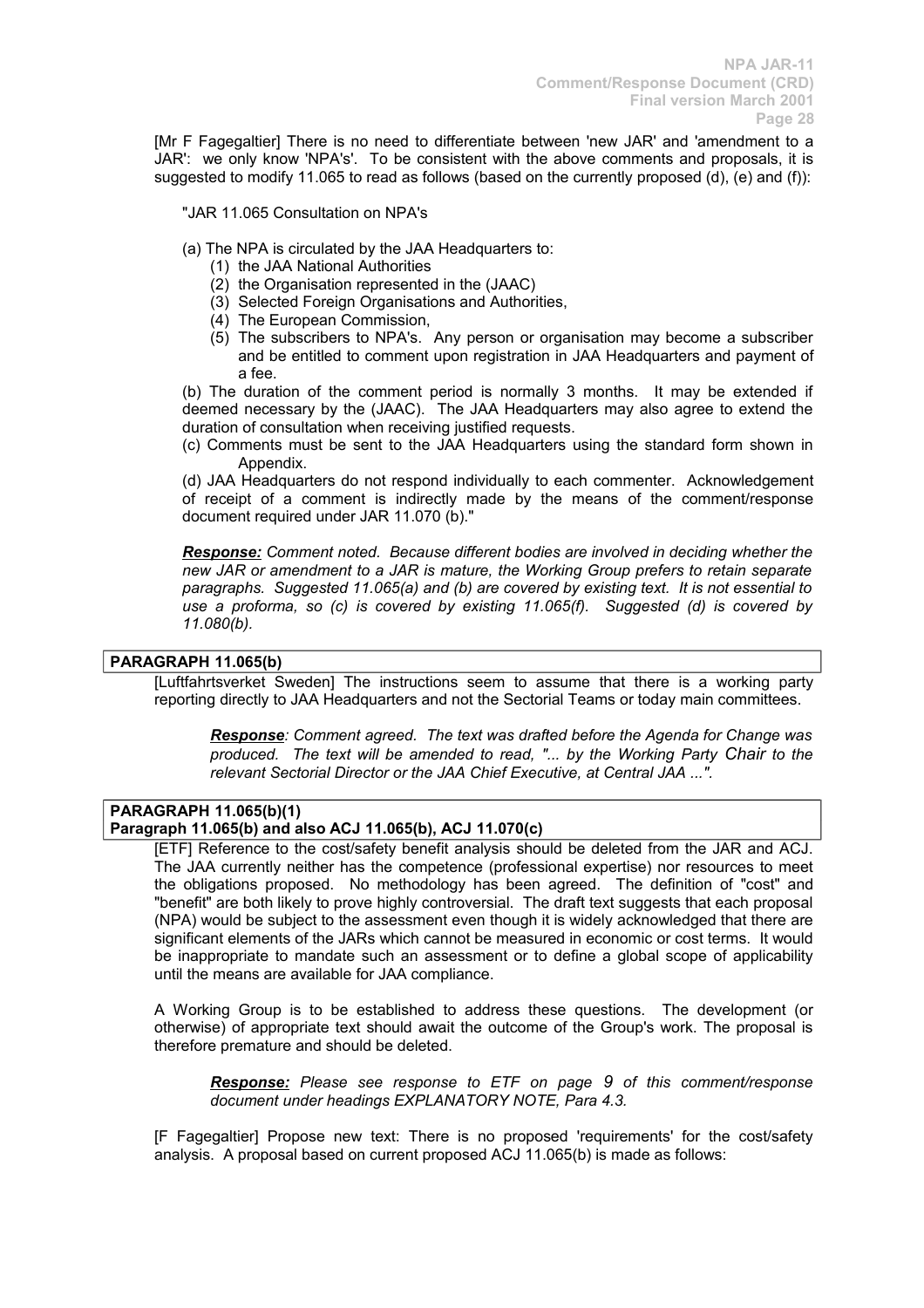JAR 11.yy Cost/Safety Benefit Analysis

- (a) The Cost/Safety benefit analysis required under 11.xx (*note: as proposed above*) shall indicate:-
	- (1) Who is affected,
	- (2) The impact on affected parties,
	- (3) The impact on authorities resources, when relevant,
	- (4) The hazard to be addressed, and
	- (5) The expected effectiveness of the proposed measures.
- (b) This Cost/Safety benefit analysis is not necessarily a detailed economic analysis.

*Response: The list contained in the proposed paragraph, shall be forwarded to the Sub-Group, as described in the Response to the ETF on page 9, under headings EXPLANATORY NOTE, Paragraph 4.3, for their consideration.*

### **JAR 11.065(b)(1)**

[GAMA] Propose new text:

Old: "... a safety Justification/Explanation and a Cost/Safety Benefit Assessment."

New: "... a safety justification/explanation and an assessment that the total benefits of the requirement(s) exceed the total costs."

The benefits of a JAR should always exceed the costs. If not, the requirement may cause more "damage" than good. It is not enough to merely assess the costs and benefits; they must be compared with one another. All costs should be considered, both direct and indirect. All benefits should be considered, not just those accruing from safety.

*Response: Comment noted. Please see response to ETF on page 9 of this comment/response document under headings EXPLANATORY NOTE, Para 4.3.*

[DGAC France] Propose different text: Add a reference to compliance with ICAO Standards and Recommended Practices.

*Response: Comment not accepted. A reference regarding compliance with ICAO Standards and Recommended Practices will be introduced in ACJ 11.065(b) Paragraph 2.6. See response to ACJ 11.065(b) 2.6 / 11.070(c) 3.4 Czech CAA.*

### **JAR 11.065(b)(1) and 11.075(b)(3)**

[Europe Airsports] In line with paragraph 4.3 of the Explanatory Note we wish to support the requirement for a Cost/Safety Benefit Assessment. Addition of social costs and human factors should also be provided, however strictly separated from the economic analysis in order not to dilute the issue.

Europe Airsports is interested in participating in a relevant working group, however in a limited way in principle by receiving minutes and working papers and responding in writing.

*Response: The support of Europe Airsports towards the implementation of a Regulatory Impact Assessment discipline is noted. With regard to social costs, etc., please see response to ETF on page 9 of this comment/response document under headings EXPLANATORY NOTE, Paragraph 4.3.*

*Your wish to be involved with the proposed Subgroup is welcomed.*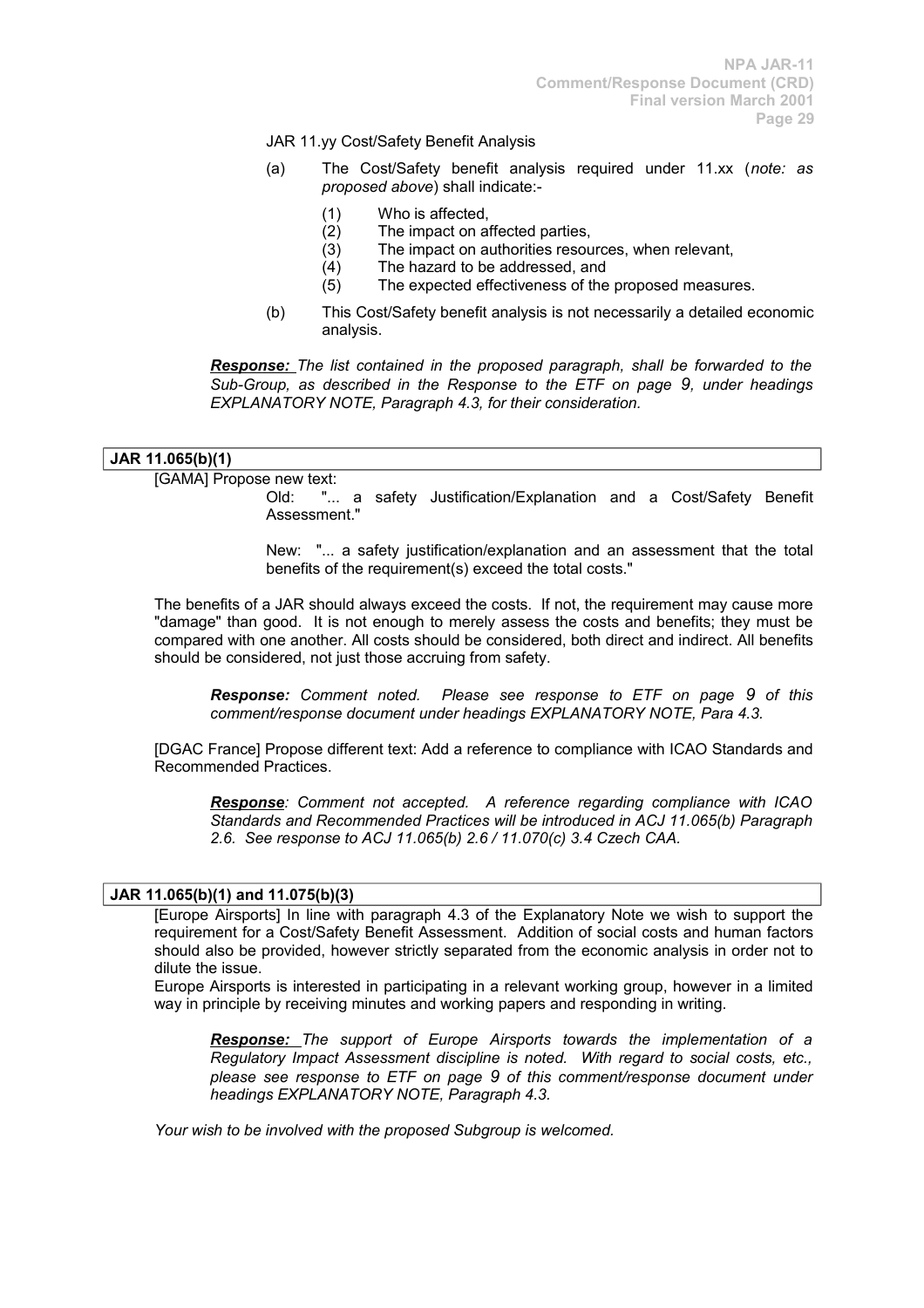# **JAR 11.065(c)(3)**

[Airbus Industry] Propose to delete paragraph. JAR 11.065(c)(3) puts a requirement on the JAA Headquarters, and/or JAA Committee, and/or Committees/Sectorial Teams, to decide on NPA maturity within 3 months.

- This requirement is not consistent with ACJ 11.065(c)(1) paragraph 2.2 and ACJ 11.065(c) (2) paragraph 2.2, which allow some time flexibility.
- If the JAA Headquarters, and/or JAA Committee, and/or Committees/Sectorial Teams cannot comply with JAR 11.065(c)(3), shall they apply for an exemption? Who will grant the exemption?

*Response: Comment is agreed. The text will be changed to read, "The decision referred to in sub-paragraphs (c)(1) and (c)(2) shall be taken without unnecessary delay and in accordance with the sponsors time schedules, and the need to fit in with the meeting schedules of the JAA Committee."* 

### **JAR 11.065(d)**

[GAMA] Propose new additional text: "The individuals who participated in drafting an NPA will not also submit comments during the Consultation. This does not preclude the organisations represented by these individuals from making comments."

The purpose of the Consultation is to garner the views, advice and comments of individuals or organisations outside the NPA-drafting process. (Otherwise, why would the Consultation be necessary?) As the views of the individuals drafting an NPA are adequately represented on the Working Party, it may distort the results of the Consultation if the same individuals who drafted the NPA also submit formal comments.

*Response: Comment not agreed. Whilst the intent of the commentor is understood it is not practical to try and ensure that an individual within a large organisation is forbidden to have any input to its comments.*

### **JAR 11.065(e)**

[Airbus Industry] Propose different text: "(e) Duration of the Consultation is normally 3 months but may be extended or reduced if deemed necessary by ..." In some cases it may be beneficial to reduce the consultation period, for instance if safety dictates an urgent action, or if the NPA corrects an obviously inadequate rule, and/or if adverse comments on the proposal are unlikely. It could even be envisaged to open the possibility for direct final rule while maintaining the opportunity to comment, in well-defined cases, similar to the provisions of FAR § 11.17.

*Response: Comment not agreed. There are practical difficulties for many large organisations in responding to a period shorter than 3 months. Urgent safety issues should be addressed by airworthiness and operational directives. At the present time, it is not the intention of the JAR-11 Working Group to introduce a rule equivalent to FAR § 11.17.*

[Swedish LFV] The duration of the consultation period should be more flexible also to allow a period shorter, in exceptional cases, than three months if this can be justified.

*Response: Please see response to 11.065(e), Airbus Industry.*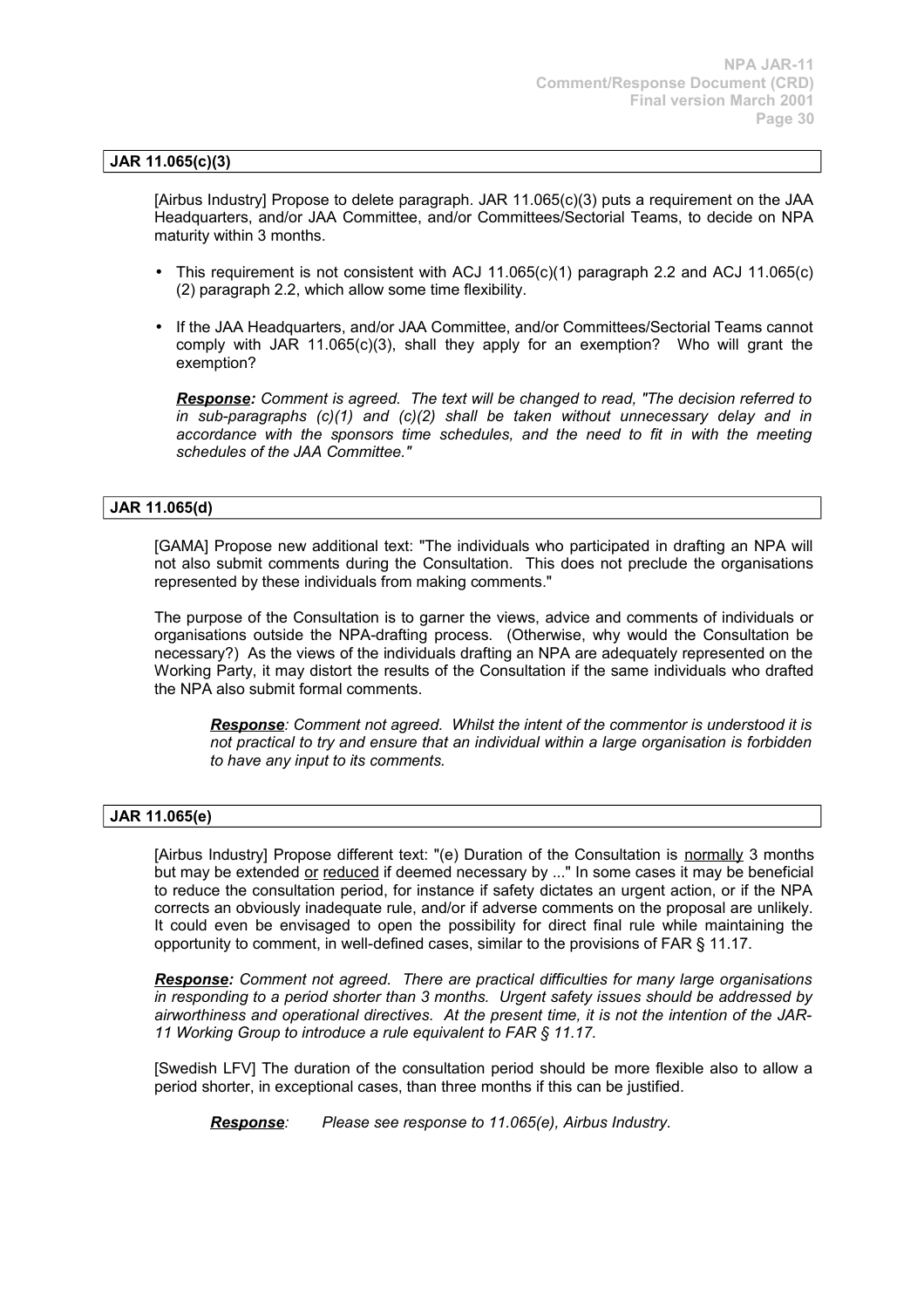### **JAR 11.065(f)**

[GAMA] Propose new additional text: "(5) Name of the individual submitting the comments."

When considering comments, questions may arise that can only be answered by the person who actually wrote the proposal. Especially in large organisations, a name would speed clarification or expansion. Having an individual's name may also clarify that differing comments from the same Authority came from different divisions or sections.

*Response: Please see response to 11.065(f)(4), AEA, below.*

### **JAR 11.065(f)(4)**

[AEA] Propose different text: "Identification of the commentor's organisation **as applicable**. " The consistency with 11.175(a) should remain.

*Response: Comment noted. The text will be amended to read, "Identification of the commentor".*

#### **JAR 11.066**

[DGAC France] The procedures are sometimes too detailed in the proposal (e.g. in paragraphs 11.066 and 11.150 where the regulation director and the certification division are mentioned). JAR-11 should be more general and we propose to use the term "JAA" instead of being too specific. Therefore, no change to JAR-11 would be required if the JAA structure is changed in the future. The proposal on working parties (in paragraph 11.055 for example) should be consistent with the agenda for change.

*Response: Comment not agreed. It is better if the responsibility for specific decisions lies with clearly identified individuals, or failing that, with the smallest identifiable group of individuals, rather than vaguely lying within a large body such as "the JAA".*

[F. Fagegaltier] Some clarification was felt necessary for clear understanding by an average reader (many editorial errors). The wording 'JAA Headquarters' is considered as being more general and would not require a change to JAR-11 if JAA structure is changed in the future. It is then suggested to re-write 11.066 as follows:

"JAR 11.066 Advanced Notice of Proposed Amendment

(a) Prior to the normal consultation as provided for in JAR 11.065, the JAA Headquarters may decide to initiate a consultation through the Advance Notice of Proposed Amendment (A-NPA) process. This may arise from the need to broadly discuss new concepts or the needs for further information or data to assist in the drafting of a formal NPA.

(b) An A-NPA proposal will contain a justification for using the A-NPA process.

(c) The A-NPA proposal will be circulated for comments normally according to JAR 11.065(a) but JAA Headquarters may decide to limit the number of parties to be consulted. The duration of consultation will be determined by the JAA Headquarters and will be at least one month. The JAA Headquarters may extend the duration of consultation.

(d) The status of an A-NPA is regarded to be of pre-legislative or pre-regulatory act. The initiation of an A-NPA process does not affect any obligation or privilege provided for the normal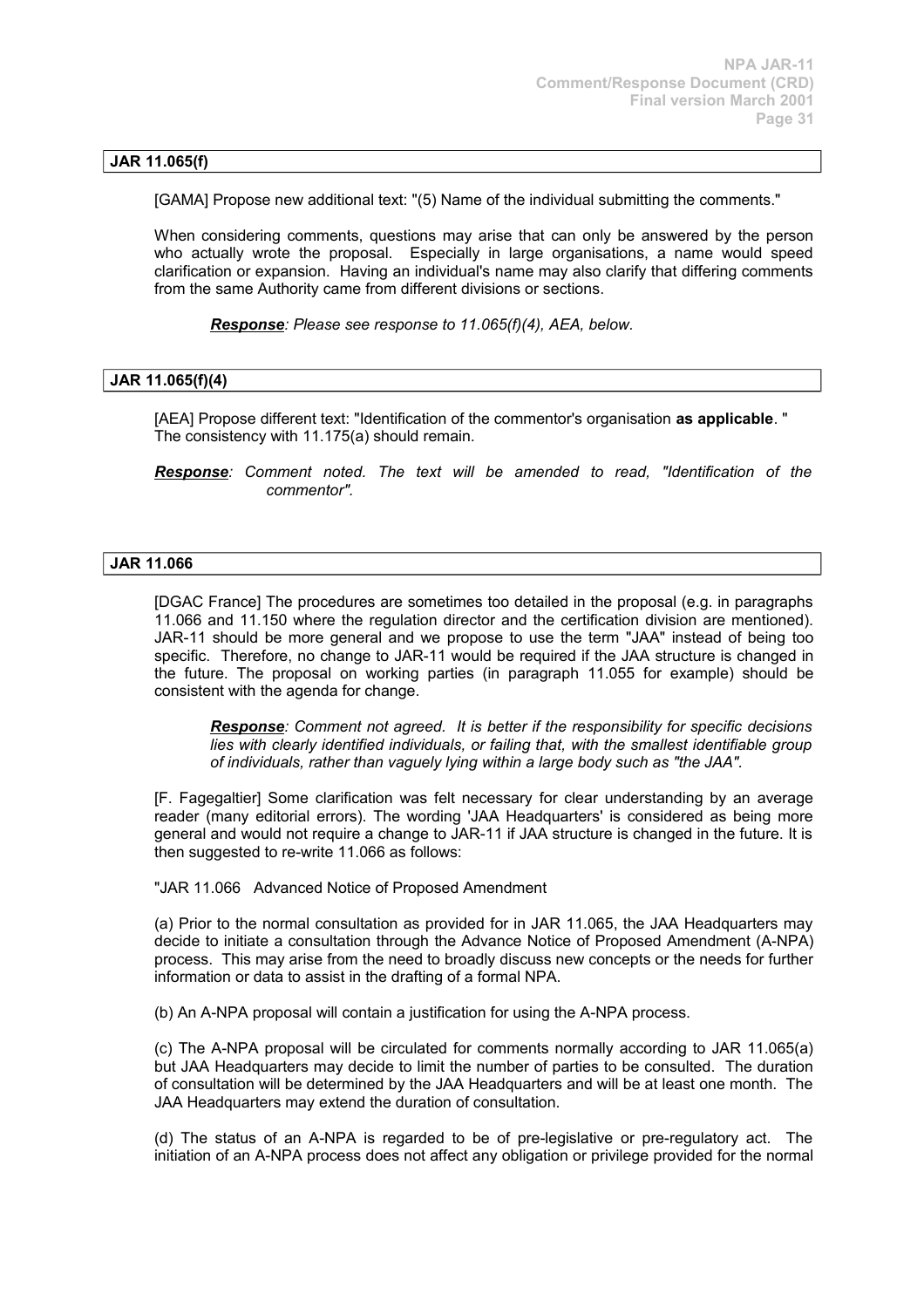consultation under JAR 11.065. However, the paragraphs (a) and (b) of JAR 11.070 will be applied."

*Response: Comment not agreed. It is believed to be better if responsibility is seen to lie with an individual rather than a large group of people. Please see response to 11.066 DGAC France.*

*Addressing the commentors specific proposals for paragraph 11.066:*

*commentors (a), the reference to the Regulation Director will be retained as explained above. The second half of the commentors proposed changes use more elegant English than the text of existing para (b), and with minor changes will be adopted as follows:*

*"(b) This decision will have arisen from a need to broadly discuss new concepts or the need for further information or data to assist in the drafting of a formal NPA."*

*commentors (b), the justification should be a part of the "explanatory note" described in existing para (c), however to make this clearer, the text will be changed to read:*

*"(c) An A-NPA proposal will contain: an explanatory note (including a justification for using the A-NPA process), a preliminary proposal for the new JAR or amendment of a JAR and a preliminary proposal for an acceptable means of compliance."*

*commentors (c), this is covered by existing paragraphs (d) and (e) which will be retained.*

*commentors (d), this is covered by existing paragraph (f), which will be retained with minor word changes to improve clarity:*

*"(f) The status of an A-NPA is regarded to be a pre-legislative or… …obligation or privilege provided for under JAR 11.065…"*

# **JAR 11.066(a)**

[JAA Maintenance Division] Propose different text: "... the Regulations Director or the Sectorial Director..."

*Response: Comment not agreed. The Sectorial Director can propose, but only the Regulation Director can authorise the use of the A-NPA process.*

### **JAR 11.066(b)**

[CAA UK] Clarification is sought on the meaning and intent of the latter part of paragraph (b), which due to grammatical errors in the text, is not clear. The following alternative text is suggested:

JAR 11.066(b) "The decision ... new concepts or the need to obtain any necessary further information or data in order to support the development of the proposal as a whole."

*Response: Comment noted. Please see response to 11.066, Mr F Fagegaltier.*

[British Aerospace] Propose different text: Replace existing wording "... for the purpose of which is to be circulated as a formal NPA" with the following "... for the purpose of generating a formal NPA."

The final words of the existing paragraph are unclear.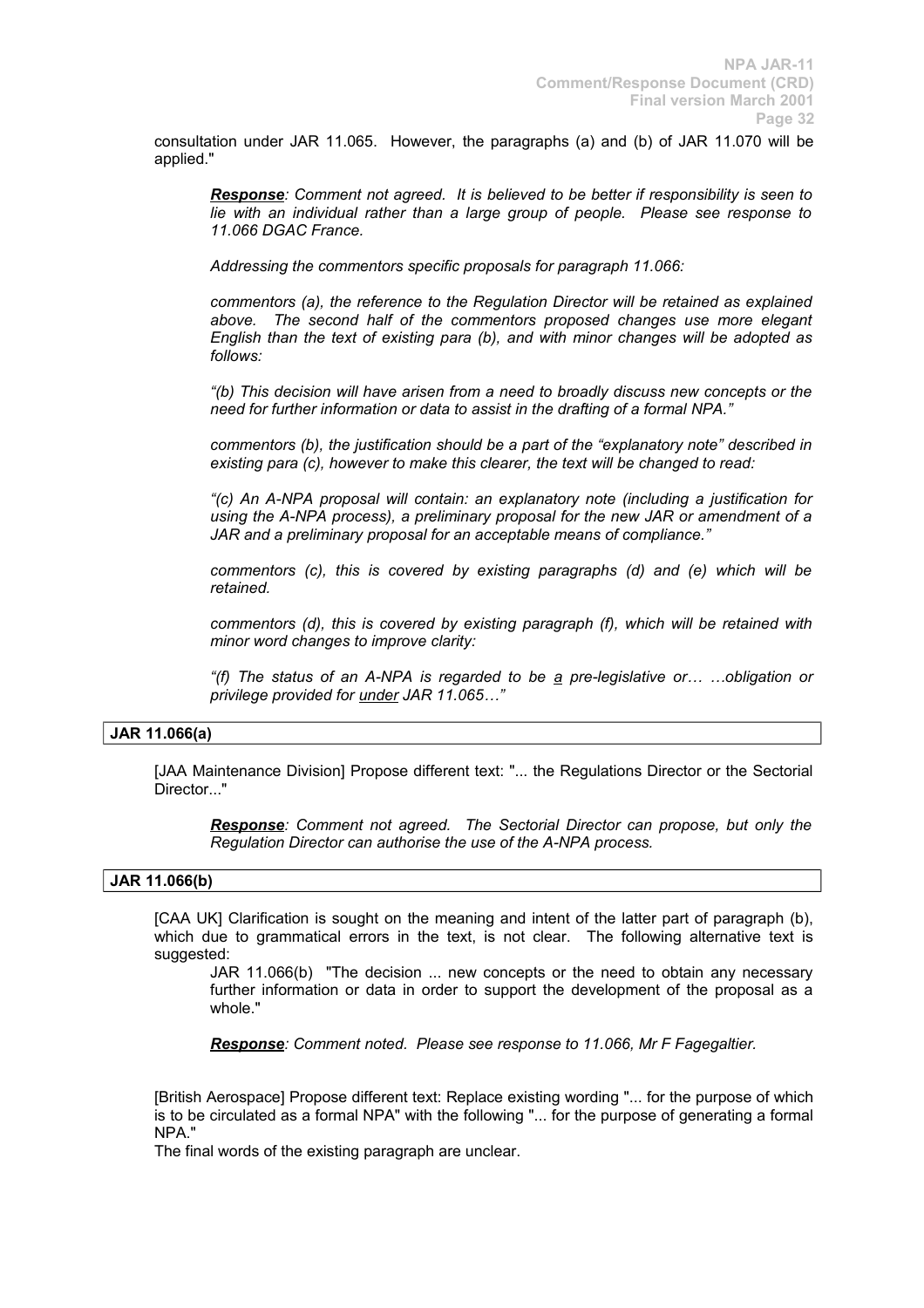*Response: The intent of the comment is agreed. Please see response to 11.066, Mr Fagegaltier.*

# **JAR 11.066(d) and (e)**

[JAA Maintenance Division] Propose different text:... the Regulation Director or the Sectorial Director ...

*Response: Comment not accepted. See response to 11.066(a), Maintenance Division.*

### **JAR 11.066(d)**

[JAA Maintenance Division] Propose different text: "... to article JAR-11.065 except (c)(3) and (e)..."

*Response: Comment not agreed. The commentors concerns regarding 11.065(c)(3) are addressed by the response to 11.065(c)(3), Airbus Industry. The reference to 11.065 is only to sub-paragraph (d), therefore no exemption from sub-paragraph (e) is necessary.*

### **JAR 11.066(d) & ACJ 11.065(c)(2)**

[Britannia Airways] The P-NPA and A-NPA processes are not easy to find as they are in different clauses and sections.

*Response: Comment noted. The JAR-11 Working Group has decided to delete P-NPA and in future the term "draft NPA" will be used in its place.*

### **JAR 11.066(e)**

[FAA] 11.066(e) A-NPA. This allows the Regulations Director to limit the number of parties for consultation on the A-NPA. What criteria does the Director use for this decision?

*Response: Comment noted. Please see response to 11.066(e), ETF.*

[ETF] Propose deletion of text. We support the A-NPA process. We DO NOT support subparagraph (e) as it is contrary to a general obligation to transparency, and the suggested appropriate items for A-NPA listed in paragraph 4.7 of the Explanatory memorandum are of a fundamental and policy or information-gathering nature that we cannot foresee the circumstances in which consultation should be restricted. This text should be deleted. Perhaps it is appropriate to develop an ACJ relative to this paragraph.

*Response: Comment not agreed. The JAR-11 Working Group has decided that the Regulation Director should be allowed to consult those individuals or organisations most likely to be able to contribute to the development of the proposal. The text of 11.066(e) will be amended to read "The number of parties to be consulted may be adapted by the Regulation Director, according to the scope of the A-NPA."*

[CAA UK] The current text of 11.065(d) seems to be conflicting with 11.066(e) in that 11.066(e) implies the distribution could be limited to less than those persons mentioned in 11.065(d).

*Response: Comment noted. Please see response to 11.066(e), ETF.*

#### **JAR 11.070**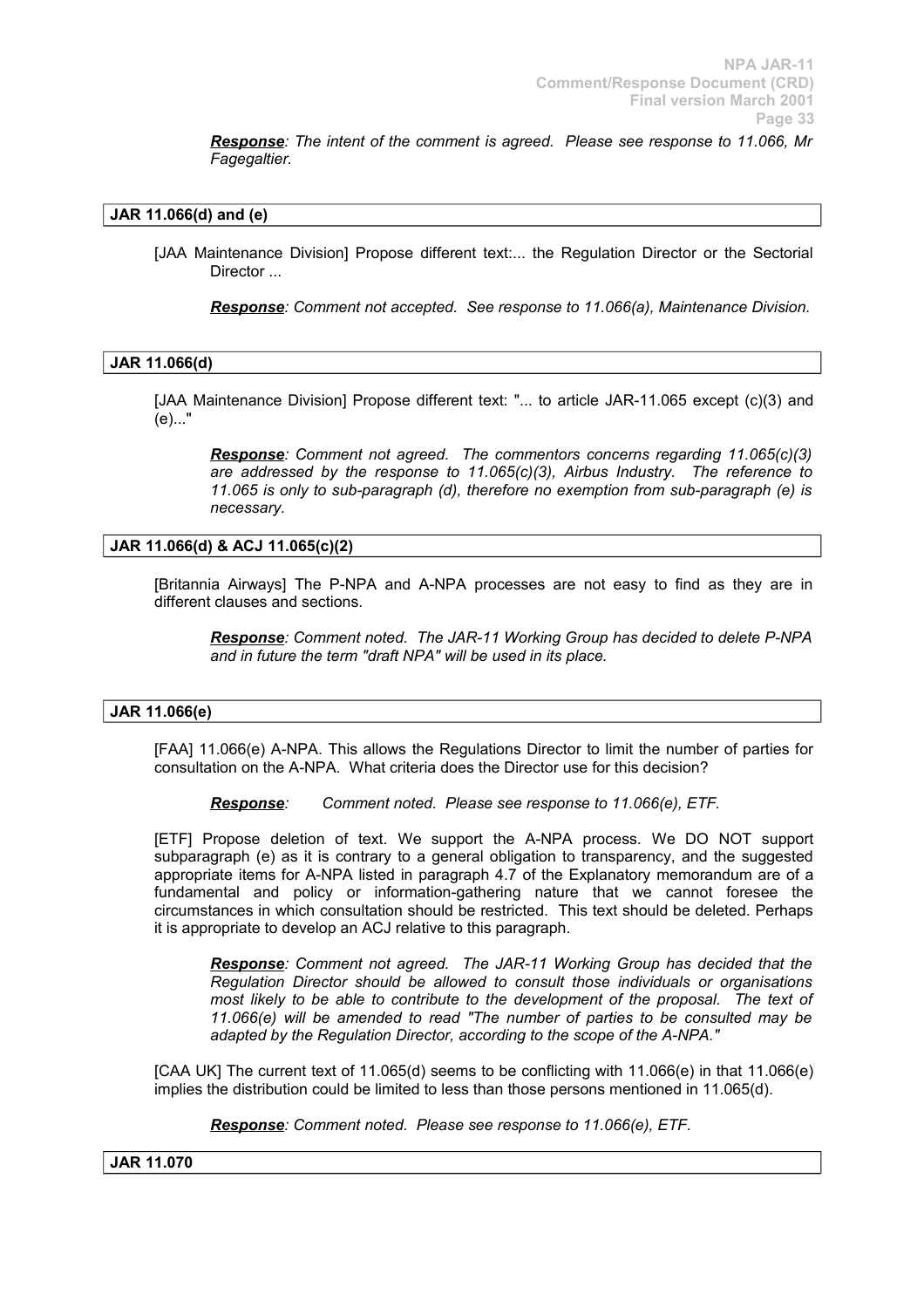# **JAR 11.070(c) & (d) & ACJ 11.070(c) - General**

### [Airbus Industry] Propose different text:

"In JAR 11.070(c), replace (See ACJ 11.070(b)) by (See ACJ 11.070(c)), and move it to the bottom of the paragraph (line break below (2)). In JAR 11.070(d), replace (See ACJ 11.70(c)) by (See ACJ 11.070(d)).

"ACJ 11.070(c):

*Changes to JARs.*

1 General. In compliance with JAR 11.070(c) comments should normally be collated and answered in a "Comment/Response Document (CRD)" which will be circulated with the Amendment adopting the NPA ...

5.1 When preparing the Comment/Response Document, it is important to note who it is that has commented. In the published Comment/Response Document, it is not necessary ..."

#### Typo.

We understand that, with the new JAA publication system, orange papers will no longer be issued, nor changes. Only amendments will be issued. Clarification.

*Response: The commentor is correct. The reference to ACJ 11.070(b) will be changed to ACJ 11.070(c). The JAR-11 Working Group has decided to combine subparagraphs (c)(1) and (c)(2), so that JAR 11.070(c) now reads:*

*The Working Party must review the comments and document the responses, thereby establishing a Comment/Response Document. (See ACJ 11.070(c))." The reference in 11.070(d) to ACJ 11.070(c) will be changed to ACJ 11.070(d). The changes to ACJ 11.070(c) will be adopted. It has been decided since the NPA was drafted, that there will only be amendments in future, replacing Orange Papers and*

[Luftfahrtsverket Sweden] Similar to the comment in 11.065 the text does not make provision for the responsibility of main committees/sectorial teams.

*Response: Comment noted. Please see response to 11.065(b), Luftfahrtsverket Sweden.*

[ETF] It would be useful if some guidance is established regarding the review of comments, especially as the JAA system is unusual in that the body which undertakes the review is the same body which made the original proposal, and thus is not an independent appeal or review mechanism.

For instance an ACJ might be developed, specifying - for example - that each comment will be reviewed on its merits, that every substantive comment will receive a formal response in the comment/response document, and that the representativity of the responding organisation (for Interested Parties) will be taken into account when considering the weight of opinion ... these are just some possibilities.

To ensure the objectivity of, and trust and confidence in, the JAA NPA system.

*Response: Comment noted. Please see responses to 11.070(c)(1) DGAC France, and 11.070(e) Austro Control and response to ACJ 11.070(c), 2.1. GAMA.*

[NLA - CAA Netherlands] Propose different text:

Renumber para (d) to (e). Insert a new para (d):

"The Comment/Response Document will be sent to all commentators who participated in the consultation process in accordance with JAR 11.065 to inform them of the results of their comments."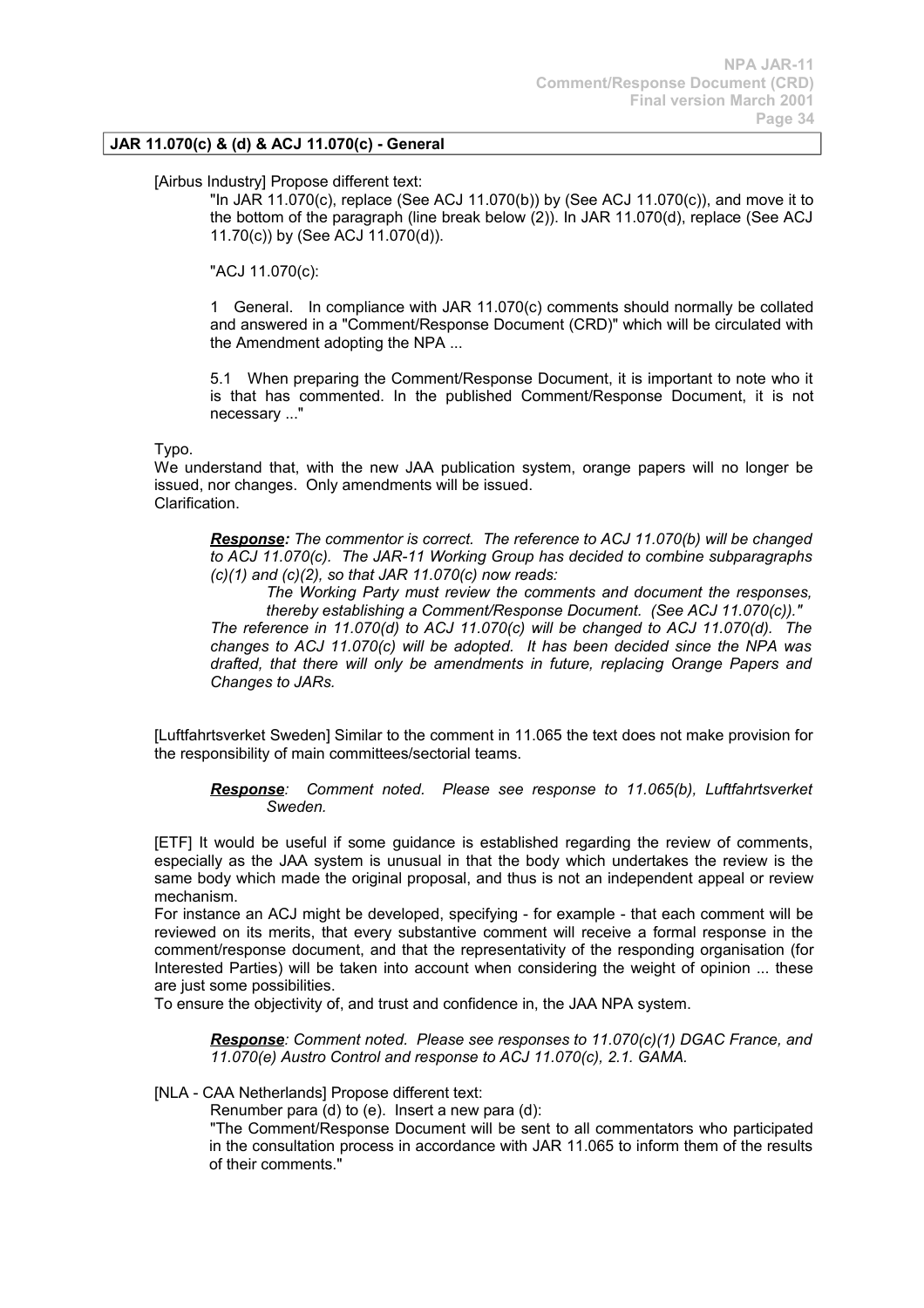It is nothing more than normal and civilised to inform people who participated in a consultation what has been done with their comments.

*Response: Comment agreed. The suggested text will be adopted.*

[Mr F Fagegaltier] An ACJ 11.070(b) is reference in 11.070(c)(1) but the draft JAR-11 does not contain it. The proposal below does not resolve the question of designation of relevant JAA 'bodies'. The currently proposed 11.070 did not introduce the adoption of NPA's. There is no need to discriminate between 'new JAR' and 'amendments to a JAR': we only have 'NPA's'.

It is suggested to re-write 11.070 as follows:

"JAR 11.070 Review of Comments on NPA's

(a) All the comments which are received after consultation on a NPA, made under JAR 11.065, will be sent by JAA Headquarters to the Working Party which had prepared the NPA, together with a time frame for the review of comments. If, in the course of the review process, it appears that this assigned time frame may not be respected, the Working Party shall inform the JAA Headquarters and seek further guidelines.

(b) The Working Party will review all the comments, respond to each one, propose a revised NPA and, except as specified in JAR 11.070(d), establish a detailed Comment/Response document in accordance with JAR 11.ww.

(c) If the revised text is significantly different from that initially submitted to consultation, JAA Headquarters, in consultation with the RAP and the relevant Main Committee(s) (note: exact bodies to be defined), will consider initiation of another consultation in accordance with JAR 11.065. Otherwise the text is approved under the procedures of JAR 11.075.

(d) When the number of comments is so large that establishing a detailed response to each of them would be impractical, the Comment/Response document may be limited to a summary of the issues which were addressed. This decision is made by JAA Headquarters with consultation of Main Committees (note: exact bodies to be defined)."

*Response: The reference to ACJ 11.070(b) will be corrected to read ACJ 11.070(c). 11.070(c)(1) and (c)(2) will be combined.* 

*Where the commentors individual remarks against paragraphs 11.065, 11.066 and 11.070 introduce new information and/or clarity into the text, the Working Group will endeavour to adopt them, however, it is not intended to adopt the completely revised paragraphs.*

# **JAR 11.070(b)**

[Airbus Industry] Propose different text:

"(b) The Working Party shall determine the time frame needed for the review of comments and inform the JAA HQ. The planned time frame shall not be more than one year from the end of the comment period, unless the Central JAA specifically accept a longer period. If in the course of the review process it appears ..."

Need to manage time and resources involved in any rulemaking project.

*Response: Comment is agreed. However, it is felt this level of detail is more appropriate as ACJ rather than as a requirement. A new ACJ 11.070(b) will be introduced.*

[British Aerospace] Propose different text:

"(b) The ... it appears that the timeframe may not be sufficient, the Working ... guidelines."

Improvements to sentence.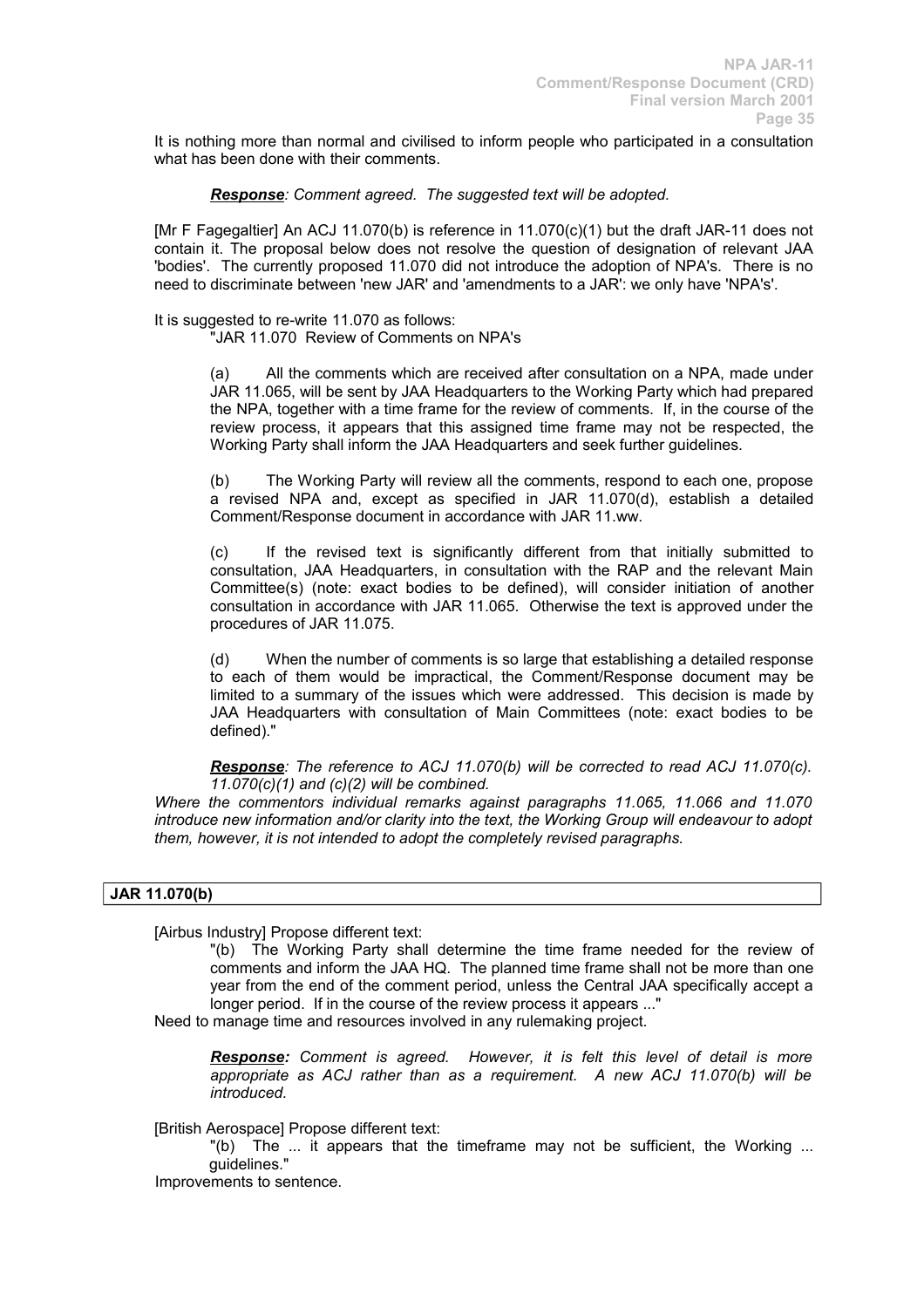*Response: Comment agreed. The word change will be adopted.*

# **JAR 11.070(c)(1)**

[British Aerospace] Propose different text: Delete the words 'unless the JAA body ... see ACJ 11.070(b))'.It is just as, if not more, important to have available a Comment/Response Document for a new JAR.

*Response: Comment agreed. Please see response to 11.070(c)(1), DGAC France.*

[DGAC France] Disagree. In all cases there should be a Comment/Response Document.

Accepting a Comment/Response document not to be established would mean to accept bad past working methods. We are today facing difficulties in implementing new JARs partly because in the absence of comment/response documents and with the turnover of specialists we are unable to fully understand the rationale and the meaning of such and such requirement.

It is evident that if such documents have not been established in the past, it was in good part due to the absence of a clear commitment to have one.

However, one can understand that it might be difficult, or impractical, to have a document with detailed answers to thousands of comments. In such a case, it might be acceptable to only have a synthetic document with detailed explanations for those points which were subject to large discussion or where consensus was difficult or impossible to reach. This could be explained in the corresponding ACJ.

*Response: Comment agreed. See also response 11.070(e), Austro Control. The JAR-11 Working Group have agreed that 11.070(c)(1) and (c)(2) will be combined to read, "(c) Review of comments for a new JAR or an amendment to a JAR. The Working Party must review the comments and establish a Comment/Response Document (See ACJ 11.070(c))."*

# **JAR 11.070(c)1+2**

[JAA Maintenance Division] Propose different text: "... the working party or a nominated person/group of person."

*Response: Comment not agreed. The Working Party is the agreed JAA group of persons and is clearly defined in JAR-11. The Working Party has to agree/approve the comments, although an individual member of the Working Party may initially draft the responses for the Party.*

#### **JAR 11.070(e)**

[Austro Control] Propose new text, add under (e):

"The Comment/Response Document has to be accepted by the relevant JAA bodies in accordance to the Cyprus Arrangement (See ACJ 11.065(c))."

The JAA body should not only agree that such a document would be impracticable, the body should also agree to the comment/response document.

*Response: Comment noted. See revised ACJ 11.075(b)(3) and(c). The adoption of the JAR implies the acceptance by the JAAC of the CRD. Consequently, the CRD may be published.*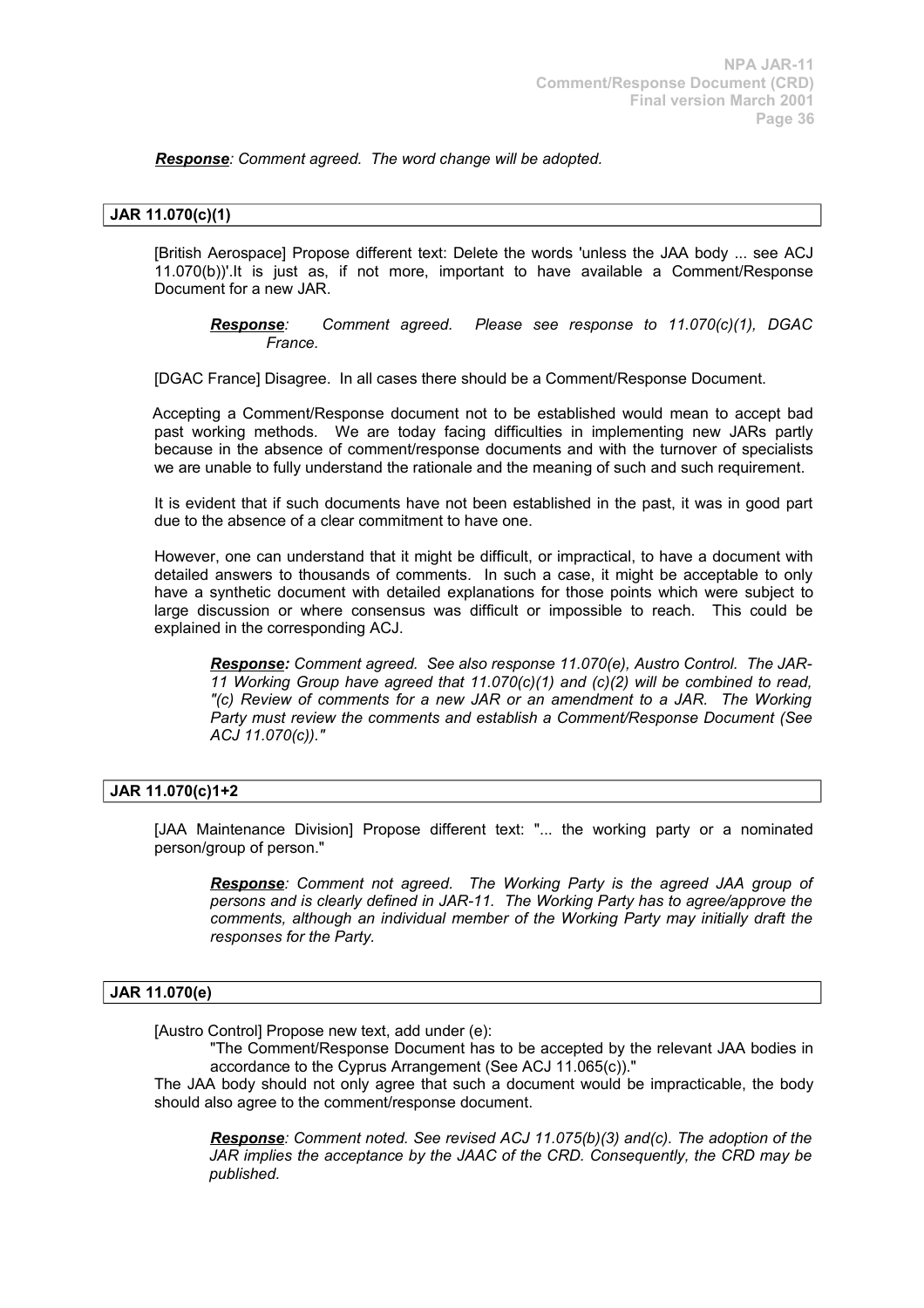[Mr F Fagegaltier] JAA system must have clear and precise directives for drafting the response to comment document. FAA has a very structured system and it would be necessary for the JAA system to have a minimum 'requirements' for that. Therefore a proposal is made to create such 'requirements' by means of JAR-11: this is not relevant to ACJ. The currently proposed ACJ 11.070(c) was used as basis.

It is then suggested to create a new JAR 11, ww to read as follows:

"JAR 11.ww Comment/Response Document

(a) The purpose of the Comment/Response Document (CRD) required under JAR 11.070 is to provide with the details of the public consultation that has taken place as a response to the commenters, as well as a means to keep record of the rationale for the rule change.

(b) The CRD must contain the following:

(1) A first part giving a brief explanation of the intent of the proposals, based on the NPA's justification, along with other pertinent points such as history of the development of the NPA, associated or similar NPA's, FAA/JAA harmonisation. Any significant change to the Cost/Safety Benefit Assessment of the NPA due to incorporation of comments must be highlighted.

(2) A second part listing the organisations and persons which have commented.

(3) A third part addressing each comment. The commenter will not be identified and similar comments may be considered together. This part must be written so that:

- (i) It is concise and easy to read.
- (ii) It is possible to understand the essence of each comment.
- (iii) Due justification is provided when a comment is not adopted.

(4) A fourth part explaining the changes made to the text, identifying particularly the most significant changes and the eventual remaining contentious points."

*Response: Comment not agreed. The JAR-11 Working Group feels that such detailed text would be better introduced as ACJ rather than as a requirement and intends to develop guidelines as part of its future programme.*

# **JAR 11.075**

[Airbus, JAA Maintenance Division, British Aerospace] Typo in paragraph (a)"...must be taken *by* the JAA body ..."

# *Response: Comment agreed.*

[Airbus] More imprtant: With the JAA Agenda for Change, is it still appropriate that the "JAA body etc." decides on the adoption of each and every JAR amendment? Shouldn't the JAA Chief Executive, or the Regulation Director, be empowered to decide on the adoption of routine amendments, whil the "JAA body etc." would decide only on new JAR's or significant amendments?

*Response: Comment noted. JAR 11 reflects the position of both the Chief Executive and the Central JAA Directors as laid down in the JAA Agenda for Change.*

[A.Young] Add the following to (b)(4): "The adequacy of the response to the comments made and the quality of the CRD form an important part of the adoption process. An inadequate CRD may result in the new or revised JAR being returned to the working party for re-consideration". Reason: Although ACJ 11.070(b) is a good text, the requirements on the working party remain weak. Some CRD's are still being published that are effectively meaningless (Recent JAR-FCL NPA's being good (or bad) examples) as they merely dismiss or ignore comments made. Not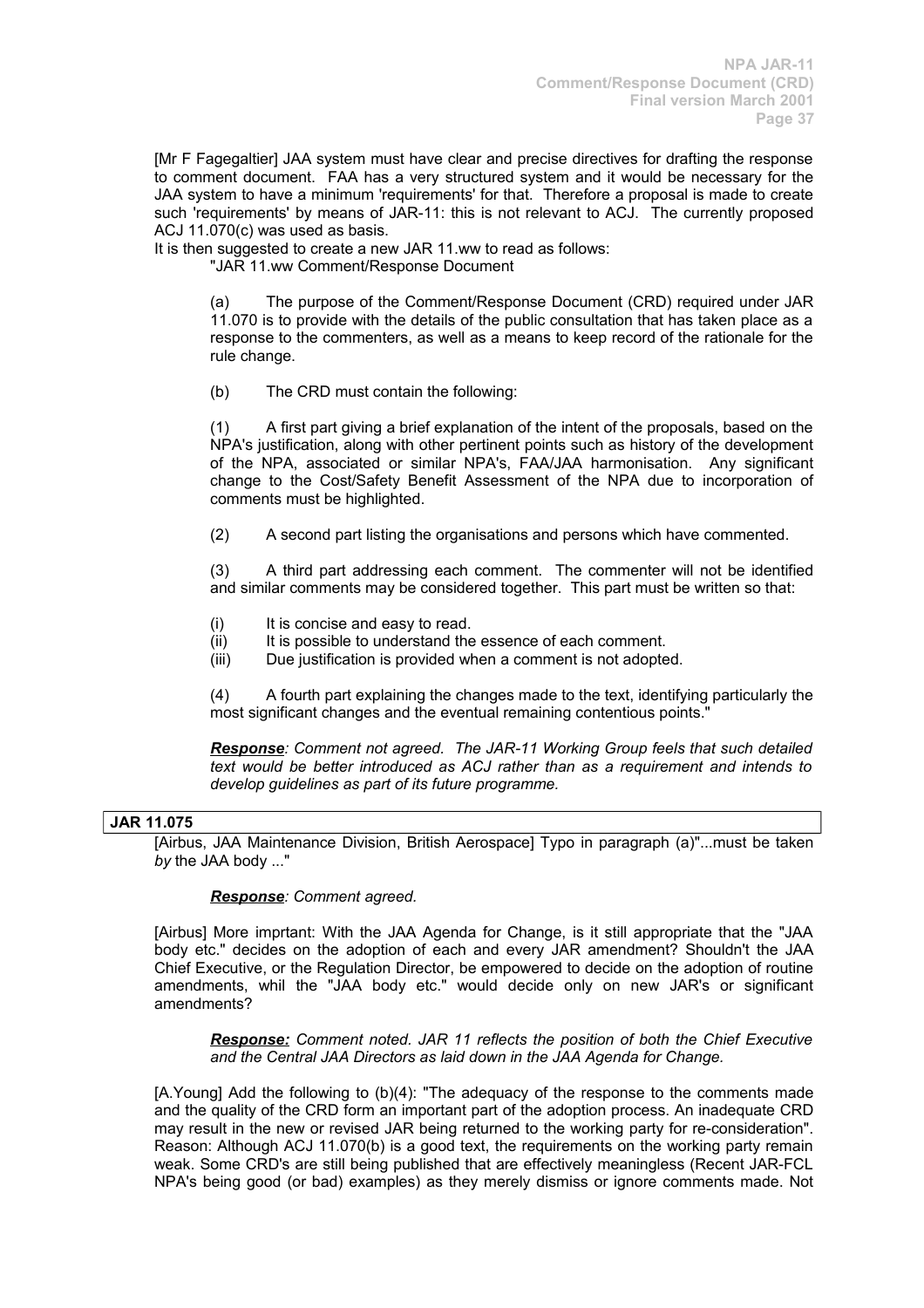only should the working party be aare that the CRD is needed, but that its quality, as evidence of the consultation process having been properly conducted, is as important as the final draft that will be produced. The credibility of the consultation process relies on positive evidence that the process has been taken seriouly by the working party.

*Response: Comment noted and understood. However it is already within the responsiblity of the Regulation Sectorial Team and decision-making bodies to consider the maturity and the quality of both the NPA and its CRD. A specific provision is not needed.*

[Europe Airsports] wish to have a requirement for Cost/Safety Benefit Assessment similar as JAR 11.075(b)(3) for CRD.

*Response: Comment not agreed. It is premature to include already at this stage the commentors proposal.*

[Maintenance Division] JAR 11.075(b)(2) add after 'transition-period': "when in operation".

*Response: Comment noted and partly agreed. For clarity reasons, a new ACJ 11.075 (b)(2) will be introduced as follows: "The meaning of transitionperiod is explained in ACJ 11.045(b), paragraph 2."*

# **JAR 11.080**

[Airbus Industry] Propose to delete reference to Orange Papers or Changes in paragraph 2 (b) and replace Orange Paper by Amendment in paragraph 2 (b)

[JAA Maintenance Division] Reference in paragraph (a)(2) and para (b) to Orange Paper and/or Changes to be deleted. Paragraph (c) ..within 2 months.

Para (c) (Publication):This provides for 3 months from adoption to publication. What is involved in that time period? [FAA]

*Response: Comments with regard to Orange Paper noted and accepted. The text will be revised accordingly. The period of 3 months serves administrative and logistic needs for the purpose of publication. Unlike domestic legal systems publication in the JAA system does not constitute the entering into force of the provisions of JAR code.*

[DGAC France] Although the JAR itself nor any ACJ makes no reference to it, paragraph 4.4. of the explanatory note limits the publication of a JAR, or amendment, to adoption by the European Union with the excuse that there would be a discrepancy between the published JAR and the applicable regulation in the JAA States. This approach is not acceptable.

We should simply state in a published JAR that its publication does not mean that it has become an EU regulation (nor a regulation for non-EU States States). We could also decide to add at the beginning of the JAR the list of States which have incorporated the requirement in their regulation.

- 1. The explanation given in the explanatory note is aimed at the problem with regulation 3922. It is rather cavalier to say to other JAA member States to simply wait for EU States to solve their problems. It would be as if they were only observers.
- 2. This, in a certain sense, is not new. And in fact this is why the JAA have decided to publish in the administrative and guidance material a list of which JAR has been adopted by which State.
- 3. Once again, we are not yet in an EASA with regulatory power. JARs are not regulatory binding and have to be included in national (or EU) regulations and we have to admit that this process is not the same for all the JAA States.

*Response: Comment noted. The reference in paragraph 4.4. of the Explanatory Note to "(and therefore publication)" is redundant and will be deleted. However reference is made to*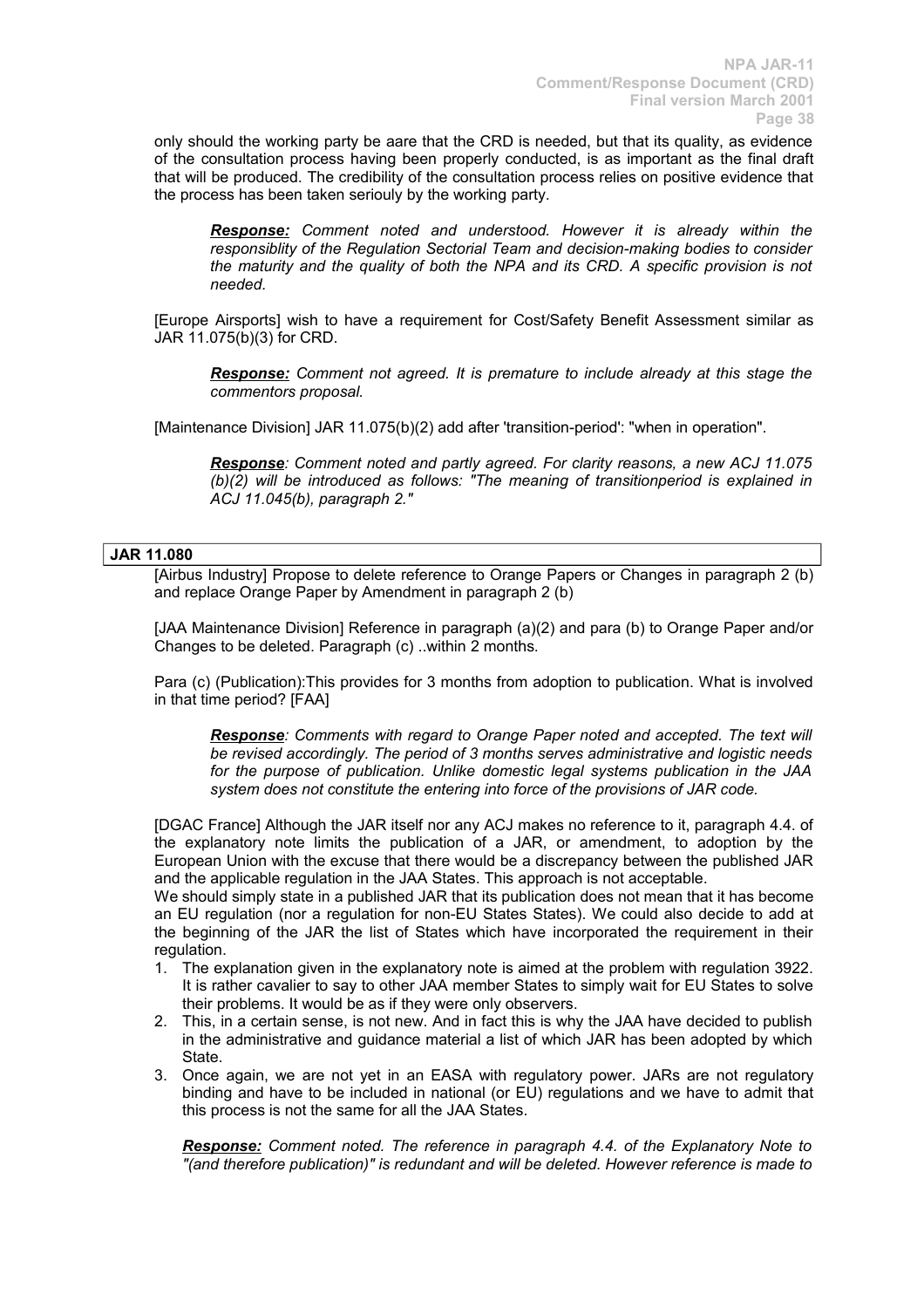*JAR 11.075 paragraph (b)(3), which provision assumes co-ordination with the European Commission prior to adoption.*

# **JAR 11.085**

[A. Young] JAA should arrange for NAA's to submit up to date lists of NV's to the existing JAR's for publication in A&GM section 1.

*Response: see textproposal ITF.*

[Airbus Industrie] National variants should be prohibited; no further proposal.

*Response: Harmonising technical standards is not always possible without some form of temporary deviation from one or more standards.* 

[British Aerospace] Replace existing paragraph with "National Variants in new JAR's or amendments to JAR's are prohibited".

*Response: Harmonising technical standards is not always possible without some form of temporary deviation from one or more standards (see subparagraph (e)). Proposal should be rejected.*

[British Aerospace] Subparagraph (a): comment: these paragraph is a definition and should be included in JAR-1 or in JAR-11.005.

*Response: Comment noted. JAR 11.085 (a) will be slightly reworded to remove the defining nature of this paragraph.*

[British Aerospace] Subparagraph (e): comment: The wording could either mean that a solution has to be proposed within one year, or that a solution that can be resolved within one year must be proposed by the NAA.

*Response: the proposal should be done within one year; insert the words "within one year from declaration" after "JAA".*

[CAA UK] If the NV is not apparent at the time when the JAR/amendment is being adopted, the first sentence of (b) cannot apply. For clarity the second sentence of (b) should be added to (g) and consequently the final sentence of (g) should be altered.

*Response: not necessary, the last sentence of (g) is quite clear. Moreover the same comment can be made on subparagraph (c), where a reference is made to subparagraph (b).*

[ITF] Add new (h): The JAA shall annually publish a report listing all National Variants and proposed solutions and progress towards their elimination.

Add new (i): Authorities and interested parties shall be notified as soon as possible, and within two months, of the actual text required by (c) above.

Amend (f) to read: The solution achieved on the proposals by the National Authority shall be published within two months of the date applicable under (e).

Aim is to ensure the maximum transparency in the application of NV's and to ensure that they are in the public domain in order that the NAA concerned is subject to public scrutiny of a decision not to conform to a commonly agreed requirement.

*Response: The proposal adds some quite obvious procedural elements to paragraph 11.085. Proposal should be accepted.*

[Luftfartsverket Sweden] Subparagraph (d): comment: add: but must not be included in the actual JAR text in Section 1 or Section 2

*Response: present text is quite clear, proposed text not necessary.*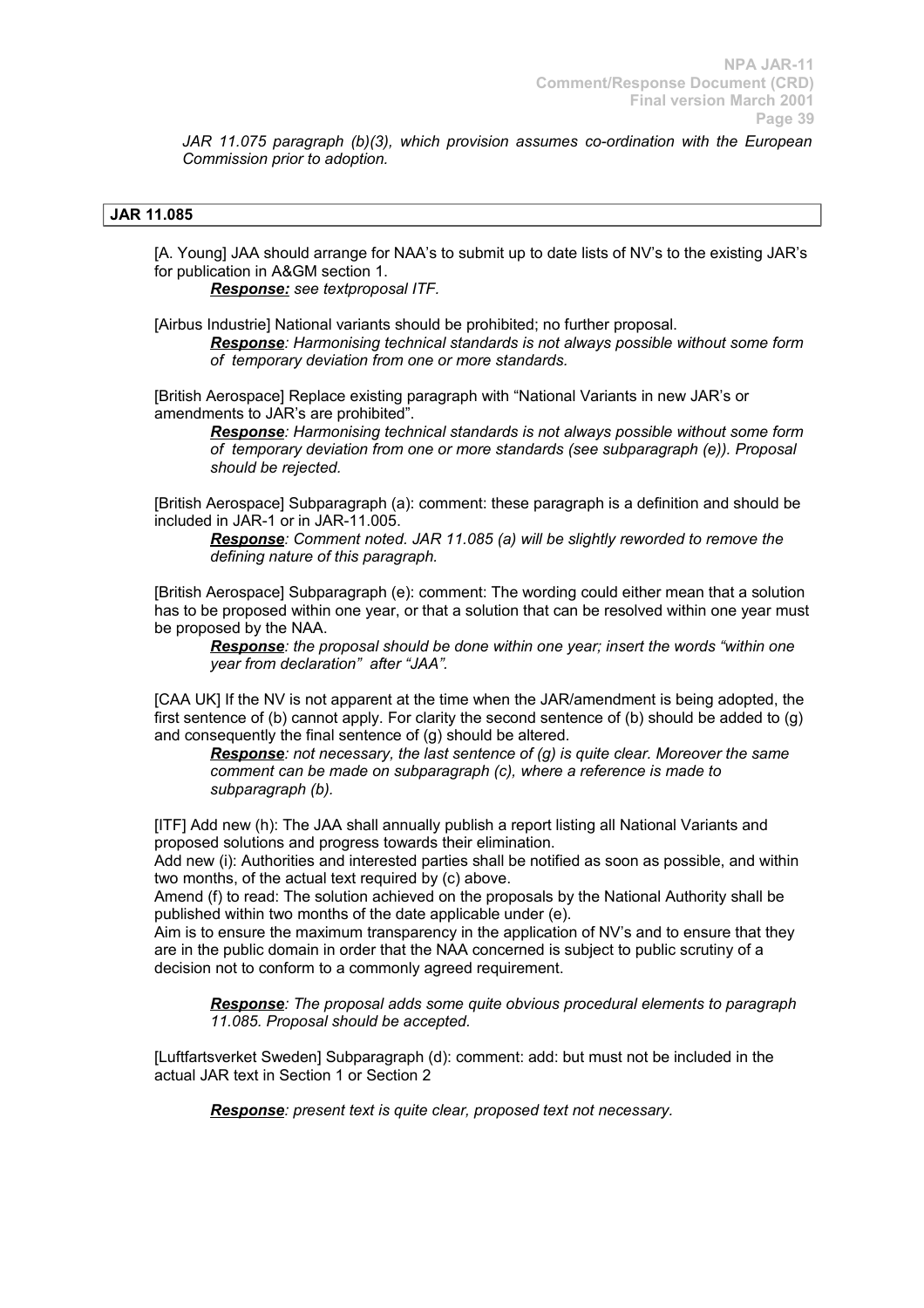# **JAR 11.140**

[Transport Canada] The criteria for issuing Special Conditions on the basis of "major technological changes" do not agree with JAR 21.16. JAR 11 defines it in terms of the change, while JAR 21.16 defines it in terms of the JAR not containing adequate or appropriate safety standards.

*Response: JAR 21 is the only JAR which gives the possibility to prescribe Special Conditions (JAR 21.16). So the text of JAR 11.145 should be in line with JAR 21.16. Proposed change of subparagraph a) of JAR 11.145: replace "Special Conditions, which ..... new policy" by "Important Special Conditions, which are to be prescribed according to JAR 21.16, ". ACJ 11.145 should be reworded in line.*

[DGAC France] Proposed text is not clear enough for an independent JAR. The non specialised reader could have difficulties in understanding (for example, according to the currently proposed text, special conditions for JAR-OPS are to be found in JAR 21).

*Response: see response CAA Canada on this matter.*

[ITF] For the sake of completeness, the requirements relative to Special Conditions should also be reproduced in JAR-11, especially as the means of consultation on such SC's are contained in this JAR.

*Response: JAR-21 being the only JAR that gives a base for Special Conditions, it is not necessary to duplicate the requirements on SC's in JAR-11, nor is it appropriate to transfer these requirements to JAR-11.*

# **JAR 11.145**

[Airbus Industrie] When a special condition has been given, the same special condition for another project should not be submitted to comments unless requested. *Response: proposal should be accepted.*

[British Aerospace] This paragraph is unclear as to who should submit the Special Condition.

*Response: according to JAR 21.16 SC's are issued by the Authority, so the Authority shall submit the SC.*

[FAA] Subparagraph (a): comment: This subparagraph states, that Special Conditions may be issued to address "new policy". What would be included in "new policy" apart from other mentioned criteria.

*Response: some examples of new policies are given in ACJ 11.145.* 

#### **JAR 11.150**

[AIAC Canada] Proposal for a definition of "Interested Parties", replace "representative interested parties", "European interested parties", "international organisations" and "foreign organisations" by: Interested Parties.

*Response: See under JAR 11.005 of this CRD.*

[Airbus Industrie] Subparagraph (b): replace "JAAC" for: JAA body referred to in paragraph 11.055(d)(1).

*Response: depends on new organisation.*

[British Aerospace] Subparagraph (d): comment: replace the first sentence by "A consultation period, which is appropriate to the certification programme, will be agreed between the Authority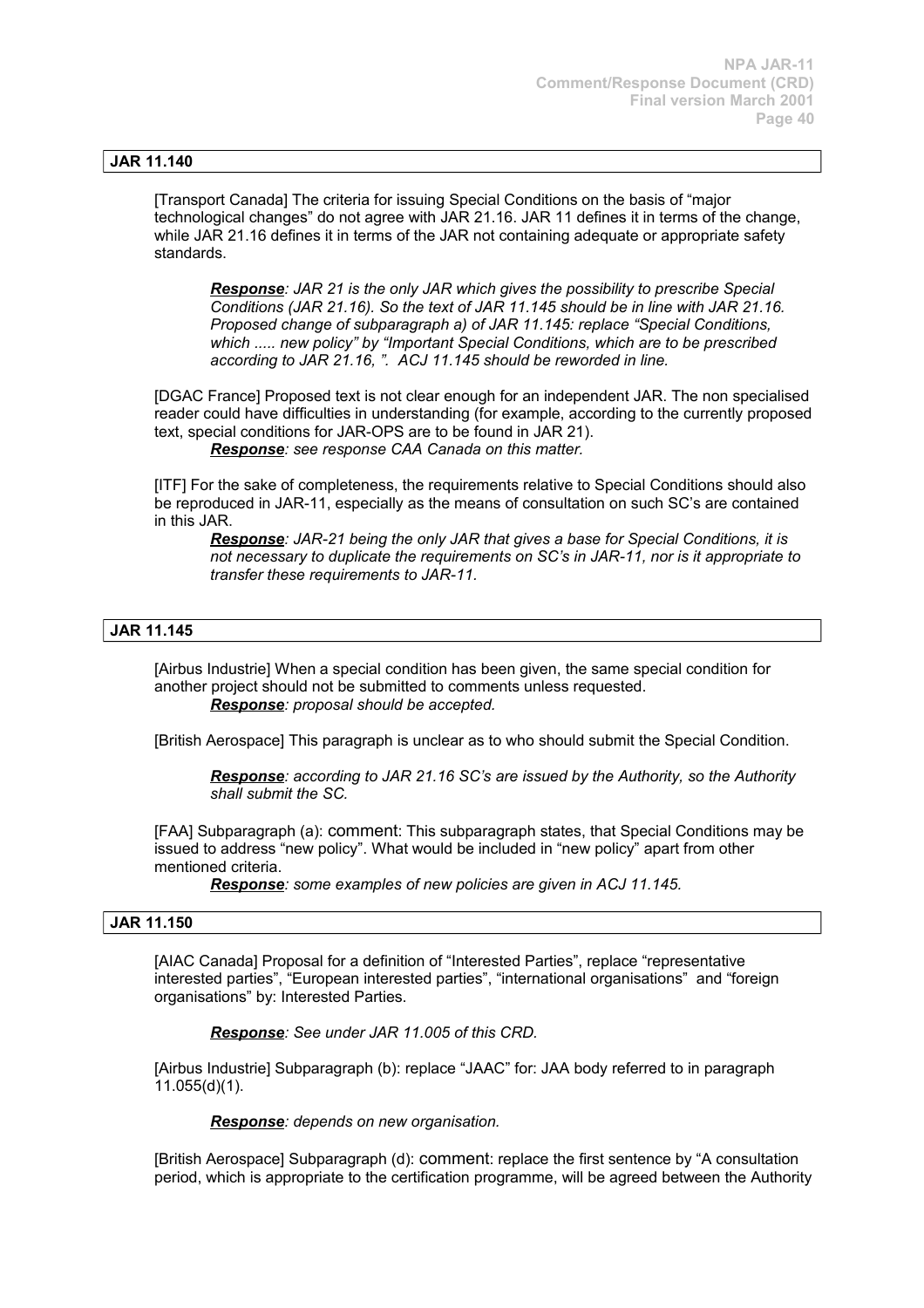and the applicant". A consultation period of 3 months for a SC may be excessive. Proposed is a period of one month.

*Response: A period of one month will in most cases be too short. The Certification Team has the possibility to shorten the consultation period when appropriate.*

[CAA UK] Subparagraph (a): comment: this subparagraph seems inconsistent with § 145(a) when a major technical change is involved Textproposal: Apart from the case of a Special Condition involving major technological change, the decision is to be made.....

*Response: the proposal should be accepted.*

[DGAC France] It is not acceptable that comments be reviewed by a Certification Team alone as proposed in (e). Certification Director and Certification Committee must be involved: it is a fundamental control function. Review of comments is not part of consultation. In some aspects the currently proposed 11.150 is too much detailed. And is lacking some important points such as management control by JAA.

Adoption is not part of consultation, so this item is not relevant to this paragraph and not to the subpart itself (according to its title). It would be necessary to delete (f) to be consistent. But this will raise a concern: JAA consult and ..... nothing happens? There is no comment/response document. There is no action to change the special condition according to comments (there is only a review by the CT).

It is suggested to re-write JAR 11.150 and to create additional paragraphs for actions after consultation as suggested in the textproposal. It is recognised that the proposal may appear as a "heavy" procedure. This can be subject of further discussion in light of the opposite objectives: a) adoption of SC's should be fast for not delaying the certification process and b) the SC's create new rules and the approval of these changes to JAR's should be equivalent to the NPA process.

*Response: The Special Conditions will be developed and adopted in accordance with the Joint Validation Procedures. The text of the subparagraphs e and f will be grouped together to one subparagraph (e), reading:* 

*"(e) Comments received would be reviewed, and will be implemented in accordance with the Joint Certification/Validation Procedures."*

[FAA] Subparagraph (d): comment: Regulations Director can limit the number of parties for consultation on the A-NPA. Criteria?

*Response: See page 31 of this CRD under JAR 11.066(e).*

# **JAR 11.155**

[DGAC France] Special Conditions must be published. Who is doing? Where? See ACJ 11.155. "After the type certificate has been issued". Which one?

*Response: As said the JAA publishes the SC (ACJ 11.155). The type certificates are still been given by the NAA. Even so the SC's according to JAR21.16. So apart from the JAA it is up to the NAA if and where the SC is published.*

[FAA] Special Conditions will be published 6 months after issuance of the type certificate. Why not before of at the issuance of the TC, why, if so, would it have to wait six months.

*Response: This paragraph states only, that a SC has to be issued within 6 months after issuance of a TC. It gives a maximum time limit after the TC-issuance and does not prohibit earlier issuance of the SC.*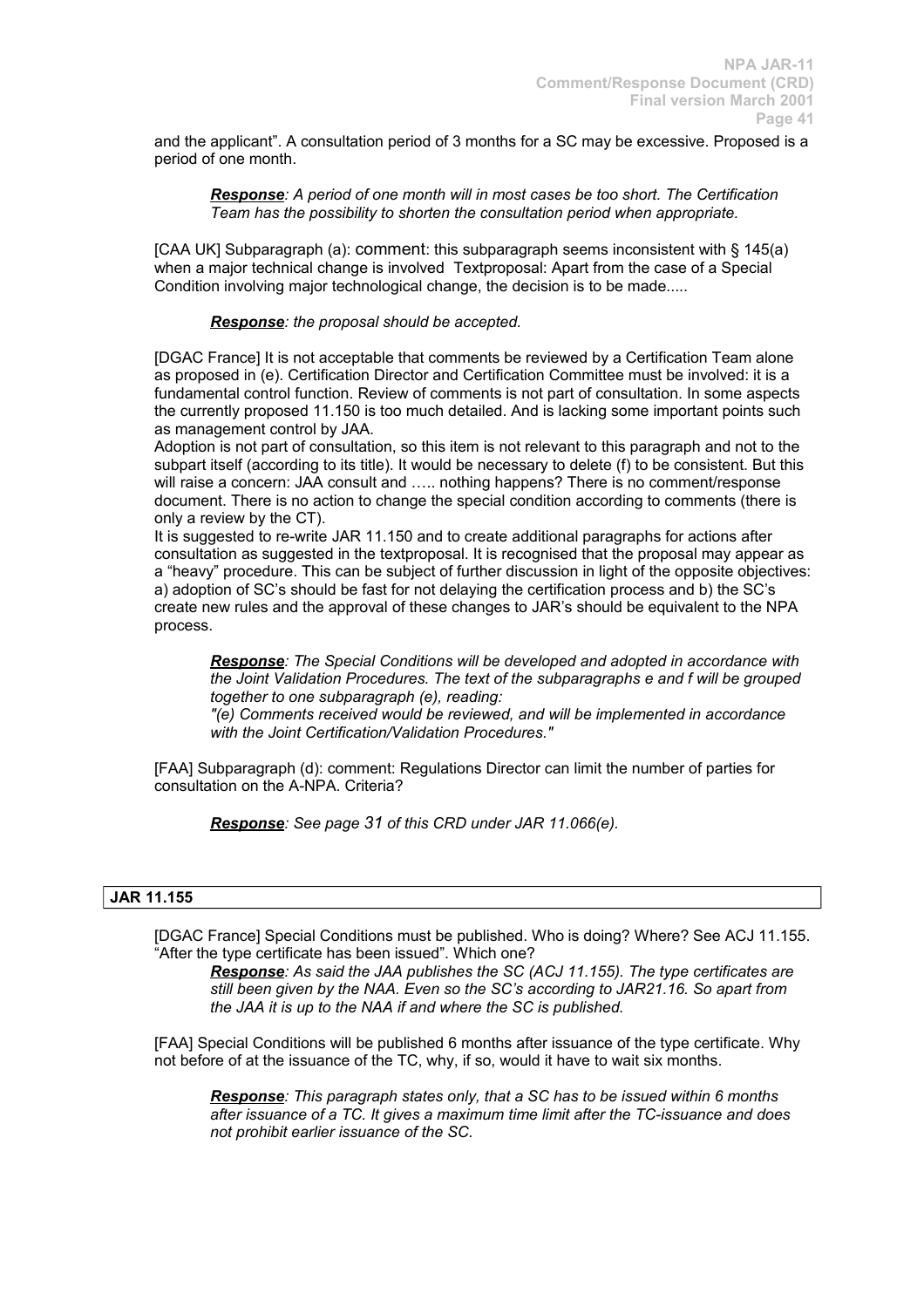# **JAR 11.160**

[CAA UK] Although a review of Special Conditions is required, there is no indication as to which JAA entity will undertake this review. Guidance should be given to ensure that this task is executed properly.

*Response: insert after "regularly": by the Certification Sectorial Team.*

#### **JAR 11.165**

[F. Fagegaltier] Some editorial improvements are proposed for clarity and consistency with other sub-parts (see 11.025 for example).

### **JAR 11.165 General**

[F. Fagegaltier] proposes following textproposal:

- (a) This sub-part defines procedures for development, adoption, publication and amendments to ACJs.
- (b) ACJs may be developed:
	- (1) either in association with the corresponding requirements under sub-part B
	- (2) or under this sub-part E.

**Response**: C*omment and proposed text agreed*

#### **JAR 11.170 Acceptance of ACJ**

[DGAC France and F. Fagegaltier] We do not agree with the statement that the authority should automatically accept a demonstration which is in accordance with a published ACJ as proof of compliance. ACJs often make assumptions on a level of technology of the product, or on standard design features or operational practices. If the application is not in line with those assumptions then the published ACJ may not be an acceptable means of compliance for the specific application and specific interpretative material may need to be developed.

**Response**: *Comment not accepted. The ACJ does not have the meaning suggested by the commenter notably with respect to "automatic acceptance".*

[DGAC France] Direct consultation of a working party by a national authority should be avoided. ACJ 11.175(c) should read – When a national authority is willing to accept, independently of the JAA system, a new ACJ, it should take precautions to be confident that the proposed material would be accepted by the other authorities as being in agreement with the Section 1 text in the corresponding JAR.

**Response:** *Comment not accepted. NAA's should act prudently in all cases.*

[Airbus Industry] In 11.170, to clarify that when an applicant is required, or elects to comply with the requirements of e.g., JAR-25 at change 14, it may elect but may not be forced to use means of compliance published with a later change, the text should be amended to state that "an applicant, showing compliance with the requirements in accordance with ACJ material published on or after the date of publication of the requirements, is assured of the authority acceptance of such methods".

*Response: Principle of comment agreed but it is not considered necessary to change the text.*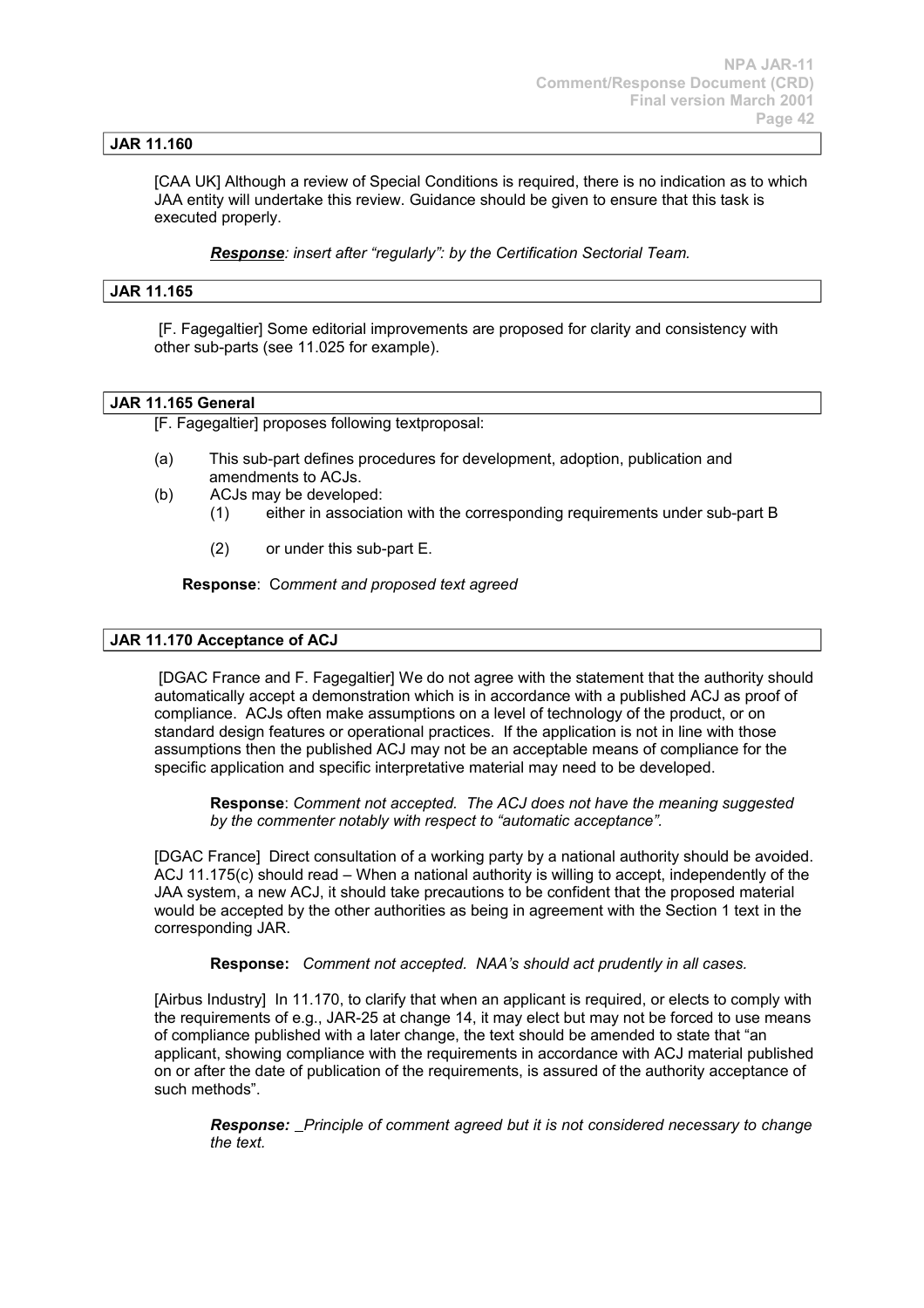# **SECTION TWO - General**

[Britania Airways] These should always be denoted under the clause heading in Section 1.

# **ACJ 11.005**

See above under JAR 11.005

# **ACJ 11.020**

[A.Young] Spelling - "reasonable" in ACJ 11.020 (a).

[DGAC-France] proposes to delete ACJ 020(a). No real need for such ACJ

[LFV-Sweden] comments that it might be practical to state that a fee may be requested only for costs related to printing and administration. Reason: The fee should be restricted to printing and administrative costs in order to secure the principle of access to documentation.

[F. Fagegaltier] proposes to delete ACJ. No real need for such ACJ.

[British Aerospace] comments that ACJ 11.020 (a), point 1 refers to the need for contact with JAA "in advance" if access to the documentation is desired. Some period of notice should be defined, or some point of contact defined to determine what that period of notice might be. Reason : Taking the extreme view, a notice period of 5 years could be quoted, which would comply with JAR-11 as currently worded, but would be practically useless. On the other hand, iff access to these documents could be arranged via the Internet, then a simple phone call 5 minutes beforehand, to open the relevant access pathways might be all that was required.

*Response: See response under JAR 11.020*

### **(ACJ 11.035)**

ACJ 11.035 (a)

[CAA UK] Standard Model Foreword Paragraph 5: This text appears to limit those people entitled to propose a JAR amendment more severely than in fact JAR 11 itself does (in JAR 11.055(a). Is this intended and if so why? if not, the two paragraphs should be made consistent.

ACJ 11.035(a) [DGAC France] Propose to delete paragraph. See comment on 11.035.

ACJ 11.035(a), para 2

[British Aerospace] Replace the acronym "AC" with the words it represents, or provide a definition of the terminology. "MC" is not contained in JAR 11.005 or in JAR 1.

*Response: Comment noted. The text will be modified to reflect the written meaning of "MC", referring to means of compliance. A definition shall not be added to JAR 11.005 as the acronym is not used extensively throughout the document, and due to the fact that means of compliance is covered by the term ACJ.*

ACJ 11.035(a), para 3

[Britannia Airways] there should be a definition of "Basic Code".

*Response: Comment not agreed. The explanation given in ACJ 11.045 (4.1) is deemed sufficient and satisfactory.* 

[ITF] References at various points to 'Basic Code' are confusing. The origin of a JAR in a preexisting text is not relevant to the processes for development or modification of any JAR.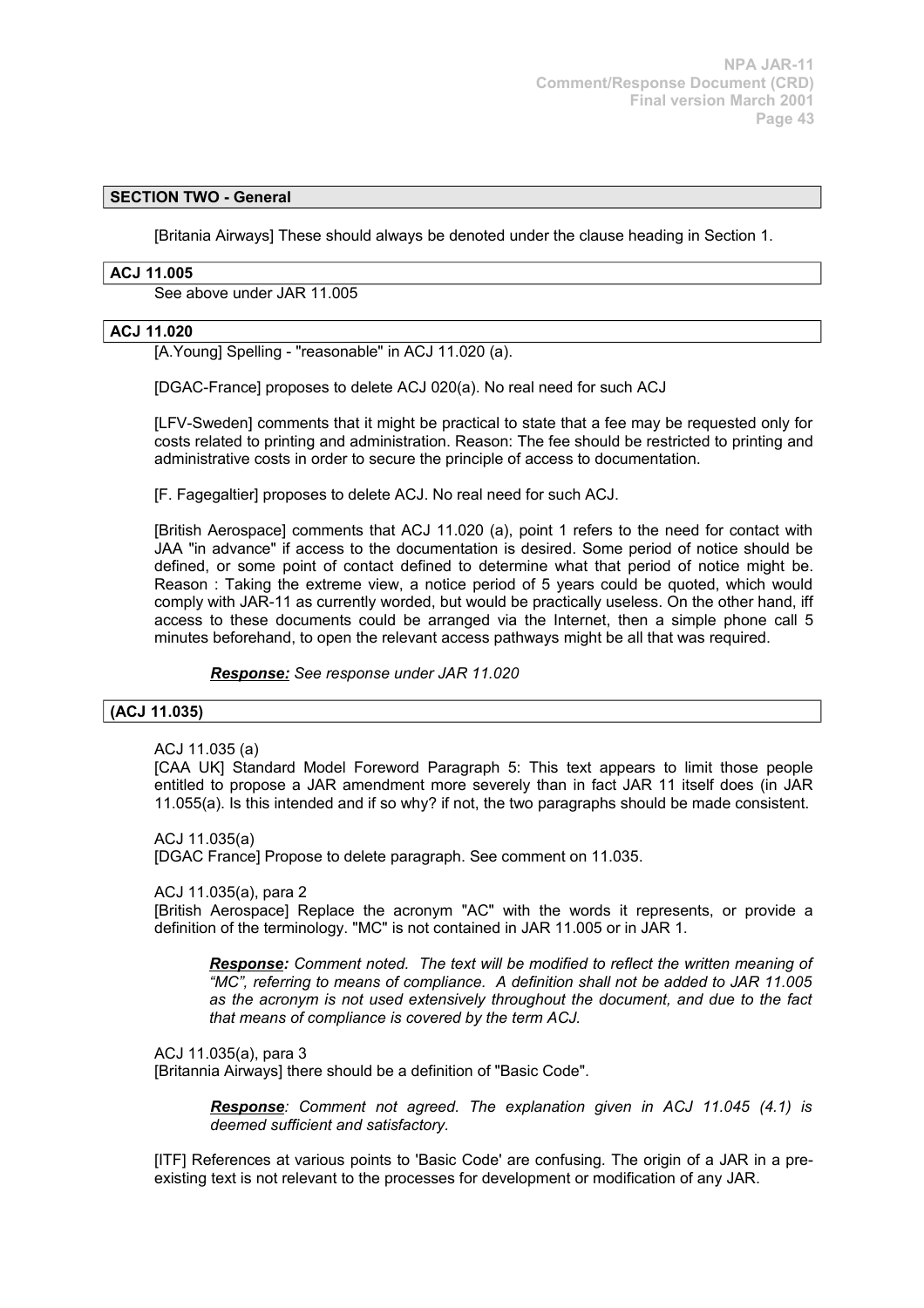*Response: Comment not agreed. The reference to the "Basic Code" serves the purpose of providing the needed background information relevant to the new JAR, if and when it is required.*

# **Attachment to ACJ 11.035(a)**

[ITF] This requires updating. Paragraph 1 should not contain reference to the Type Certificate as the model Foreword is intended for all JARs, not solely the Airworthiness codes.

Attachment to ACJ 11.035 (a) paras 1,2, 5 & 7 [AIAC (Aerospace Industries Association of Canada] Use 'NAAs' instead of 'Civil Aviation

Authorities' throughout. [ITF] References to Joint Steering Assembly in paragraph 5 should be updated in the light of the

Agenda for Change, and equivalent modifications made elsewhere as required.

### **ACJ 11.040(a)**

[DGAC France] Propose to delete paragraph. With the proposed revision to text in section one (see comment above under 11.040) there is no longer a need for this ACJ.

### **ACJ 11.045**

[A. Young] Add new 2.8: "For brevity the pronoun "he" is used in various parts of the JARs. Where appropriate the pronoun "she" should be assumed".

*Response: Comment agreed. Where appropriate the wordings are revised.*

### (ACJ 11.045, para 4.2)

[British Aerospace] The example paragraph numbering given in paragraph 4.2 does not follow the numbering convention defined in paragraph 4.1. an example should be consistent with the principle it is trying to illustrate.

*Response: Comment noted. Present experience did not reveal any major problems.*

### (ACJ 11.045, para 4.3)

[British Aerospace]The use of up to six levels of sub-division is too many. It is recommended that no more than 3 levels be used, unless the base code demands otherwise. It is assumed that this is based upon FAR convention and is therefore seen as acceptable. However, it is too many, and is likely to lead to confusion. In addition, the use of upper case alpha characters for the second order of sub-division, as opposed to the first, is not logical.

#### (ACJ 11.045(b), paragraphs 1b, 1c and 2)

[DGAC France] The link between D2 and D3 and the terms applicability and effectivity should be explained in this ACJ.

*Response: Comment not agreed. The explanation given in ACJ 11.045(b) 1b, 1c and 2 ensures clarity in the relationship between the various dates relevant to the implementation of JARs. Furthermore, it should be noted that the use of the word 'applicability' in JAR 11.045 does not refer to a date, but rather to the 'scope of applicability' of the JAR. For the sake of clarity the text in JAR 11.045 will be amended as follows: "Section One must include the scope of applicability and dates..."*

(ACJ 11.045 (b), para 3a)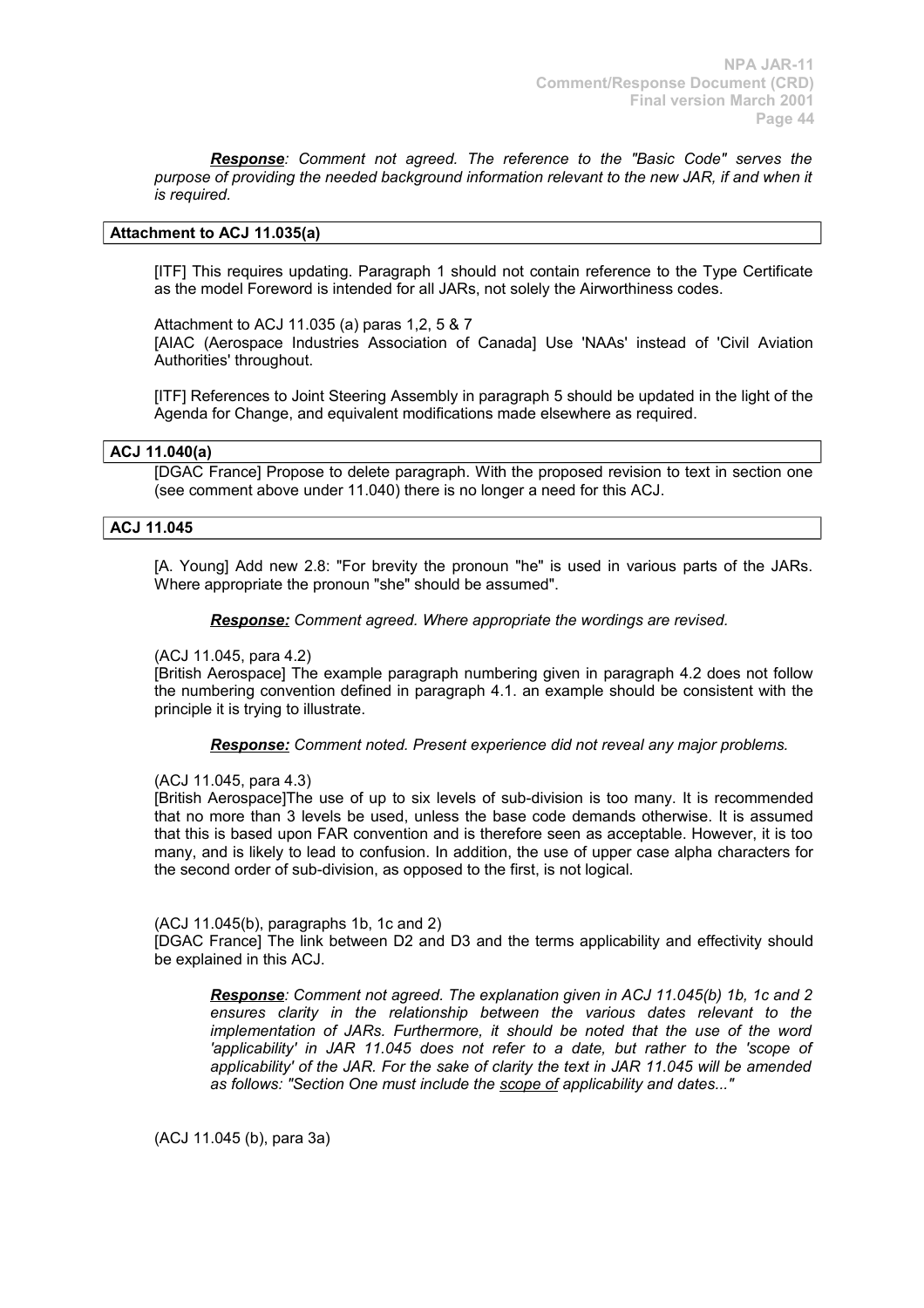[British Aerospace]Paragraph 3a refers to annexation into EC 3922/91. Drafting should only include adoption under the Cyprus Arrangements. It is unlikely that those drafting the JARs will be able to predict the time-scales for this.

*Response: Comment noted. This element should be taken into account based on the best available estimates and through communication with the Commission.*

### (*ACJ 11. 045(c) )*

[AIAC Canada] Add new subparagraph 2g: "g. Specify the aeronautical product on which an exemption is granted."

*Response: Exemptions are also to be granted on JAR-OPS or JAR-FCL. Moreover the subject of the proposed sentence is already covered by subparagraph 2e.*

[Austro Control] Change first sentence: "The appropriate JAA body referred to in JAR 11.055(d) (1) have to determine whether exemptions are to be permitted….

Add after the first sentence: "The appropriate JAA body referred to in JAR 11.055(d)(1) may decide to consult interested parties, and if considered appropriate the Working Party responsible for developing the new JAR on this subject.

*Response: the Working Party concerned has the knowledge and should therefore have the responsibility to decide whether or not an exemption on the related subject is appropriate. Proposal should be rejected.*

[British Aerospace] Exemptions should always be permitted, and the procedure dealt with generically in JAR-11. The Working Party developing the new JAR will not be able, at the time of drafting, to determine whether or not exemptions are to be permitted.

*Response: exemptions are a violation of the principle of harmonisation. The possibility to grant exemptions should therefore be as much restricted as possible. The Working Party concerned has the knowledge to decide whether or not an exemption if, and so on which provisions, the possibility of granting an exemption is appropriate. Proposal should be rejected.*

*The last sentence of paragraph 1 is not understood. As far as the sentence is clear it is quite obvious; to avoid misunderstandings sentence can be deleted.*

[CAA UK] The single line of text following paragraph 1 does not make any sense and needs to be clarified or deleted.

*Response: As far as the sentence makes sense it is quite obvious; sentence can be deleted.*

[DGAC France] The last sentence of paragraph 1 is not understood.

*Response: As far as the sentence is clear it is quite obvious; to avoid isunderstandings sentence can be deleted.*

[FAA] It refers to the Working Party drafting a provision at the time of an amendment, but it also states that the justification should include the NAA that is granting the exemption. Is this intended to delegate to one NAA all JAA "authority" to "rule" on exemptions.

*Response: the provision to include the NAA, that is granting the exemptions, has only the purpose to know which NAA is responsible for the exemption.*

[Luftfartsverket Sweden, subparagraphs 2b-2f]

Subparagraph 2b: comment: change the wording to read "specify the legal provision under the power of which the exemption is granted".

*Response: proposal should be accepted.*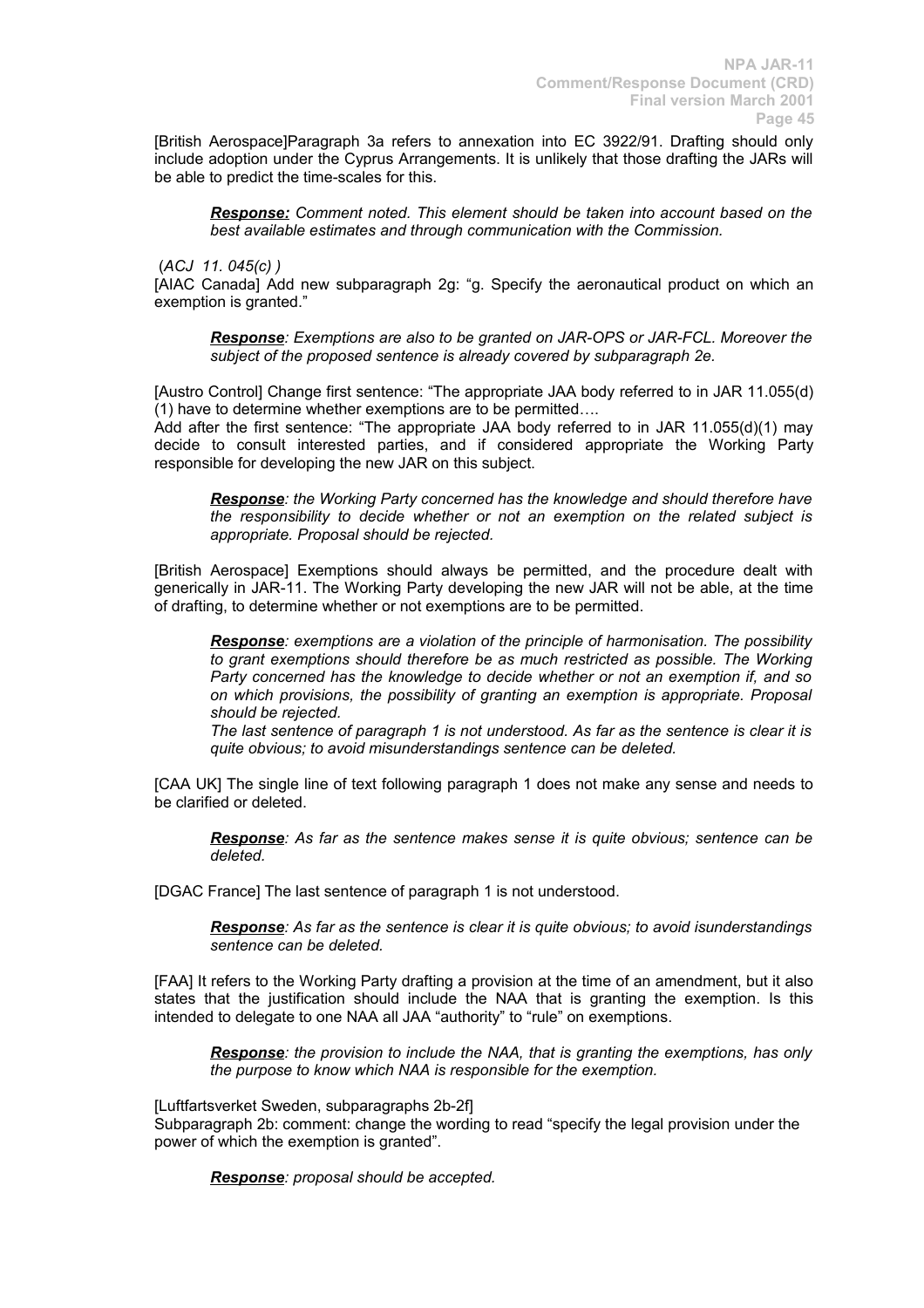Subparagraph 2c: comment: change the wording to read "Specify the circumstances in which it may be used, including........

### *Response: proposal should be accepted.*

Subparagraph 2d: comment: Add where applicable "In many cases no specific person is exempted". If the intention is to state who is the legal recipient the wording should rather be "Specify the organisation or persons who are.....

*Response: This proposal may have implications for other paragraphs of JAR-11 as well. See also revised wording subparagraph (d).*

Subparagraph 2f: comment: change the wording to read "....when making use of the exemption.

*Response: proposal accepted.*

[CAA UK] Paragraph 12.2 states that non-specifics should not be used. ACJ 11.045(b) paragraph 4 however, in this instance, and others, this proposal does not observe it's own rule.

*Response: Comment agreed. Wordings revised.*

# **ACJ 11.055**

(ACJ 11.055 (c))

[Two commentors] suggested to introduce a reference to a simplified Cost Benefit Analysis.

*Response: Partially agreed. A reference to benefits and costs has been introduced as a (even simplified) Cost Benefit Analysis may not be practical at this stage.*

[British Aerospace] Propose different text: Add an extra bullet point:

 $\blacksquare$  Outline cost safety benefit analysis

The justification should include an "outline" cost safety benefit analysis. It is accepted that this will not be fully detailed at this stage, but it should show envisaged benefits sufficient for those responsible to decide whether it is reasonable for the study to commence.

*Response: Comment agreed. An outline Regulatory Impact Assessment should be provided with the justification or ideally be the core of the justification. The RIA would be developed along with the NPA as further information became available, most probably from information supplied by those commenting on the NPA.*

*See also response to ETF on page 9 of this comment/response document under headings EXPLANATORY NOTE, Paragraph 4.3.*

(ACJ 11.055 (d))

[One commentor] suggested to delete such ACJ if Section 1 text is made clear.

*Response:Agreed. However, ACJ 11.055(d) is kept to explain how the JAA Work Programme is developed (Divisions/Sectorial Teams), proposed (Chief Executive) and adopted (JAAB with advice from JAAC).*

(ACJ 11.055 (e))

[British Aerospace] Propose different text: Add the following paragraph: "2.6 To develop the cost-safety benefit analysis." One of the Working Party tasks should be to develop the costsafety benefit analysis.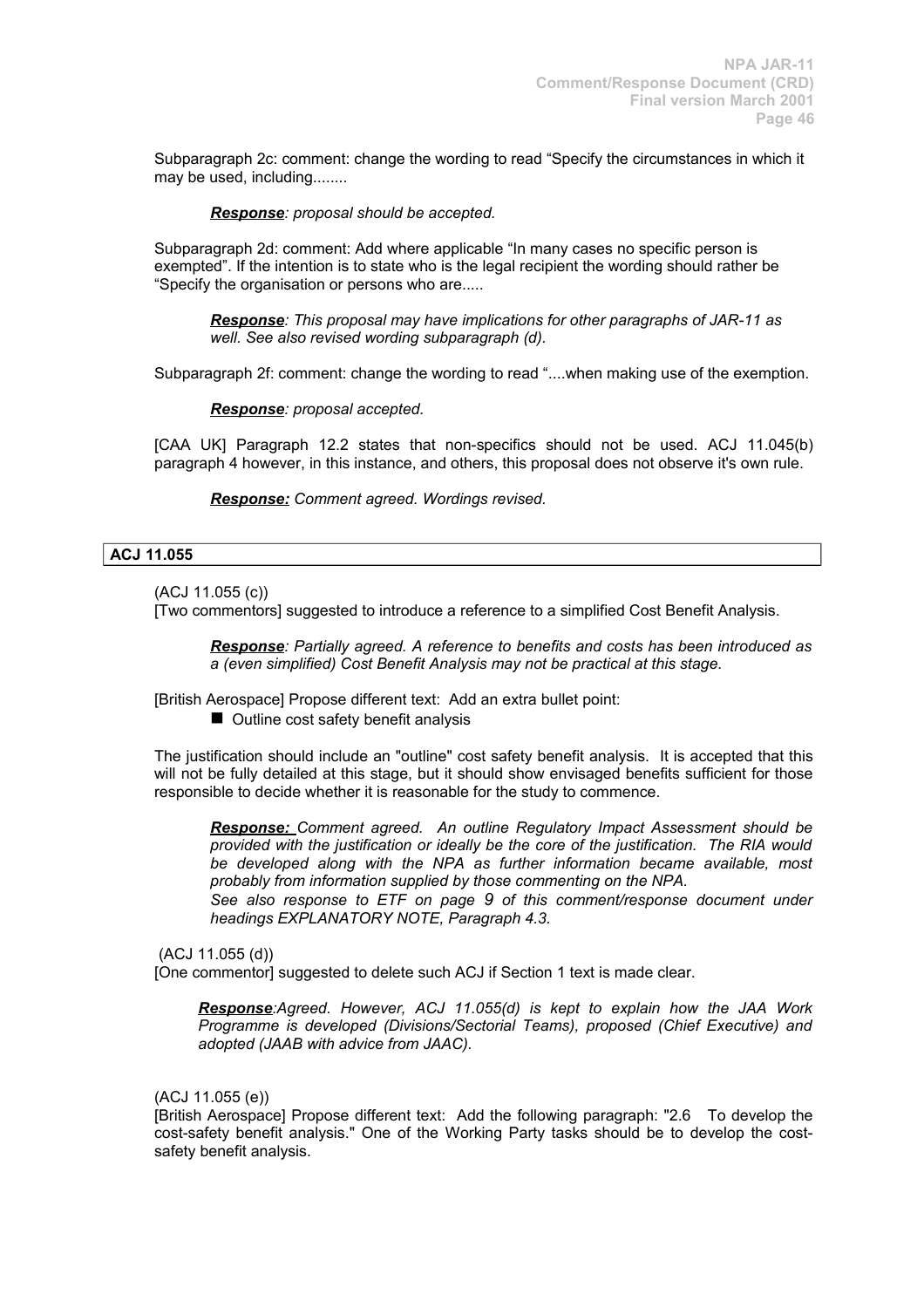*Response: Comment agreed. New paragraph 2.6 as proposed and amended as per the JAR-11 Working Group decisions, will be added to ACJ 11.055(e). Please see also the response to ETF on page 9 of this comment/response document under headings EXPLANATORY NOTE, Paragraph 4.3.*

[One commentor] proposed to add to the tasks the development of a Cost Benefit Analysis.

*Response: Not agreed. ACJ clarifies that the working party develops an NPA. The NPA should include a Cost Benefit Assessment (not Analysis). Comments need to be reviewed in the light of the proposals form the Cost Benefit Assessment sub-group.*

[One commentor] suggested to put the ACJ in line with Agenda for Change.

 *Response : Agreed. Reference is now made to appropriate division or body.*

[One commentor] suggested that limiting number of meetings may be artificial as the important point is that time-scales are adhered to.

*Response*: *Agreed. Paragraph 4 of ACJ has been modified to reflect this.*

[One commentor] suggested that para 3 duplicates rule text and should be deleted.

*Response: Agreed that it duplicates rule text. However, paragraph is kept because it made ACJ "user friendly" and because it will be expanded to introduce the principle of balanced composition.*

 $(ACJ 11.055 (g)$ , now renumbered  $(f)(1)$ )

[One commentor] objected to the use of the work observer (see also discussion on para 11.055).

*Response:Agreed. ACJ 11.055f(1) now refers to representatives.*

[One commentor] indicated that there is a risk that Working Parties could become "self regulating".

*Response: The introduction of the JAA Work Programme should limit this.*

[One commentor] proposed that a party excluded from a Working Party may request consideration.

*Response*: It is believed that such a procedure would be seldom used due the principles of composition of Working Parties as envisaged by JAR-11.

 $(ACJ 11.055 (a)(2)$ , now renumbered  $(f)(2)$ )

[One commentor] suggested a link with ACJ 11.055f(1) in the case a new or modified working party is set up.

*Response: Agreed. It is now clarified that in the case of a new of modified existing party the procedures of ACJ 11..055f(1) will be followed as applicable.*

# **ACJ 11.060(b)**

[One commentor] found the wording of paragraph 1.2 (election of Chairman) unclear.

*Response:Agreed. Working has been improved.*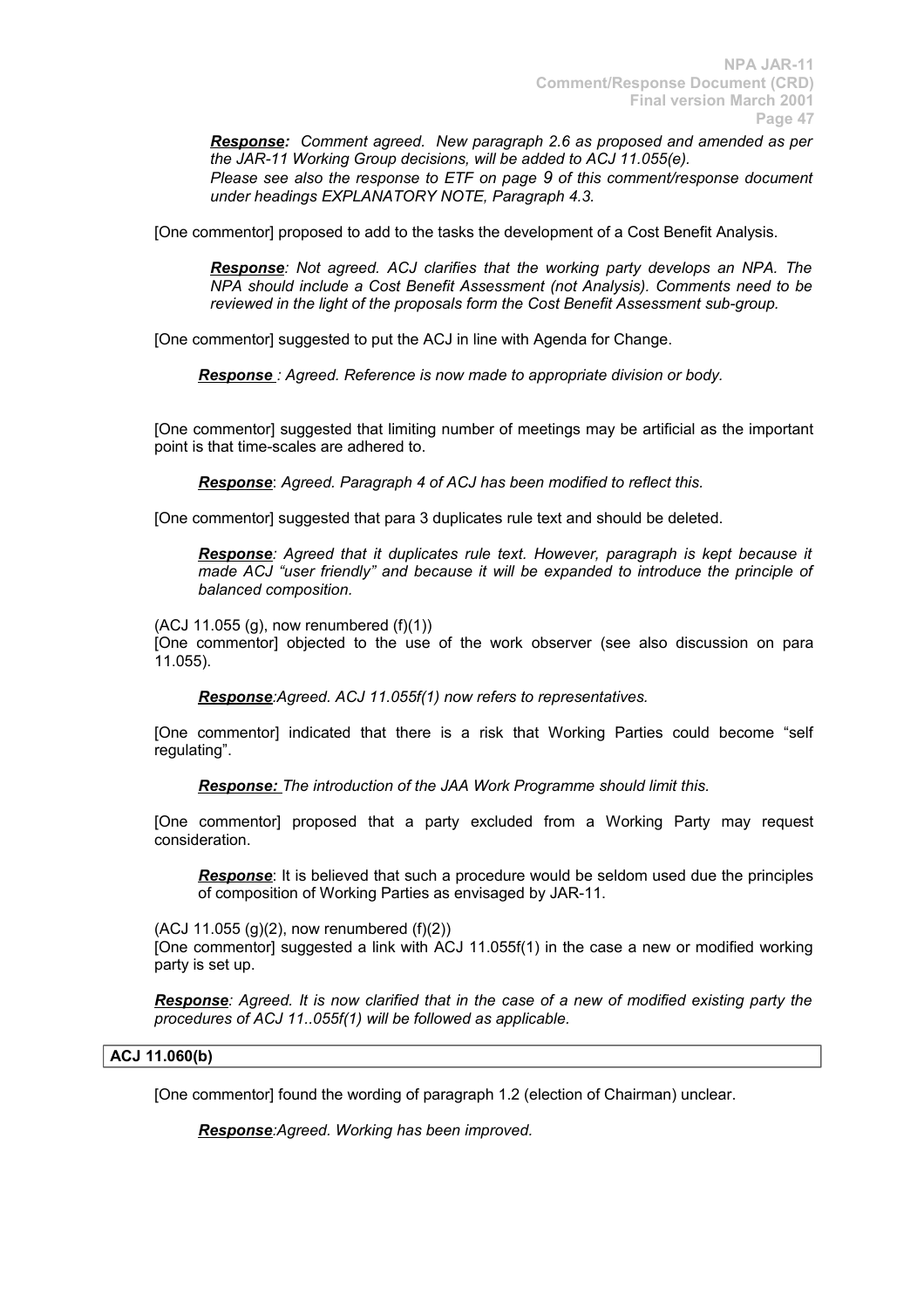[One commentor] proposed that the role of the representative be re-worded to emphasise that he must convey his Organisation/Authority position.

*Response: Disagreed. The proposed working provides flexibility in discussions, still making the representative accountable to his Organisation/Authority.*

[One commentor] suggested that the creation of any sub-group should be submitted to the agreement to the person/body the Working Party reports to.

*Response: Disagreed. The word permanent was used to leave some flexibility to the Working Party to organise their work.*

[One commentor] objected in line with comments on JAR 11.055 to the status of observers offered to non-JAA Organisations/Authorities.

# *Response: Agreed. See Response on JAR 11.055.*

[One commentor] did not agree that ACJ 11.060(b) provided in its paragraph 6 an escalation process.

*Response: Disagreed. The escalation process for NAAs is described in Agenda for Change: Chief Executive and JAAC are respectively lower and upper level of appeal. For Interested Parties, the proactive role envisaged by IPAP could alleviate the concern.*

[One commentor] suggested to add that representatives attend on a regular basis and if they don't they should be withdrawn.

*Response: Partially agreed. Only the first element was incorporated.*

[One commentor] proposed that the Chairman may also come from Interested Parties.

*Response: Comment noted. However, wording has not been changed because it is believed that NAAs and the public would be more confident with a chair from Authorities.*

### **ACJ 11.065 (See also below: Compliance with ICAO**

[CAA UK] The consideration of the link to ICAO is very welcome. However, although the text caters for situations where States may need to file a difference with ICAO, no mention is made of the need to be conscious that JAA can assist in the development of ICAO Annexes and SARPs by a more overt process of feeding good JAA requirement material into the ICAO process. JAR-11 provides an opportunity to establish such a process. It is recommended that the JAR-11 WG seeks to include in its future work programme a task to consider this issue.

*Response: Comment noted. The JAR-11 Working Group feels that this is not a JAR-11 issue.*

### (ACJ 11.065(b), para 2.5

[T Sulocki] Note: ACJ 11.065 refers to JAA policy letter 07/04-2-3-1-1 94-L143 dated 11 April 1994. This policy letter should be revised to introduce the agreed new policy on joint rulemaking or reference to a new document may be needed to fit with the agreed new policy.

To keep airworthiness codes as harmonised as possible and to implement the FAA/JAA policy on "joint rulemaking activity for airworthiness codes", as presented in the document entitled "Plan for Maintaining Harmonisation".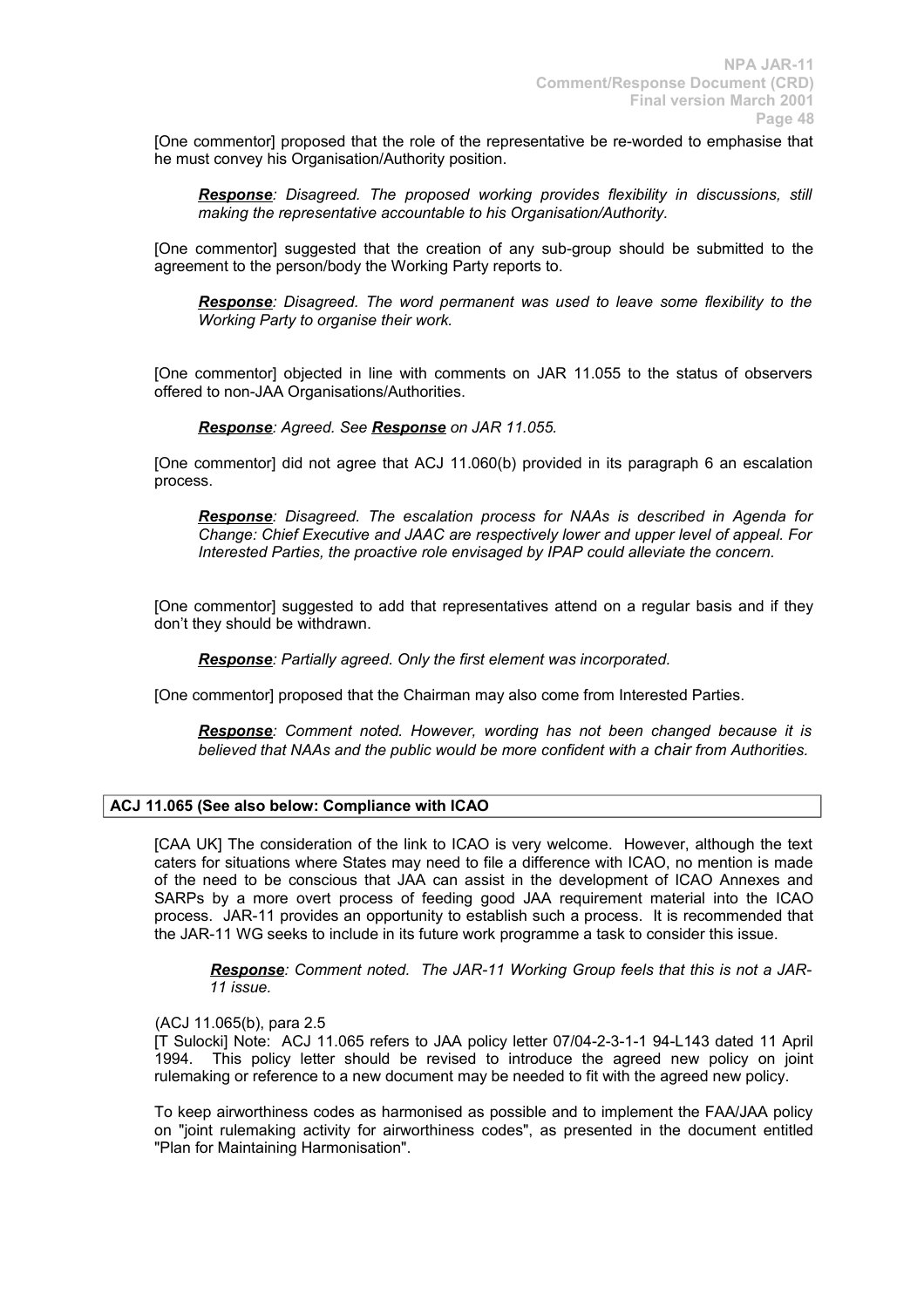*Response: Comment noted. The JAR-11 Working Group feels that this is not a JAR-11 issue.*

[ENAC- Italy] The adoption of an explanatory note form is considered necessary for achieving the standardisation. It is for the benefit of a prompt understanding of NPA development process and related main issues.

*Response: Comment noted. The JAR-11 Working Group recognises the advantages of a standard Explanatory Note form, but does not intend to develop one for the time being.*

(ACJ 11.065(b), para 2.6

[CAA UK] Paragraph 2.6 seems to limit the definition of a 'difference' which would require notification to ICAO. However, ICAO guidance on differences includes at least two other categories which require notification to ICAO, and therefore this paragraph must be aligned with ICAO guidance material.

*Response: Comment agreed. The text of paragraph 2.6 will be amended. Please see response to ACJ 11.065(b) 2.6 / 11.070(c) 3.4, Czech CAA.*

[DGAC France] Propose different text: "2.6 When differences with ICAO are introduced which would make the JAR less severe than the relevant ICAO standards or recommended practices, this should be highlighted and a rationale should be given so that JAA States are aware and take necessary steps to notify the difference when adopted."

Concerning ICAO SARPs, the objective is not only to file differences but to achieve a minimum number of differences. The ICAO safety oversight audit programme has shown that developed States tend to have a large number of differences with the SARPs. One of the main reasons is that they do not take appropriate action to amend them when necessary. Thus it is important when JAA have a good reason to divert from the SARPs that the rationale be given to the States so that when they file a difference, they may also ask ICAO to amend the corresponding SARPs.

*Response: Comment agreed. Please see response to ACJ 11.065(b) 2.6 / ACJ 11.070 (c), 3.4 Czech CAA.*

[Luftfahrtsverket Sweden] Also differences with ICAO which would make the JAR more severe than the relevant ICAO standards should highlighted.

*Response: Comment agreed. Please see response to ACJ 11.065(b) 2.6 / ACJ 11.070 (c), 3.4 Czech CAA.*

[SLV Denmark] We fully agree that differences with ICAO Standards should be highlighted so that JAA Member States are aware and can take necessary steps to notify the differences when adopted, of ACJ 11.065(b), 2.6.

*Response: Comment noted. Please see response to ACJ 11.065(b) 2.6 / ACJ 11.070 (c), 3.4 Czech CAA.*

(ACJ 11.065(b), para 2.6 & ACJ 11.070(c), para 3.4

[Czech CAA] When differences with ICAO are introduced which would make the JAR less severe than the relevant ICAO standards this should be highlighted and text of a notification to ICAO, required by Article 38 of the Convention on International Civil Aviation, should be provided.

An effort to minimize administrative steps necessary to comply with the provisions of Article 38 of the Convention on International Civil Aviation and to facilitate the relevant legal findings resting with each JAA Authority.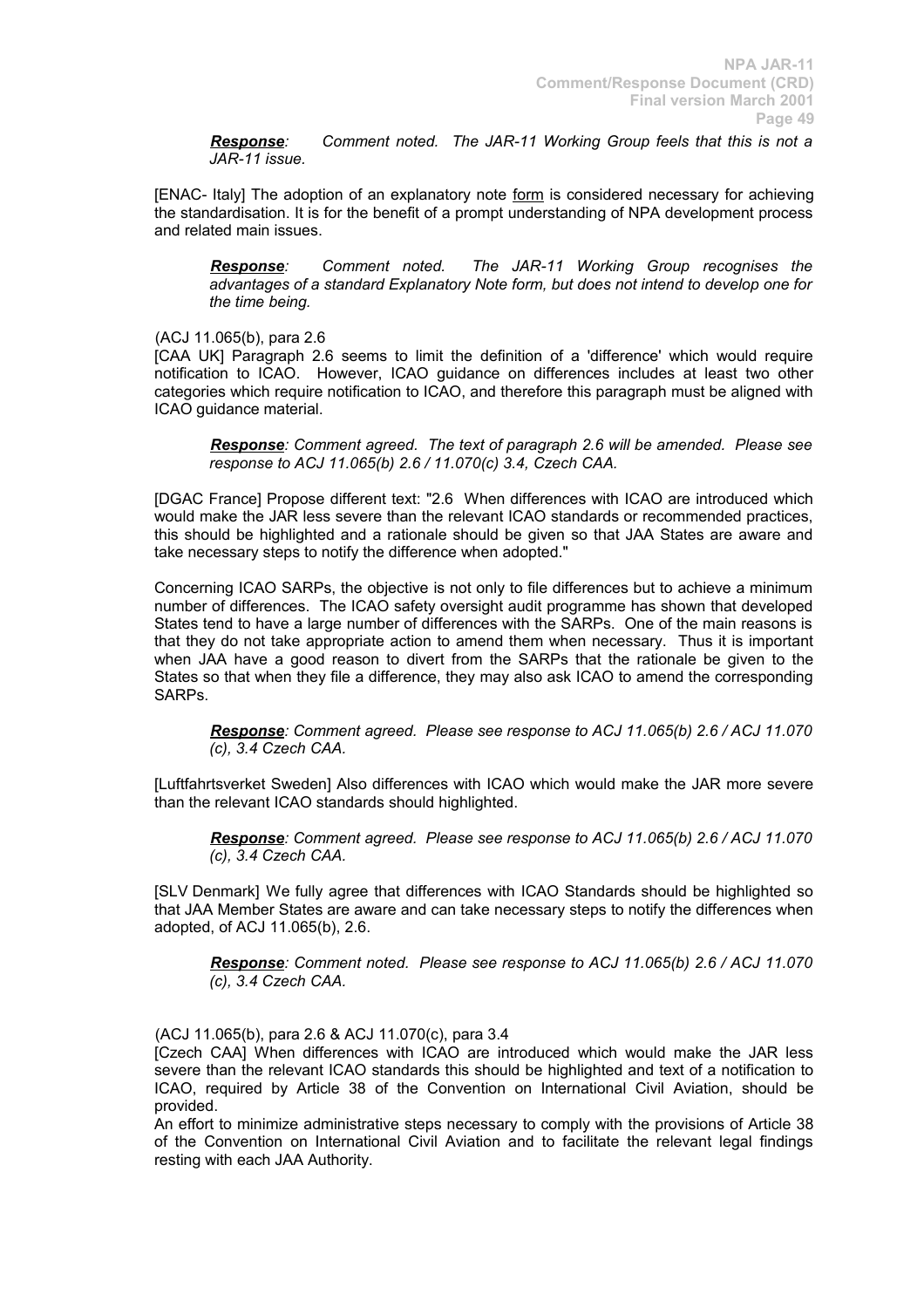*Response: Comment noted. Paragraphs ACJ 11.065(b) 2.6 and ACJ 11.070 (c) 3.4,* will be amended to read, "When differences with ICAO are introduced which would *make the JAR more severe, less severe or different in character to the corresponding ICAO standards, this should be highlighted and justified so that the JAA States are aware ... when adopted."*

# (ACJ 11.065(c)(1))

[F Fagegaltier] As most part of the currently proposed ACJ text was proposed as section one material, this ACJ could be simplified as follows. This covers the currently proposed ACJ 11.065(c)(2) as well. For avoiding misinterpretation of the status of a NPA or misuse of the draft texts, before it is formally issued for consultation under JAR 11.065, the draft NPA will be identified as 'A-NPA' (Preliminary NPA)

# (ACJ 11.065(c)(2))

[F Fagegaltier] This ACJ should be deleted (See comment on ACJ 11.065(c)(1) above). Then: ACJ to be deleted.

(ACJ 11.065(e))

[F Fagegaltier] This is transferred to the section one. Then: ACJ to be deleted.

*Response: (ACJ 11.065(c)(1) to ACJ 11.065(e)) Comment not agreed. The JAR-11 Working Group prefers to keep detailed instructions as ACJ, rather than transferring them to the requirements paragraphs.*

# (ACJ 11.065(f)

[DGAC France] Propose different text: "All documents issued by the JAA system for public consultation will request comments to be provided by means of a standard Comment Form. A blank copy of JAA Form 200 is attached." This ACJ should be more general and should propose a "Comment form". The same form should be used for consultation on NPA, ACJ or Special condition.

[F Fagegaltier] This ACJ should be more general and should propose a 'Comment form'. The same form should be used for consultation on NPA, ACJ or Special condition.

It is suggested to change the text as follows: All documents issued by the JAA system for public consultation will request comments to be provided by means of a standard Comment Form. A blank copy of JAA Form 200 is attached.

*Response: (DGAC France and Mr F Fagegaltier) The Working Group cannot be certain the comment form 200 will be suitable for all documents that will ever be issued by the JAA system. Therefore, the existing text will be retained.* 

### (ACJ 11.065(b)

[AIA] US Industry believe the formal requirement of a Cost/Safety Benefit Assessment is justified by the need to present to commentors and decision makers the two aspects of the problem: The safety reasons for proposing the rules, and the economic impact of the proposed rules and advisory material.

We support the creation of a working group to develop mutually acceptable cost/safety benefit methodology that will support the economic analysis and safety benefit of the proposed rules. US Industry is very interested in participating in this working-group. We believe that working together and developing mutually acceptable methodology in the long term reduces costs and resources and support harmonising the rulemaking practices with the FAA.

*Response: The support of AIA towards the implementation of a Cost/Safety Benefit discipline is noted. Please also see response to ETF on page 9 of this comment/response document under headings EXPLANATORY NOTE, Paragraph 4.3. Your wish for US Industry to be involved with the proposed Subgroup is also noted.*

[F Fagegaltier] Some minor changes are proposed so that this ACJ reads as follows: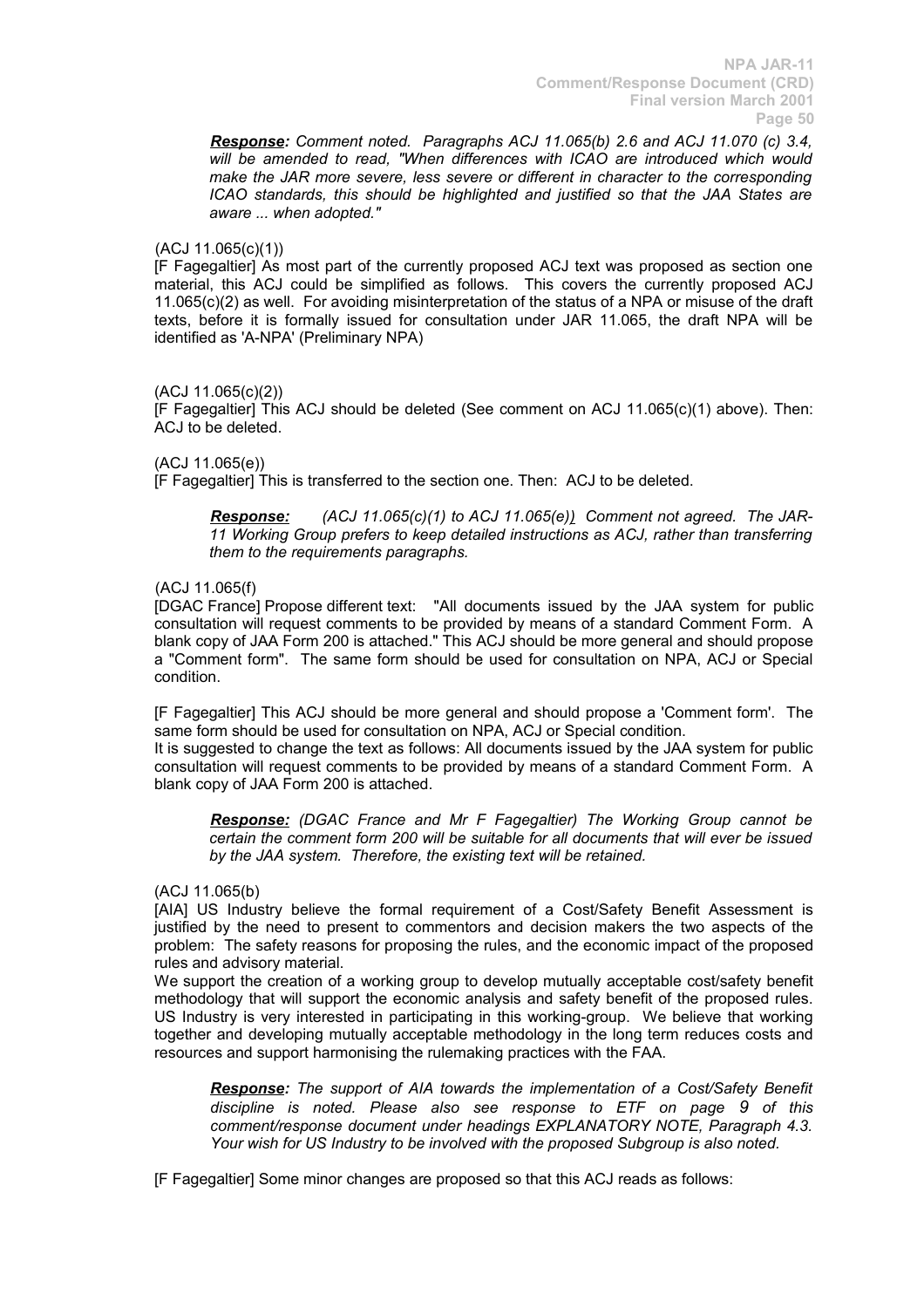### "(1) *General*

This ACJ sets out guidance relating to the content of the 'Safety/Explanation', and the 'Cost/Safety Benefit Assessment' which are part of a NPA.

### (2) *Safety Justification/Explanation*

The intent described in the justification should be consistent with the wording of the proposed rules and/or ACJ material. This is very important as justifications may be used during disputes occurring during application of a rule.

The proposal should be adequately substantiated. With the introduction of a new concept the need to regulate at JAA level should be explained if relevant. This is especially valid for new JARs; service experience; incident/accident data; supporting research data, etc. are possible reasons for the proposals.

Major points should be clearly highlighted notably contentious issues where specific comments are sought. Although the JAA principle is to achieve consensus ("best centre of gravity of opinions"), there may be cases where this is not achievable. This is addressed under JAR 11.zz (*note: see comment above on 11.055*). In such instance the rationales for the majority position and minority position should be clearly explained. The reasons for adopting the majority position should also be described. Finally, the majority should be qualified (large, narrow, etc.).

The extent of Harmonisation with FAA texts should be outlined along the lines of the JAA policy concerning JAA/FAA harmonisation as developed in 1994 (See JAA policy letter 07/04-2-3-1-1 94-L143 dated 11 April 1994). Also the extent of harmonisation with ICAO should be addressed. Any future Harmonisation work programme should be described. As Harmonisation is one of the main JAA objectives this deserves a specific paragraph in the justification/explanatory note.

When differences with ICAO are introduced which would make the JAR less severe than the relevant ICAO standards this should be highlighted so that JAA States are aware and can take necessary steps to notify the difference when adopted.

The rules and/or ACJ material development process (when relevant) should be described, which organisations were involved in the Working Party, which bodies were consulted, etc.

### (3) *Cost/Safety Benefit Assessment*

A Cost/Safety Benefit Assessment should be presented. It should indicate who is affected; the impact on affected parties (e.g. increase in capital; changes in organisation; changes in work force; increase in direct operating costs; increase of compliance costs, (tests instead of analysis, new tests, new analysis); changes in documentation) and impact on authorities resources (when relevant) and a Cost/Safety Benefit Assessment (hazard to be addressed, effectiveness of proposed measures).

It is important to note that what is requested is not a detailed economic analysis as FAA does. Of course nothing prevents to use the economic analysis done by FAA in case of harmonisation projects.

A Cost/Safety Benefit Assessment for a full new JAR may not be achievable. Such a Cost/Safety Benefit Assessment is justified by the need to present a commenters and decision makers the two aspects of the problem: The safety reasons for proposing the rules and/or ACJ material and the impact of the proposed rules and advisory material. This will help at the comment stage. It should also be remembered that some JAA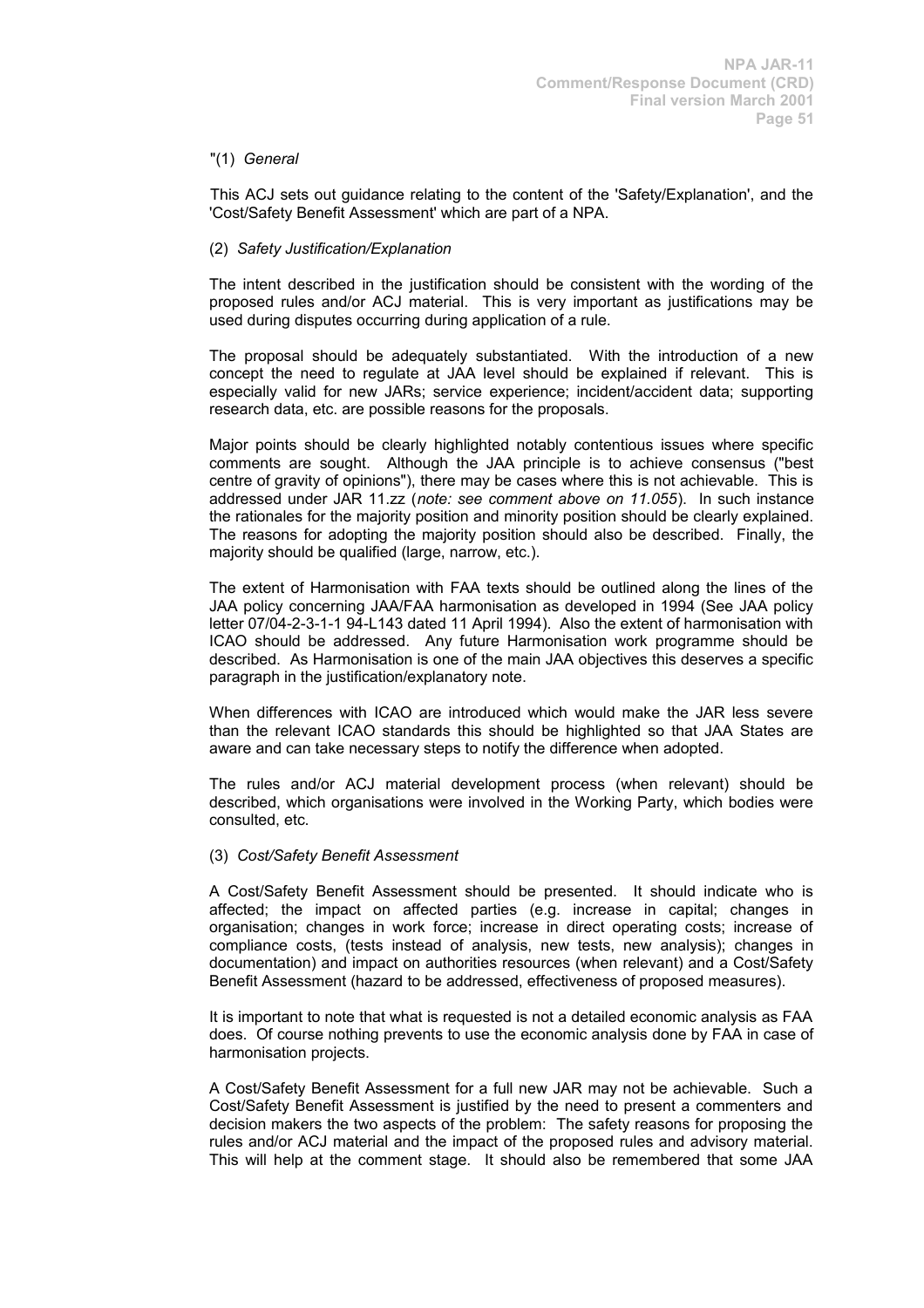countries are required by law to produce economic analysis of the proposed rules. It also helps to harmonise our rulemaking practices with the FAA."

*Response: The commentor is thanked for bringing the detailed list of items that should be addressed by a safety justification/explanation to the attention of the Working Group. It is hoped that the final Regulatory Impact Assessment method selected, will address all of the commentors concerns.*

*Please see also the response to ETF on page 9 of this comment/response document under headings EXPLANATORY NOTE, Paragraph 4.3.*

(ACJ 11.065(b), paragraph 3)

[British Aerospace] More positive guidance is required to illustrate what is expected from a "cost/safety benefit assessment". For consistency of approach in the future, the provision of an example in the ACJ would be beneficial.

The European requirement is to provide a "regulatory impact analysis". This may be subtly different from the "cost/safety benefit assessment". In addition, there are major differences in methodology between similar tasks performed by different Authorities, for example CAA UK and FAA analyses use fundamentally different approaches. A defined and harmonised methodology would help to ensure that the actual issues being discussed are not obscured.

*Response: Please see response to ETF on page 3 of this comment/response document under headings EXPLANATORY NOTE, Paragraph 4.3.*

(ACJ 11.065(b), paragraph 3.3)

[Luftfahrtsverket Sweden] Delete paragraph 3.3. There is already a requirement for a CBA in JAR 11.065(b)(1). An ACJ cannot exempt from a requirement.

*Response: Comment agreed. Paragraph 3.3 of ACJ 11.065(b) will be deleted. Please see also the response to ETF on page 9 of this comment/response document under headings EXPLANATORY NOTE, Paragraph 4.3.*

### **ACJ 11.070**

(ACJ 11.070(c)

[Airbus] See comment and response under JAR 11.070.

[CAA UK]There is an opportunity, in this paragraph, to address another issue which can arise in today's process, regarding the quality of the work done by Working Groups in considering and addressing comments, and which is not subject to scrutiny or appeal. The result can be that wholly inadequate consideration is given to comments and valid comments are inappropriately disposed of. It is recommended that the JAR-11 WG seeks to include in its future work programme a task to consider this issue.

*Response: Comment noted. See revised ACJ 11.075(b)(3) and(c). The adoption of the JAR implies the acceptance by the JAAC of the CRD. Consequently, the CRD may be published.*

[F Fagegaltier] The wording 'sponsor' is an old one used at the beginning of the JAA system but is no longer appropriate and the text of the currently proposed ACJ is not consistent with the currently proposed text of 11.070 (See for example § 2.1). Some of the currently proposed ACJ text was used for re-writing the section one paragraph. Therefore the ACJ could be simplified as follows:

(1) This ACJ provides guidance for preparing the response to comment document which is required under JAR 11???

The Comment/Response Document is of use not only as a public record of the JAA' decision making, but it is also of use as a basic guide to the development of a rule. This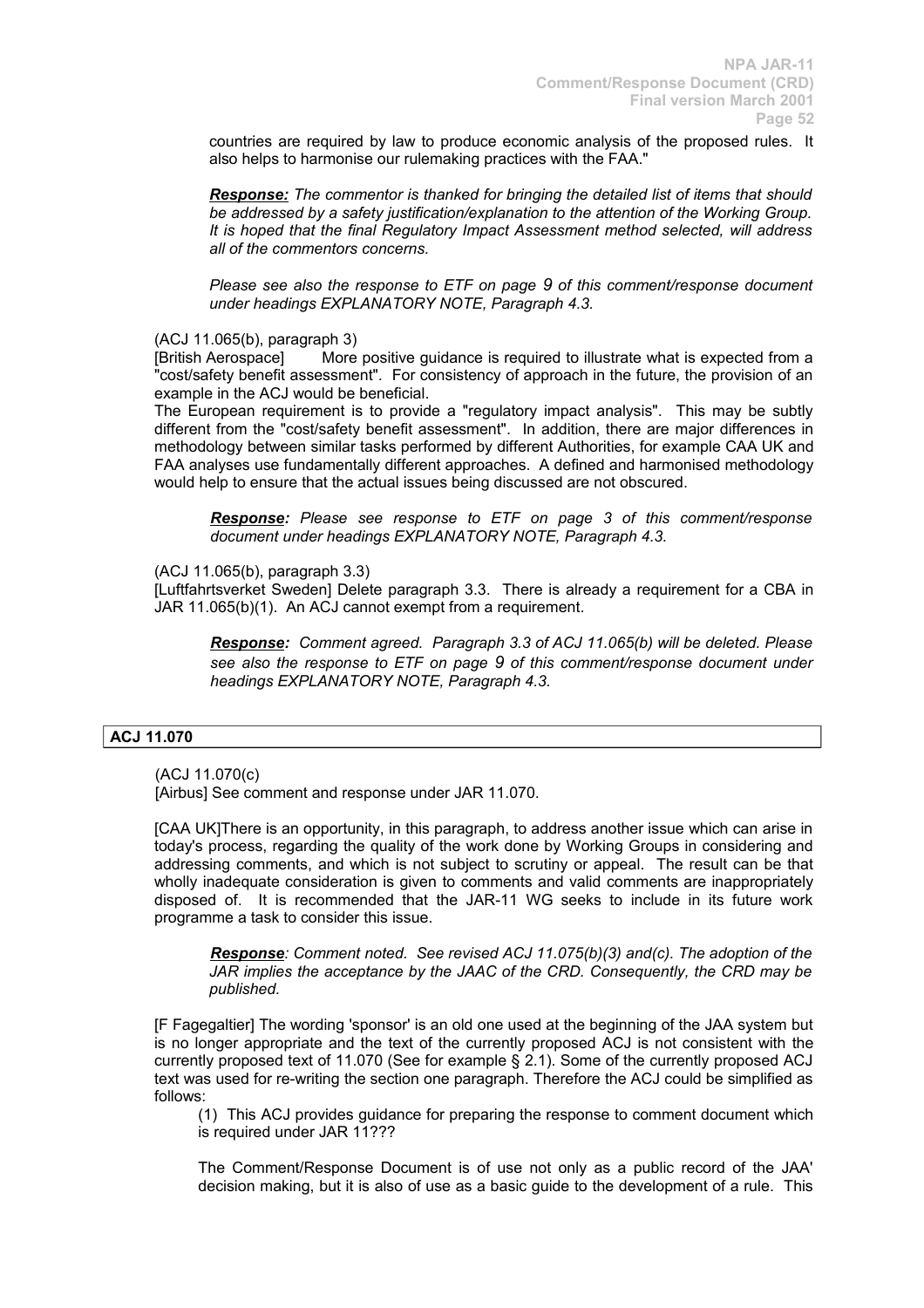may be particularly useful in the future when attempting to determine how a rule was written and amended over the passage of time. It may also be useful in the future for the solving of disputes when applying the requirements. The JAA Headquarters and the National Aviation Authorities have easy access to archive files, but that is not the case for many other interested organisations.

(2) Justification

The justification part of the response to comment document should contain a brief explanation of the intent of the proposals (based on the NPA's justification) along with any other pertinent points (e.g. the NPA may be second or third version - what was the development, there may have been a similar NPA issued previously - what is the relationship between the two, Information on FAA/JAA Harmonisation, etc.).

(3) Identification of commenters

It is important to note early on in the Comment/Response Document who, persons or organisations, commented. After this, it is not necessary to identify individual comments with their authors as it is more important to explain the intent of the comments than to identify who made them. It may however by useful to identify individual commenters in certain cases. For example, it would be logical to identify FAA comments when dealing with matters of JAA/FAA Harmonisation.

(4) Response to comments

This part of the response to comment document should contain the following:

A summary of each comment sufficient to understand the essence of it: the text of each comment should be explained so that the gist of the comment is easily understood and so as to describe the issue(s) in question.

The reason for not adopting certain comments.

The explanation of the changes to the text which are made as a result of certain comments and the reasons for these changes.

A concise and readable document is possible by dealing with each paragraph and/or subject at a time, rather than by methodically discussing the disposal of each comment as presented by each commenter.

Some Comment/Response Documents have, in the past, referred to specific comments by their author's reference number, rather than explaining the comment. This makes it very difficult to understand what the intent of the comment was, especially if the response is not full. This is to be avoided, as either the comment should be explained, or the original comment printed in full.

It may take different forms provided it achieves the above mentioned objective. Where many comments are received, a tabular layout may be easier to draft.

(5) Summary of changes

This part of the response to comment document should highlight the important changes compared to the contents of the circulated NPA and highlight how interfaces issues have been solved and describe a work programme to do so if this is not yet fully achieved. All remaining contentious issues should be properly identified.

When differences with ICAO are introduced which would make the JAR less severe than the relevant ICAO standards this should be highlighted so that JAA States are aware and can take the necessary steps to notify the difference when adopted.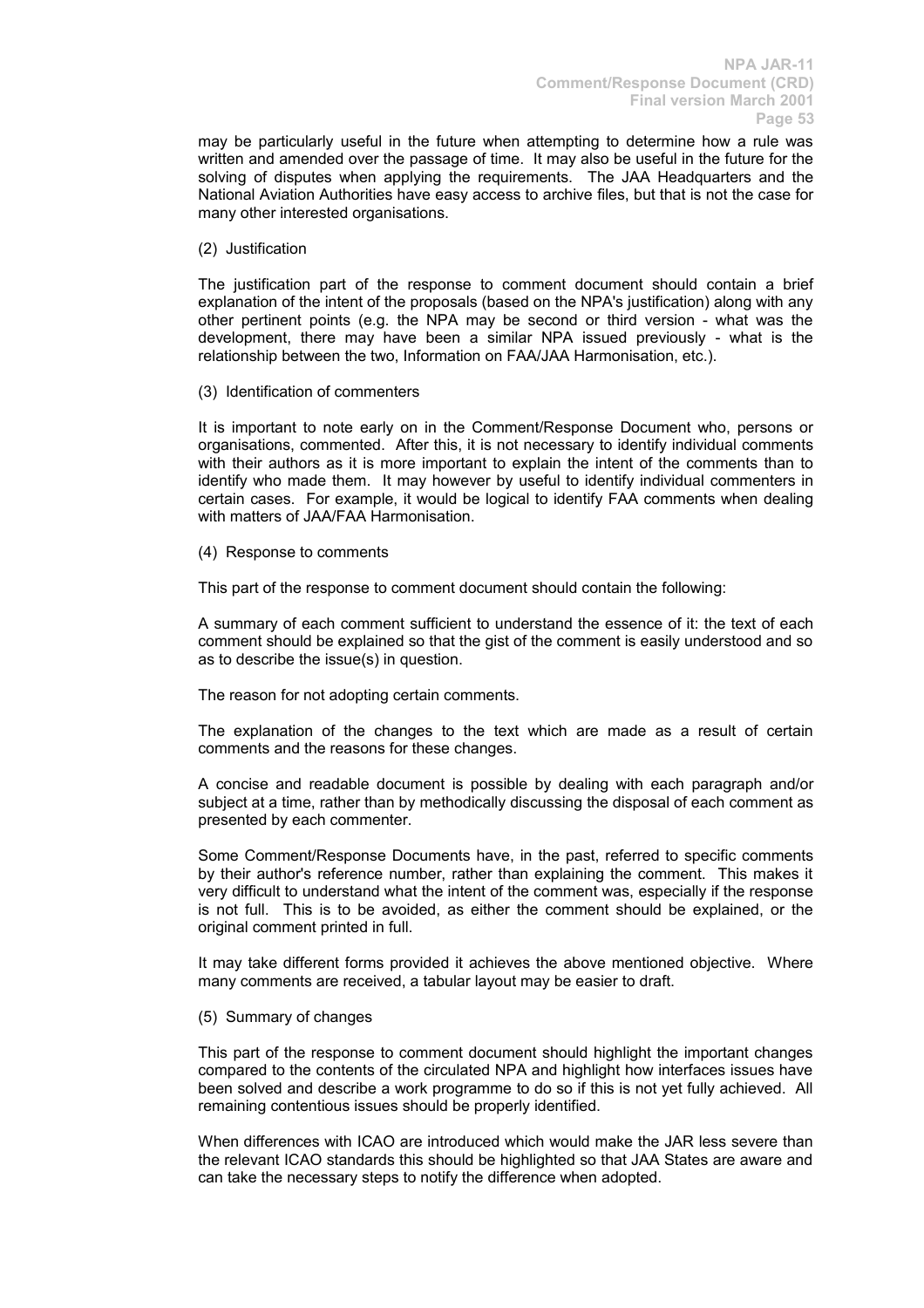Handling of Harmonisation, when relevant, should be described. If an NPA is relative to an item included in the Harmonisation Work Programme, any remaining significant differences with FAA tests should be highlighted.

Any significant change to the Cost/Safety Benefit Assessment, due to incorporation of comments, should be highlighted.

*Response: The commentor is thanked for his efforts in producing an alternative layout to these ACJs. However, the Working Group, after due deliberation, prefers to retain the original layout.* 

*Where the individual sentences in the proposed new texts introduce new information and/or clarity into the existing text, the Working Group will endeavour to adopt them, however, it is not intended to adopt the new texts in their totality.*

(ACJ 11.070(c), para 2.1)

[GAMA] Propose different text:

Old: "The Working Party tasked with the review of comments need not be the original Sponsor." New: "The Working Party tasked with the review of comments will be the original Sponsor."

Working Parties begin their work with some expertise, but it is typically broadened and deepened as they draft the NPA. The result is a body considerable, unique expertise. This expertise should not be ignored when NPA comments are considered.

*Response: Comment not agreed. The existing wording does not exclude the original sponsor from reviewing the comments. However, the JAR-11 Working Group will modify the text as follows: "... tasked with the review of comments will normally be, but need not always be, the original sponsor".* 

(ACJ 11.070(c), para 5.2

[Luftfahrtsverket Sweden] It is proposed that the example is a positive rather than a negative one, i.e. the example should show how comment response is made properly.

*Response: Comment not agreed. The example is there, specifically to show people what not to do. Putting in a positive example will not illustrate the problem which the JAA is trying to avoid.*

[AIAC] Propose different text: 'The text of the comment should be explained so that it is easily understood'. Current text violates ACJ 11.045(7.3)(f). (Does everyone understand 'gist'?)

*Response: Comment agreed. However, the JAR-11 Working Group prefers the following: "The text of each comment should be explained so that the intent of the comment is easily understood and so ..."*

(ACJ 11.070(d)

[Luftfahrtsverket Sweden] Better guidelines for when a new consultation is needed should be developed by the JAR-11 Working Group.

*Response: Comment not agreed. The present guidance can be developed in the future, in the light of experience with JAR-11, in the meantime it is better if working parties consult the Regulation Division for advice in situations of doubt.*

[F Fagegaltier] The currently proposed text is 'common sense'. However, is it not too much 'obvious' and then is it useful? If it is decided to keep it, some re-write is proposed as follows:

The word significant has been used to indicate that a new consultation is only necessary if important changes have been introduced following the review of comments. Editorial changes are obviously not a reason to re-circulate. A complete change of policy or objectives, a reversal of policy (e.g. 'accept' instead of 'forbid'), is a reason to re-circulate.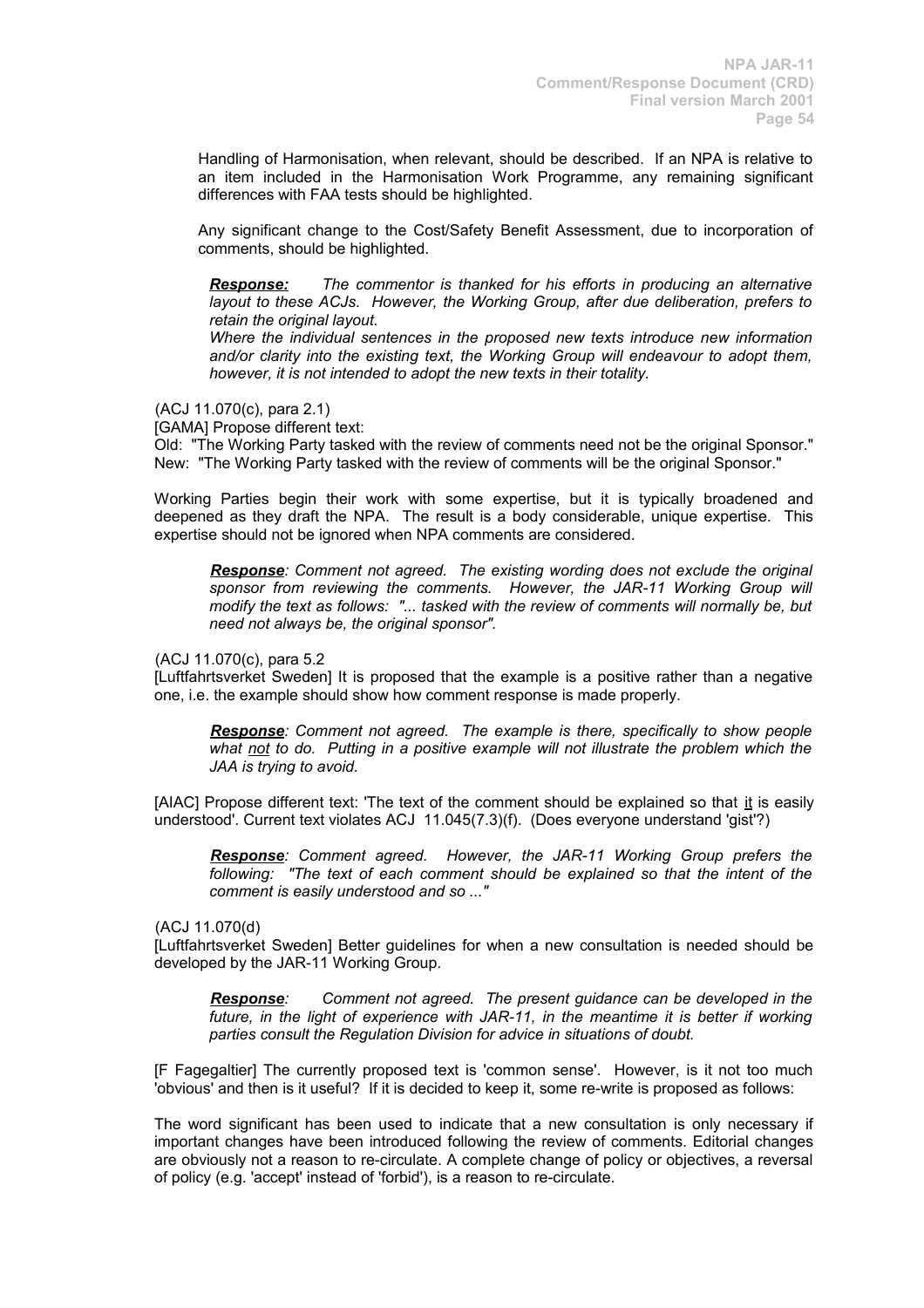Between these extremes there is a grey area where judgement should be exercised. The decision will be taken after appropriate consultation as specified in JAR 11.070 and will be based on a review of precedents.

*Response: It is felt that a reference to 'seeking the advice of the Regulation Division' is the best option in a situation where a repeat consultation is considered.*

### **(Description of ACJ)**

[DGAC France and F. Fagegaltier]: the currently proposed JAR 11.050 simply states the obvious. Alternative text is proposed setting out a fuller description of Section 2.

[DGAC France and F. Fagegaltier]: 11.170 should be moved to 11.050(a)(2).

[A. Young] 11.050 does not define the contents of Section 2. An edited version of the text that appears on page 2-0-1 of each JAR provides a better definition. In addition, the use of the term "non-requirements" is strange and does not really have any meaning.

*Response: Expansion of JAR 11.050 comment not accepted. Reference to GAI20 is made in JAR 11.050 and its corresponding ACJ as follows:*

*JAR 11.050 refers to a 'specific JAA document', whilst the corresponding ACJ 11.050 outlines that the intention of such document is to cover all ACJs related to more than one JAR, across varous disciplines, and which, if desired, may be published only once. This document is currently known as GAI-20.* 

# **(Scope of ACJ)**

[DGAC France] This JAR-11 does not address the newly proposed GAI20 document (supposed to incorporate the AMJs which are applicable to more than one JAR code).

*Response: Comment agreed. See revised text at 11.050(c).*

# **(Contents of ACJ)**

[CAA UK] In the case of JAR-27 and 29, Section 2 only contains ACJ material which differs from FAR AC27 and AC29 i.e., advisory material that is not harmonised with FAR. Eventually there should be no material in Section 2 since the JAR ACJ material will be fully harmonised with the FAR AC. The explanatory paragraph at 7.4 should be amended accordingly.

*Response: Comment agreed but no change to text needed. ACJ will cross-refer to AC text.*

[DGAC France] Some ACJ may be related to very particular situations and affect a small number of users (e.g., specific operations in French Guyana). Accordingly publication of the ACJ should not be necessary where it is considered that it is specific to only a very small number of users.

*Response: Comment not accepted. All ACJ should be published.*

### **(Initiation of new ACJ or amendments to ACJ)**

[F Fagegaltier] The current proposal is confusing and mixing subjects of different nature in the same paragraph. The process is not well described. It is not clear if this paragraph is addressing new or alternate ACJs only or is also addressing changes to existing ACJs. It is suggested that it be addressed in a manner similar to JARs. Alternative text is proposed.

*Response: Proposal rejected as not in accordance with JAR 11 principle of simplified procedure for separate development of ACJ material.*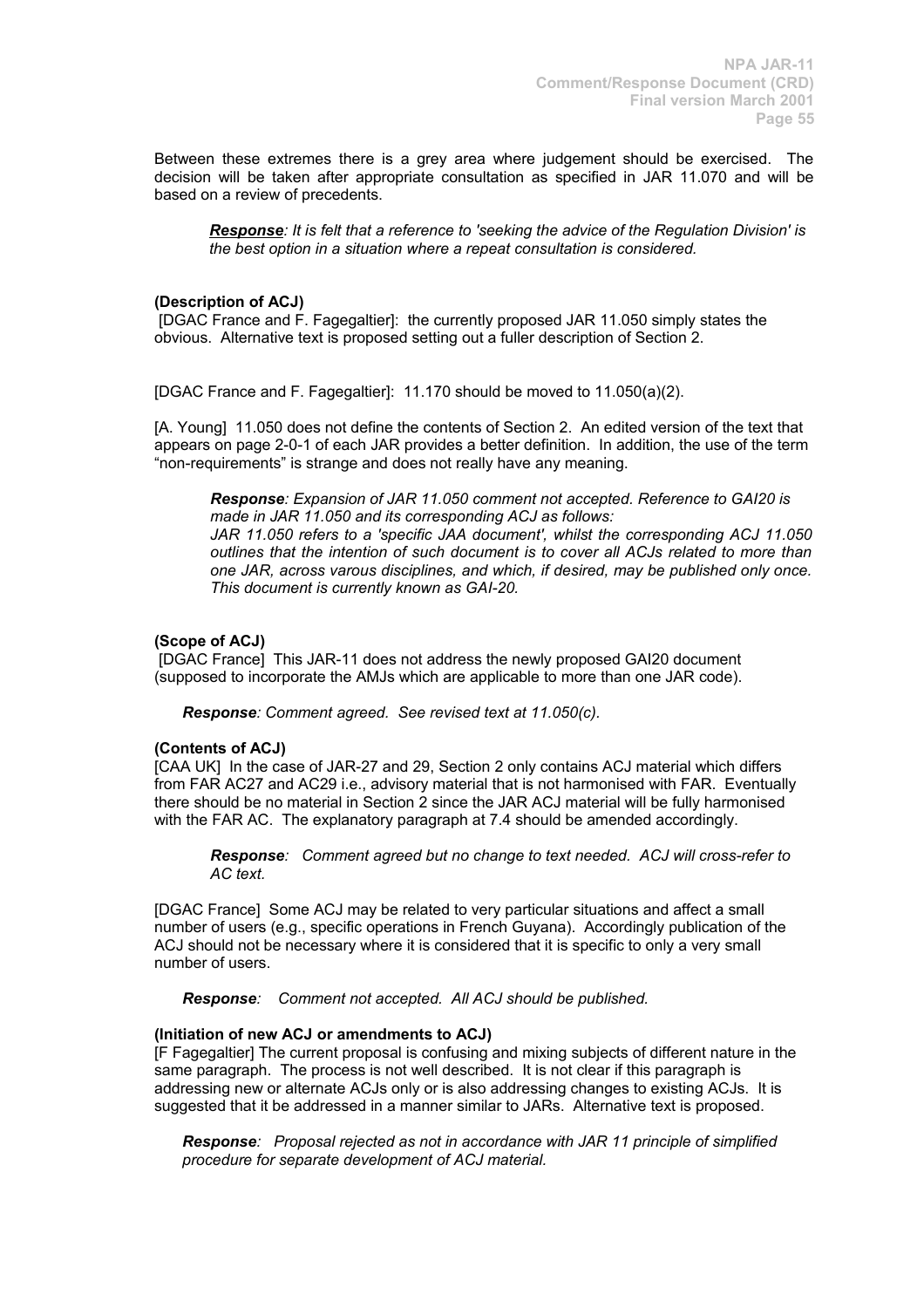### **Review of Section 2 material**

[Airbus Industry] The proposed composition of the ad hoc group for review of Section 2 material to address the balance between requirements and ACJs includes only one representative for industry. Due to the wide scope of JARs to be reviewed, this is unacceptable. As a minimum, there should be a representative of the interested parties for each of the involved sectors (certification, operations, maintenance and licensing).

*Response: Comment agreed. Procedure to be reviewed. The Regulation Director will make alternative proposals.*

[CAA UK] In Annex 1 "review of Section 2 material" the terms of reference should be amended to reflect the current status of JAR-OPS 2 which is not yet adopted.

*Response: Comment agreed. In these circumstances the relevant working group should develop its text in accordance with the principles established by JAR 11.*

### **Agenda for change and Orange Papers**

[Austro Control] In 11.175(b)(1), it should state "the appropriate body referred to in JAR 11.055(d)(1) following co-ordinated advice from JAA "Headquarter" will agree to develop ACJs. The decision for initiation of an ACJ should be consistent with JAR 11.055(d)(1). The JAA HQ together with the appropriate bodies or the future executive or Sectorial team should decide the development of ACJ's.

[JAA Maintenance Division] The draft should be reviewed for consistency with the Agenda for Change and take account of the demise of Orange Papers.

[Luftfartsverket – Sweden] due consideration must be taken of the outcome of the Agenda for Change and the replacement of the Orange Papers and changes system.

[Airbus Industry] JAR 11.175(b)(3)(i) should be amended by referring to the consultative body pursuant to the Cyprus Arrangements rather than the Joint Steering Assembly to reflect the Agenda for Change which replaces the JSA by the IPAP.

[Austro Control] in 11.175(c)(1) reference to the JAA main committee should be changed to "appropriate bodies referred to in JAR 11.055(d)(1)" for consistency.

[ENAC Italy]  $11.175(c)(1)$  – for consistency with paragraphs (c)(2) and (c)(3) this should require material to be put to the appropriate JAA bodies referred to in paragraph 11.055(d)(1) for control and publication.

[CAA UK] 11.175(c)(5) needs to be redrafted because as written it requires "the body referred to in JAR  $11.055(d)(1)...$ " to report to itself.

### *Response: Agreed*

### **Cost safety benefit assessment for ACJ**

[Luftfartsverket – Sweden] A cost safety benefit assessment should be made for ACJs.

*Response: This issue will be considered by the working group to be established.*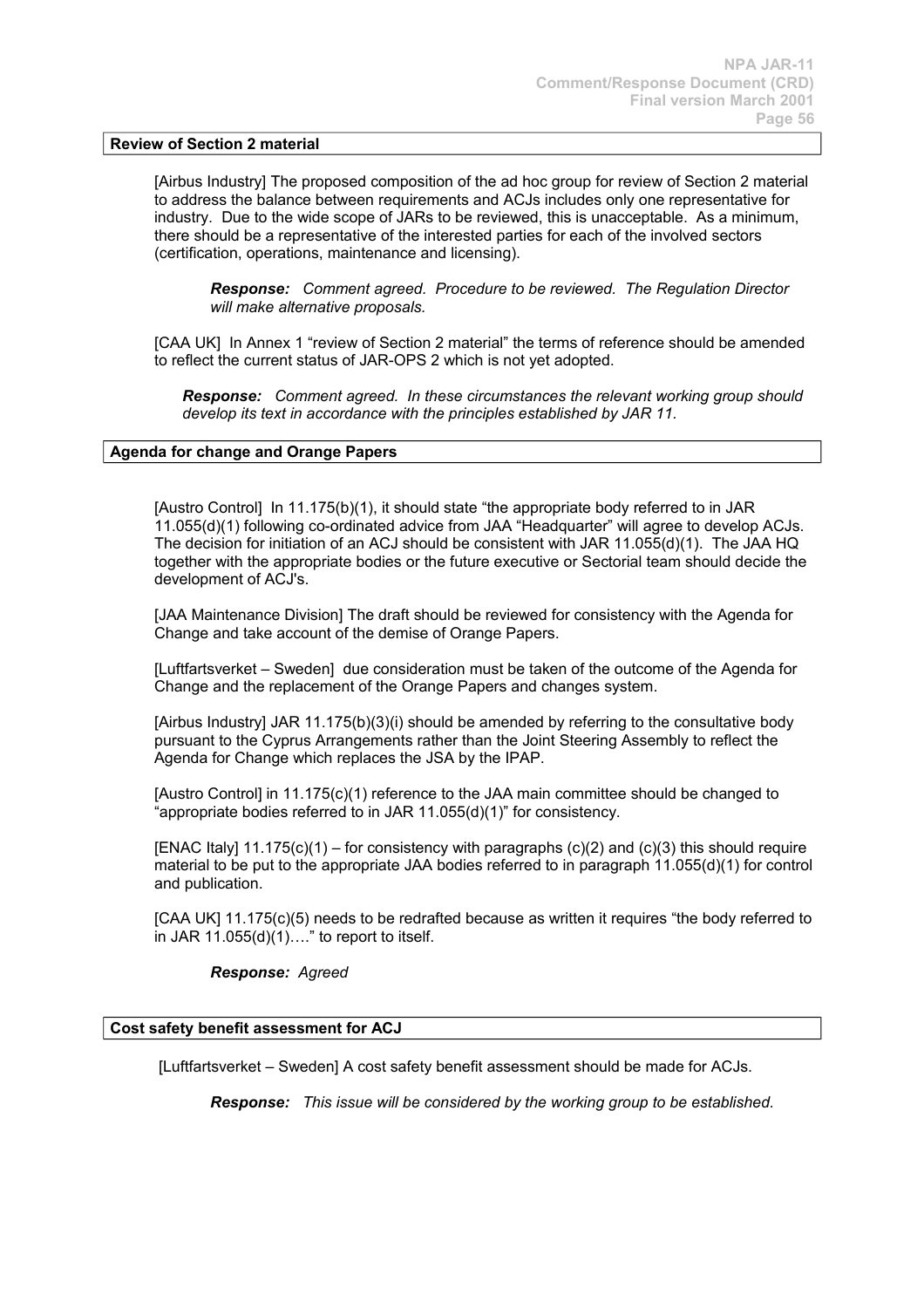# **Definition of JARs**

[FAA] Joint Aviation Requirements is defined to mean "the code containing requirements and acceptable means of compliance and interpretative and explanatory material (ACJs).". This appears to be significantly broader than the common understanding of "requirement" in the United States. We would ordinarily view the regulation itself (the "FAR") as the "requirement". An interpretation will then be an interpretation of the requirement, not the requirement itself, even though the interpretation may be binding. Also, the description of JAR requirements as including ACJs seems to conflict with the next definition which describes ACJs as "nonrequirements" that include "interpretations, explanations and/or means of compliance.".

*Response: A valid point but no change to the text is needed as current nomenclature and structure is well established and understood.* 

### **Drafting of ACJ**

[FAA] You may want to consider incorporating the language currently proposed in the ACJ within the JAR as a requirement. This would reduce the chance of inconsistency between related documents.

### *Response: Noted.*

[AIAC Canada] The text "JAR" should precede applicable references so that the reference in the ACJ to paragraph numbers in the JAR are clear. Readers could interpret the ACJ reference to be directed at the ACJ para instead of the JAR para.

*Response: Comment agreed.*

[Luftfartsverket – CAA Sweden] After defining ACJ in JAR 11.115, the term ACJ should be used consistently throughout JAR-11.

### *Response: Comment agreed.*

[FAA and CAA UK] In 11.175(b)(2), "shall" and "must" should not be used but the ACJ may need to paraphrase the relevant JAR in which case "shall" and "must" are OK.

*Response: Comment agreed and text proposed.*

[AIAC Canada] In 11.175(c)(2) it should state ".... Will organise a consultation as prescribed in JAR 11.175(b)(3)" as at present it violates ACJ 11.045(c)(12.2).

### *Response: Comment agreed and amendment proposed.*

### **Title of Section 2 material**

[JAA Licensing Division] the change of the acronyms AMC/IEM to ACJ should not apply for the JARs in the licensing area. The JAR-FCL documents address a large community of pilots, training organisations etc as users who are by now familiar with the terminology of AMC/IEMs. The change to the acronym ACJs will create confusion and will result in numerous amount of amendments in national translations of the JARs, training material etc. It is also not in line with the proposed stabilisation of a JAR.

*Response: Comment not accepted. It is agreed that the change of name could create confusion at the beginning. However the intenton of the JAR-11 WG is to give training. In addition, although the acronym has changed, the substance of the text has not. The*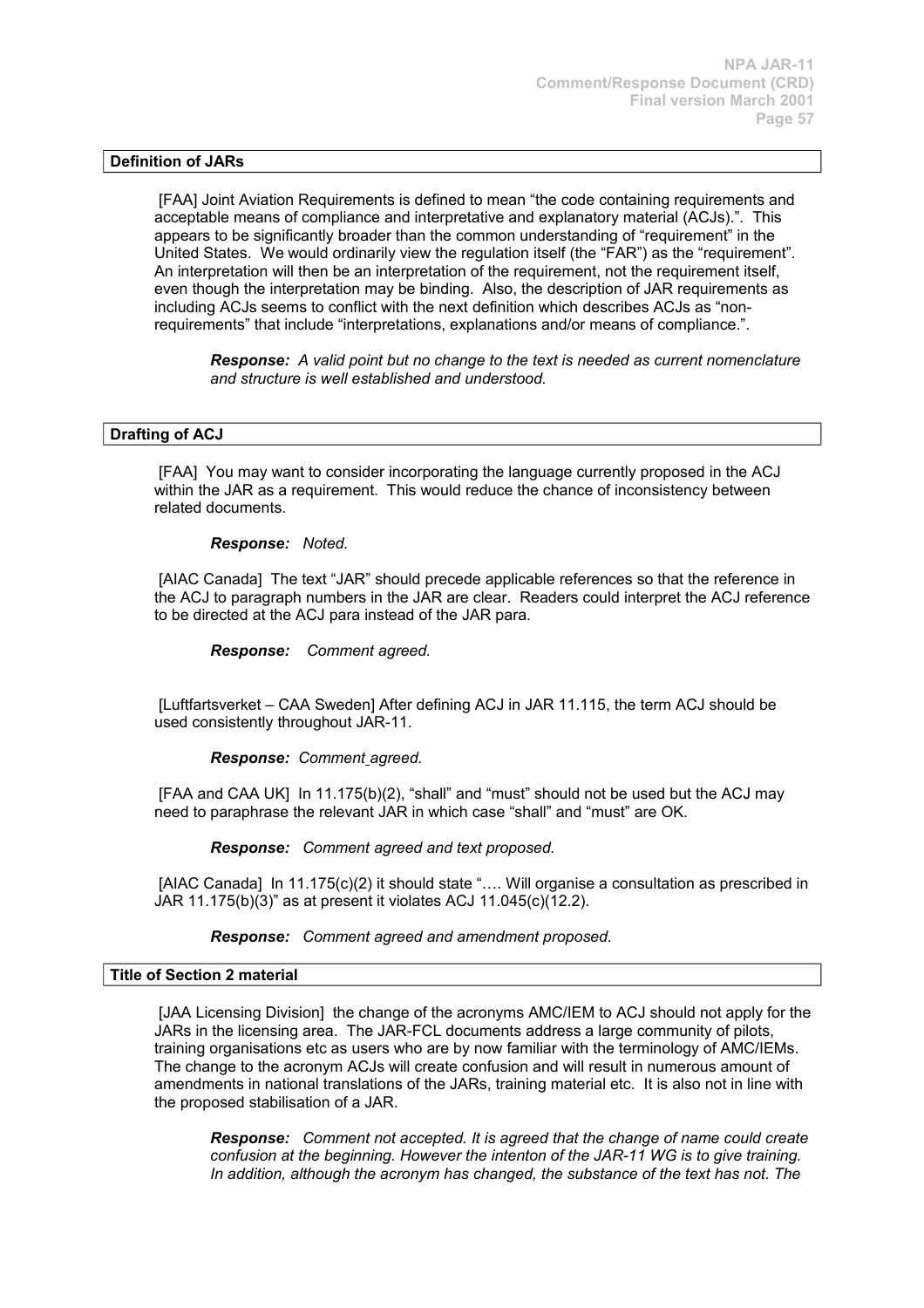*benefit of ACJ lies in that a consistent acronym is created. It should be noted that it is consistent with the consolidation of JARs as required by Agenda for Change.*

### **Establishing means of compliance by Joint Certification/Validation procedures**

[Austro Control] In 11.175(b)(5), there should be added "(CRI procedure according JC/VP as published in Section 3 of administrative and guidance material") as a reminder that alternative explanation, interpretations or means of compliance can be established using JC/VP.

*Response: Comment not accepted. Not necessary. Moreover, the location of the procedure may change.*

#### **Consultation**

[AEA] In the 11.175(b)(3)(ii) the duration of consultation should be three months as two months is too short for organisations. Three months is also consistent with 11.065(e).

*Response: Comment not agreed. The intention is to keep the total procedure as short as possible. At present most of the basic JARs have been adopted. In practice most NPA will be amendments to basic JARs for which two months should be sufficient. The text already provides flexibility when appropriate.* 

### **Acceptance of means of compliance by NAAs**

[CAA UK] In 11.050 para 11 it is not at all clear what is meant or intended. For example are there such things as alternative ACJs and if so, where are they or where will they be put. Likewise what actually is a form. Is a form a standard pro forma to be completed by an organisation and included within the ACJ material or it is something else.

*Response: Comment accepted and revised text proposed.*

[ENAC – Italy] It is proposed to adopt "advisory circular" in place of ACJs in paragraphs  $11.175(c)(1)$  and  $(c)(3)$  because an AC accepted directly by an NAA is not joint until adopted by the appropriate JAA body.

*Response: Strictly the commenter is correct but we will retain the ACJ acronym.*

# **Retention of a priori TGL procedure**

[JAA Maintenance Division] 11.175(c) should be deleted and in its place a procedure equivalent to the TGL should be introduced. This is because the approval process "a posteriori" is completely unacceptable in the maintenance area. An a posteriori NAA decision can survive for over a year during which mutual recognition will have to be given even though the decision is ultimately shown to be wrong. To avoid this, more compliance information will be put into Section 1 making it too complicated and losing flexibility. Experience in maintenance shows that the TGL system gained acceptance everywhere. It:

- 1. makes use of a wide range of expertise in different NAAs and therefore contributes to flight safety:
- 2. uses a short decision making process;
- 3. is a method of testing a proposed solution which can then be adopted in Section 2 material. The proposal to withdraw TGM as a means of providing fast track information and interpretation of the requirements is seen as a retrograde step. The system provides the JAA with a means of disseminating information rapidly and then assessing its impact with a view to developing the requirements in a sound manner. The a posteriori process is in contradiction with the FAA-MIP agreement.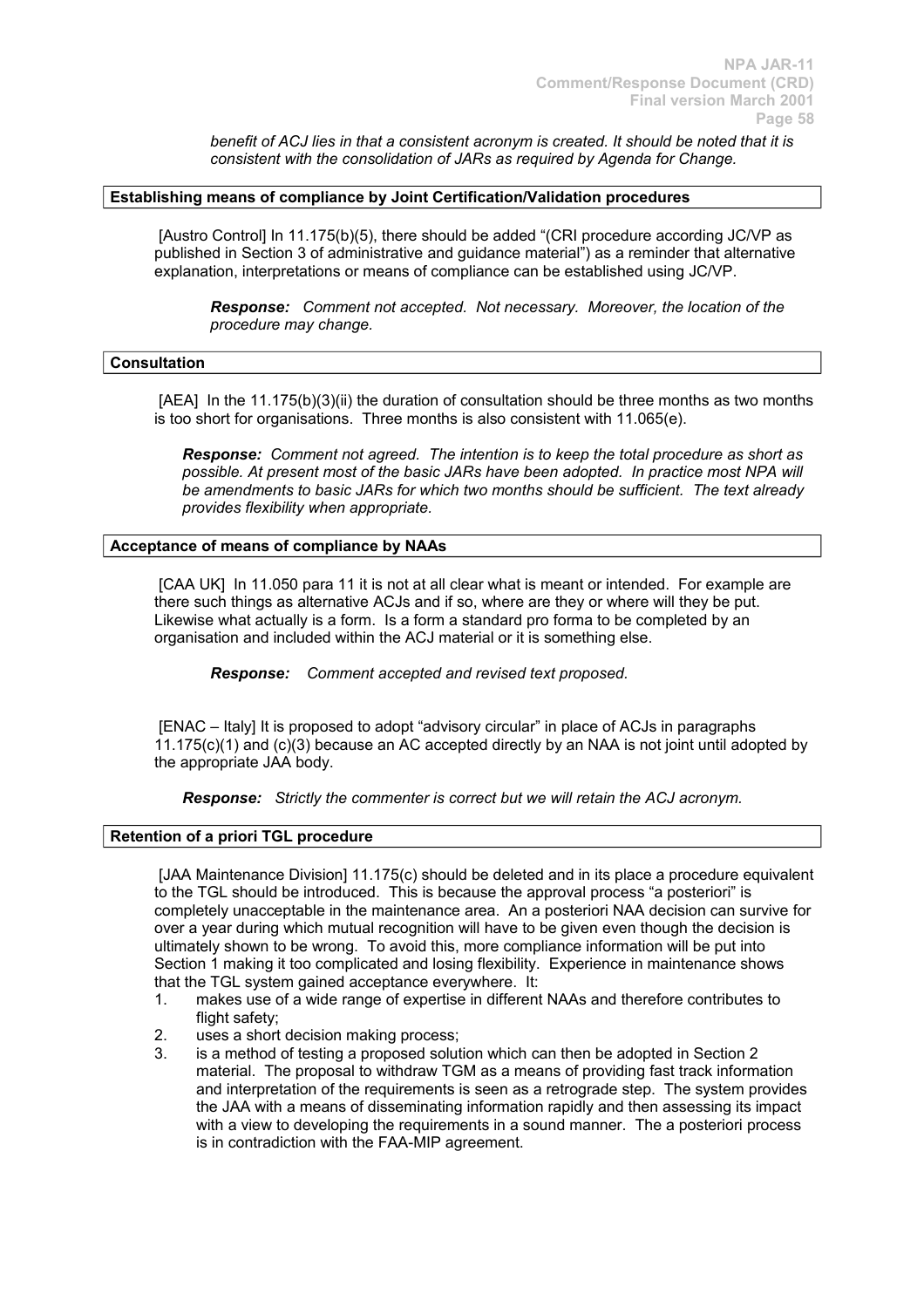[CAA Finland] 11.175(c) should be replaced by new text that would introduce a procedure similar to the temporary guidance leaflets procedure. In our view, the a posterior process in the maintenance area is not ideal especially given the fact that mutual recognition should exist and that national authorities would lose credibility if they accept an ACJ which is later found not to be consistent with the associated requirements.

[Luftfartstilsynet – CAA Norway] The temporary guidance leaflet procedure should be retained since it has proved to be a flexible and fast means of information and interpretation of the requirements.

[JAA Licensing Division] The a posteriori mechanism proposed in JAR 11.175(c) should not be incorporated into JAR-11. The introduction of the a posteriori mechanism will infringe one of the basic objectives of the JAA, harmonisation and standardisation of requirements in the field of civil aviation. With the introduction of JAR 11.175(b) containing a limited consultation and the adoption procedure by the technical main committee, the procedure of introduction of Section 2 material has been reduced so much that it eliminates the need for an a posteriori mechanism.

### *Response:*

*Comment not accepted. The WG discussed this issue at great length. The key point is that we are saying that if a person complies with a means of compliance published in an ACJ he is guaranteed acceptance of that means of compliance by any JAA NAA.*

*It follows from this that each NAA must have the opportunity to contribute to the development and adoption of such published ACJ material. An independent NAA (which is what every JAA Member is) cannot be committed to accepting an AMC by JAA HQ or anyone else. They have to be a party to the process. The proposal for development of ACJ material is intended to meet that need.*

*Two further questions then arise. First, whether there can be an expedited procedure whereby NAAs will become committed to accepting material without going through the*  full process. The WG conclusion was that, attractive as it may appear, the full *procedure is an inevitable part of the multi-national and informal structure of JAA.*

*The second question which arises is whether, even accepting all of the above, there is scope for temporary guidance material with some different status to ACJ material. It cannot, for the reasons explained above, commit NAAs. The most it can do is put forward a position which JAA HQ on the basis of various soundings believe it likely to be acceptable.* 

*We can see the attraction of having a vehicle for material of that sort. The problem is that its status is likely to be unclear. Experience suggests that the process may be abused. For example TGLs have been proposed which purport to amend Section 1 of a jar. It is likely to be used as an alternative to ACJ because people cannot be bothered to go through the full process. If we look at existing documents, we think it is quite inappropriate to be basing RVSM implementation in Europe on a document described as a temporary guidance leaflet which in itself supersedes an information leaflet.*

*The risk of loss of credibility an National Authority would run when an ACJ it had accepted be rejected by the JAA system, is believed to be quite low. Mutual recognition of certificates, licenses, approvals etc. is based on four elements including full membership and results of standardisation remaining satisfactory. It is believed that the staff of such a full member should well understand the JAR. It should be noted that this risk of loss of credibility also exist with TGLs, when they are used to test a solution.*

*The a-posteriori is not contradictory with FAA MIP agreement. The MIP agreement is actually more severe than the JAA system in the sense it requires for a European maintenance organisation to comply with the Section One, Section Two and the list of TGLs*